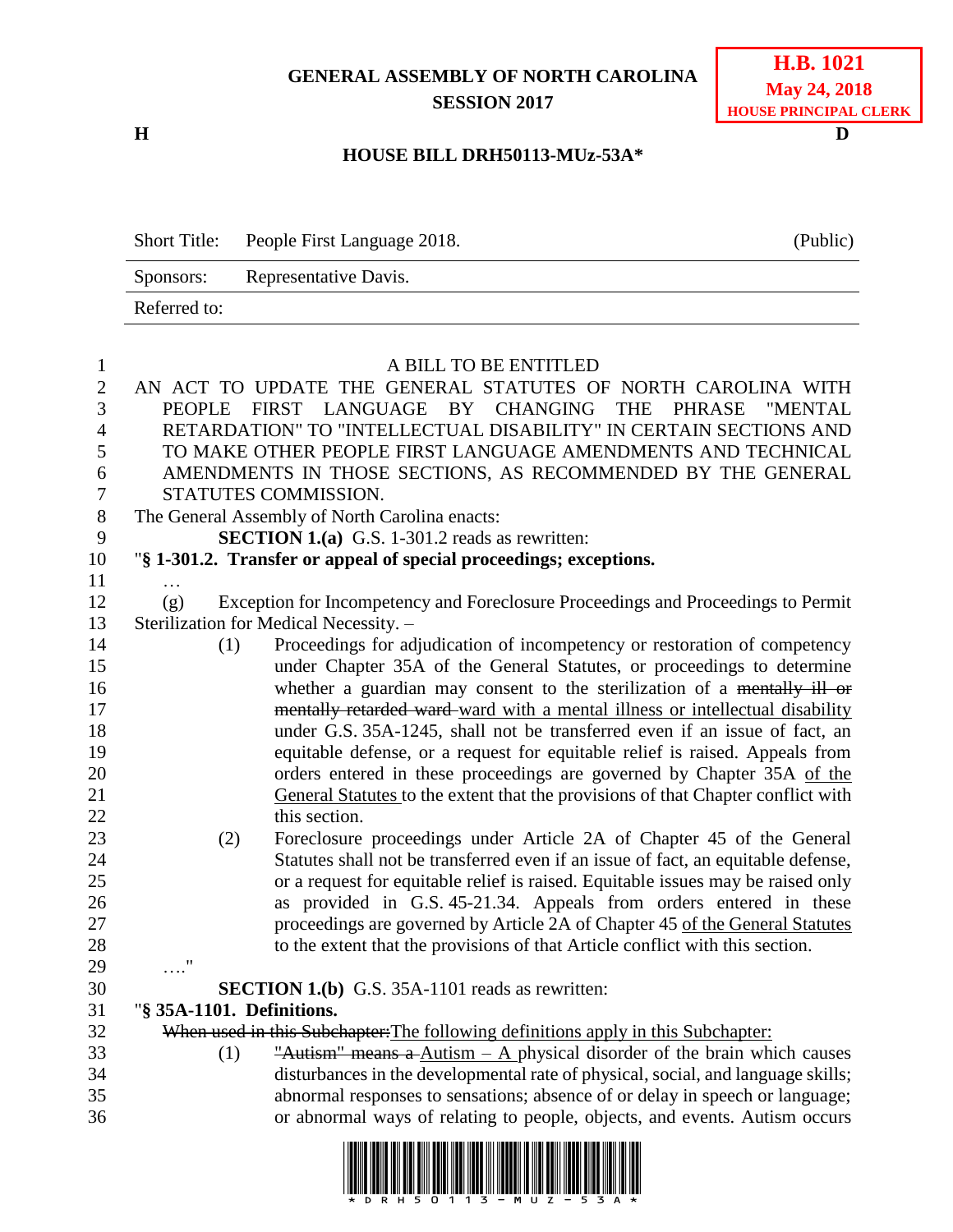|       | <b>Session 2017</b><br><b>General Assembly Of North Carolina</b>                                                                                           |
|-------|------------------------------------------------------------------------------------------------------------------------------------------------------------|
|       | sometimes by itself<br>and sometimes in conjunction with<br>other                                                                                          |
|       | brain-functioning disorders.                                                                                                                               |
| (2)   | "Cerebral palsy" means a Cerebral palsy. $-$ A muscle dysfunction,                                                                                         |
|       | characterized by impairment of movement, often combined with speech                                                                                        |
|       | impairment, and caused by abnormality of or damage to the brain.                                                                                           |
| (3)   | "Clerk" means the Clerk. – The clerk of superior court.                                                                                                    |
| (4)   | "Designated agency" means the Designated agency. - The State or local                                                                                      |
|       | human services agency designated by the clerk in the clerk's order to prepare,                                                                             |
|       | cause to be prepared, or assemble a multidisciplinary evaluation and to                                                                                    |
|       | perform other functions as the clerk may order. A designated agency includes,                                                                              |
|       | without limitation, State, local, regional, or area mental health, mental                                                                                  |
|       | retardation, intellectual disability, vocational rehabilitation, public health,                                                                            |
|       | social service, and developmental disabilities agencies, and diagnostic                                                                                    |
|       | evaluation centers.                                                                                                                                        |
| (5)   | "Epilepsy" means a Epilepsy. $-$ A group of neurological conditions                                                                                        |
|       | characterized by abnormal electrical-chemical discharge in the brain. This                                                                                 |
|       | discharge is manifested in various forms of physical activity called seizures,                                                                             |
|       | which range from momentary lapses of consciousness to convulsive                                                                                           |
|       | movements.                                                                                                                                                 |
| (6)   | "Guardian ad litem" means a Guardian ad litem. $-$ A guardian appointed                                                                                    |
|       | pursuant to G.S. 1A-1, Rule 17, Rules of Civil Procedure.                                                                                                  |
| (7)   | "Incompetent adult" means an Incompetent adult. - An adult or emancipated                                                                                  |
|       | minor who lacks sufficient capacity to manage the adult's own affairs or to                                                                                |
|       | make or communicate important decisions concerning the adult's person,                                                                                     |
|       | family, or property whether the lack of capacity is due to mental illness,                                                                                 |
|       | mental retardation, intellectual disability, epilepsy, cerebral palsy, autism,                                                                             |
|       | inebriety, senility, disease, injury, or similar cause or condition.                                                                                       |
| (8)   | "Incompetent child" means a Incompetent child. $- A$ minor who is at least 17                                                                              |
|       | 1/2 years of age and who, other than by reason of minority, lacks sufficient<br>capacity to make or communicate important decisions concerning the child's |
|       | person, family, or property whether the lack of capacity is due to mental                                                                                  |
|       | illness, mental retardation, intellectual disability, epilepsy, cerebral palsy,                                                                            |
|       | autism, inebriety, disease, injury, or similar cause or condition.                                                                                         |
| (9)   | "Indigent" means unable Indigent. - Unable to pay for legal representation                                                                                 |
|       | and other necessary expenses of a proceeding brought under this Subchapter.                                                                                |
| (10)  | "Inebriety" means the Inebriety. - The habitual use of alcohol or drugs                                                                                    |
|       | rendering a person incompetent to transact ordinary business concerning the                                                                                |
|       | person's estate, dangerous to person or property, cruel and intolerable to                                                                                 |
|       | family, or unable to provide for family.                                                                                                                   |
| (10a) | Intellectual disability. - Significantly subaverage general intellectual                                                                                   |
|       | functioning existing concurrently with deficits in adaptive behavior and                                                                                   |
|       | manifested before age 22.                                                                                                                                  |
| (11)  | "Interim guardian" means a Interim guardian. $-$ A guardian, appointed prior                                                                               |
|       | to adjudication of incompetence and for a temporary period, for a person who                                                                               |
|       | requires immediate intervention to address conditions that constitute                                                                                      |
|       | imminent or foreseeable risk of harm to the person's physical well-being or to                                                                             |
|       | the person's estate.                                                                                                                                       |
| (12)  | "Mental illness" means an Mental illness. - An illness that so lessens the                                                                                 |
|       | capacity of a person to use self-control, judgment, and discretion in the                                                                                  |
|       | conduct of the person's affairs and social relations as to make it necessary or                                                                            |
|       | advisable for the person to be under treatment, care, supervision, guidance, or                                                                            |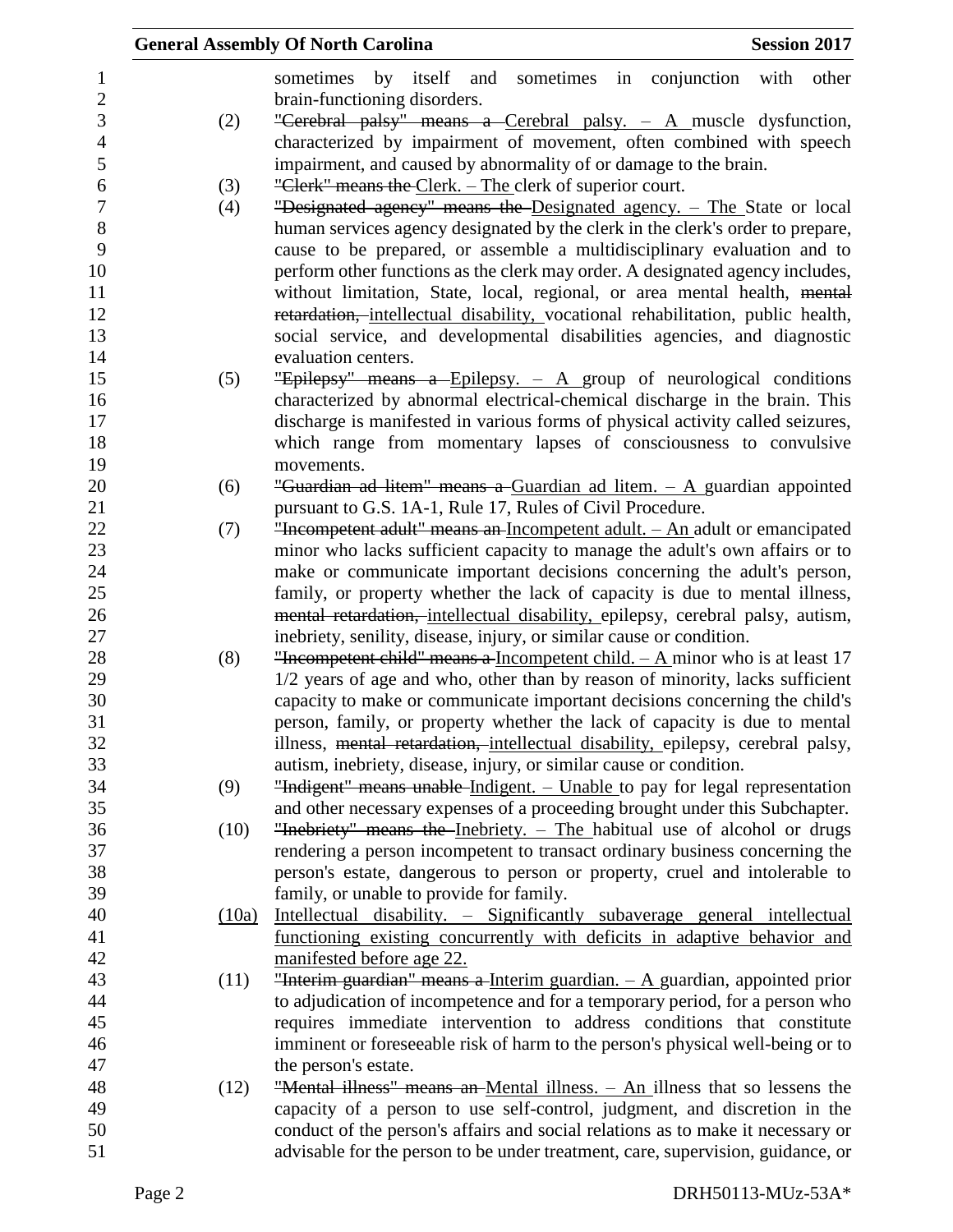|                           | <b>General Assembly Of North Carolina</b>                                                   | <b>Session 2017</b> |
|---------------------------|---------------------------------------------------------------------------------------------|---------------------|
|                           | control. The term "mental illness" encompasses "mental disease", "mental                    |                     |
|                           | disorder", "lunacy", "unsoundness of mind", and "insanity".                                 |                     |
| (13)                      | "Mental retardation" means significantly subaverage general intellectual                    |                     |
|                           | functioning existing concurrently with deficits in adaptive behavior and                    |                     |
|                           | manifested before age 22.                                                                   |                     |
| (14)                      | "Multidisciplinary evaluation" means an Multidisciplinary evaluation. - An                  |                     |
|                           | evaluation that contains current medical, psychological, and social work                    |                     |
|                           | evaluations as directed by the clerk and that may include current evaluations               |                     |
|                           | by professionals in other disciplines, including without limitation education,              |                     |
|                           | vocational rehabilitation, occupational therapy, vocational therapy,                        |                     |
|                           | psychiatry, speech-and-hearing, and communications disorders.                               | The                 |
|                           | evaluation is current if made not more than one year from the date on which                 |                     |
|                           | it is presented to or considered by the court. The evaluation shall set forth the           |                     |
|                           | nature and extent of the disability and recommend a guardianship plan and                   |                     |
|                           | program.                                                                                    |                     |
| (15)                      | "Respondent" means a Respondent. $-$ A person who is alleged to be                          |                     |
|                           | incompetent in a proceeding under this Subchapter.                                          |                     |
| (16)                      | "Treatment facility" has the Treatment facility. - Has the same meaning as                  |                     |
|                           | "facility" in G.S. 122C-3(14), and includes group homes, halfway houses, and                |                     |
|                           | other community-based residential facilities.                                               |                     |
| (17)                      | "Ward" means a Ward. $- A$ person who has been adjudicated incompetent or                   |                     |
|                           | an adult or minor for whom a guardian has been appointed by a court of                      |                     |
|                           | competent jurisdiction."                                                                    |                     |
|                           | <b>SECTION 1.(c)</b> G.S. 35A-1202 reads as rewritten:                                      |                     |
| "§ 35A-1202. Definitions. |                                                                                             |                     |
|                           | When used in this Subchapter, unless a contrary intent is indicated or the context requires |                     |
|                           | otherwise: The following definitions apply in this Subchapter:                              |                     |
| (1)                       | "Accounting" means the Accounting. - The financial or status reports filed                  |                     |
|                           | with the clerk, designated agency, respondent, or other person or party with                |                     |
|                           | whom such the reports are required to be filed.                                             |                     |
| (2)                       | "Clerk" means the Clerk. – The clerk of superior court.                                     |                     |
| (3)                       | "Designated agency" means the Designated agency. - The State or local                       |                     |
|                           | human services agency designated by the clerk in an order to prepare, cause                 |                     |
|                           | to be prepared, or assemble a multidisciplinary evaluation and to perform                   |                     |
|                           | other functions as the clerk may order. A designated agency includes, without               |                     |
|                           | limitation, State, local, regional-regional, or area mental health, mental                  |                     |
|                           | retardation, intellectual disability, vocational rehabilitation, public health,             |                     |
|                           | social service, and developmental disabilities agencies, and diagnostic                     |                     |
|                           | evaluation centers.                                                                         |                     |
| (4)                       | "Disinterested public agent" means the Disinterested public agent. - The                    |                     |
|                           | director or assistant directors of a county department of social services. Except           |                     |
|                           | as provided in G.S. 35A-1213(f), the fact that a disinterested public agent                 |                     |
|                           | provides financial assistance, services, or treatment to a ward does not                    |                     |
|                           | disqualify that person from being appointed as guardian.                                    |                     |
| (5)                       | "Estate" means any Estate. - Any interest in real property, choses in action,               |                     |
|                           | intangible personal property, and tangible personal property, and includes any              |                     |
|                           | interest in joint accounts or jointly held property.                                        |                     |
| (6)                       | "Financial report" means the Financial report. - The report filed by the                    |                     |
|                           | guardian concerning all financial transactions, including receipts and                      |                     |
|                           | expenditures of the ward's money, sale of the ward's property, or other                     |                     |
|                           | transactions involving the ward's property.                                                 |                     |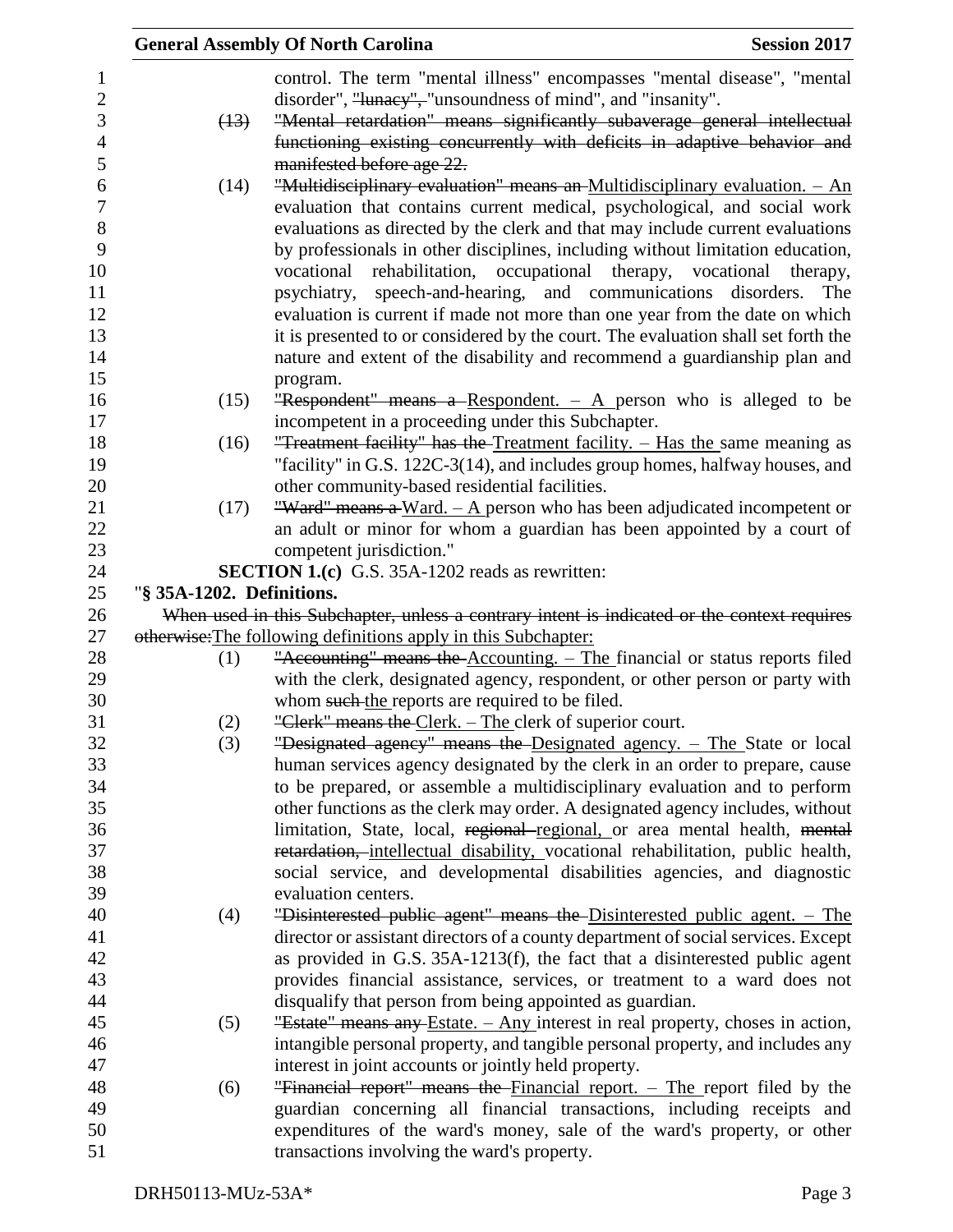|         |      | <b>General Assembly Of North Carolina</b>                                                                           | <b>Session 2017</b> |
|---------|------|---------------------------------------------------------------------------------------------------------------------|---------------------|
|         | (7)  | "General guardian" means a General guardian. $-A$ guardian of both the estate                                       |                     |
|         | (8)  | and the person.<br>"Guardian ad litem" means a Guardian ad litem. $-$ A guardian appointed                          |                     |
|         |      | pursuant to G.S. 1A-1, Rule 17, Rules of Civil Procedure.                                                           |                     |
|         | (9)  | "Guardian of the estate" means a Guardian of the estate. $-$ A guardian                                             |                     |
|         |      | appointed solely for the purpose of managing the property, estate, and                                              |                     |
|         |      | business affairs of a ward.                                                                                         |                     |
|         | (10) | "Guardian of the person" means a Guardian of the person. $-$ A guardian                                             |                     |
|         |      | appointed solely for the purpose of performing duties relating to the care,                                         |                     |
|         |      | custody, and control of a ward.                                                                                     |                     |
|         | (11) | "Incompetent person" means a Incompetent person. $- A$ person who has been                                          |                     |
|         |      | adjudicated to be an "incompetent adult" or "incompetent child" as defined in                                       |                     |
|         |      | G.S. $35A-1101(7)$ or $(8)$ .                                                                                       |                     |
|         | (12) | "Minor" means a Minor. $- A$ person who is under the age of 18, is not married,                                     |                     |
|         |      | and has not been legally emancipated.<br>"Multidisciplinary evaluation" means an-Multidisciplinary evaluation. - An |                     |
|         | (13) | evaluation that contains current medical, psychological, and social work                                            |                     |
|         |      | evaluations as directed by the clerk and that may contain current evaluations                                       |                     |
|         |      | by professionals in other disciplines, including without limitation education,                                      |                     |
|         |      | vocational rehabilitation, occupational therapy, vocational therapy,                                                |                     |
|         |      | psychiatry, speech-and-hearing, and communications disorders.                                                       | The                 |
|         |      | evaluation is current if made not more than one year from the date on which                                         |                     |
|         |      | it is presented to or considered by the court. The evaluation shall set forth the                                   |                     |
|         |      | nature and extent of the disability and recommend a guardianship plan and                                           |                     |
|         |      | program.                                                                                                            |                     |
|         | (14) | "Status report" means the Status report. - The report required by                                                   |                     |
|         |      | G.S. 35A-1242 to be filed by the general guardian or guardian of the person.                                        |                     |
|         | (15) | "Ward" means a Ward. $-$ A person who has been adjudicated incompetent or                                           |                     |
|         |      | an adult or minor for whom a guardian has been appointed by a court of                                              |                     |
|         |      | competent jurisdiction."                                                                                            |                     |
|         |      | <b>SECTION 1.(d)</b> G.S. 35A-1241 reads as rewritten:                                                              |                     |
|         |      | "§ 35A-1241. Powers and duties of guardian of the person.                                                           |                     |
| (a)     |      | To the extent that it is not inconsistent with the terms of any order of the clerk or any                           |                     |
|         |      | other court of competent jurisdiction, a guardian of the person has the following powers and                        |                     |
| duties: |      |                                                                                                                     |                     |
|         | (1)  | The guardian of the person is entitled to custody of the person of the guardian's                                   |                     |
|         |      | ward and shall make provision for the ward's care, comfort, and maintenance,                                        |                     |
|         |      | and shall, as appropriate to the ward's needs, arrange for the ward's training,                                     |                     |
|         |      | education, employment, rehabilitation-rehabilitation, or habilitation. The                                          |                     |
|         |      | guardian of the person shall take reasonable care of the ward's clothing,                                           |                     |
|         |      | furniture, vehicles, and other personal effects that are with the ward.                                             |                     |
|         | (2)  | The guardian of the person may establish the ward's place of abode within or                                        |                     |
|         |      | without inside or outside this State. In arranging for a place of abode, the                                        |                     |
|         |      | guardian of the person shall give preference to places within inside this State                                     |                     |
|         |      | over places not in outside this State if in-State and out-of-State places are                                       |                     |
|         |      | substantially equivalent. The guardian also shall give preference to places that                                    |                     |
|         |      | are not treatment facilities. If the only available and appropriate places of                                       |                     |
|         |      | domicile are treatment facilities, the guardian shall give preference to                                            |                     |
|         |      | community-based treatment facilities, such as group homes or nursing homes,                                         |                     |
|         |      | over treatment facilities that are not community-based.                                                             |                     |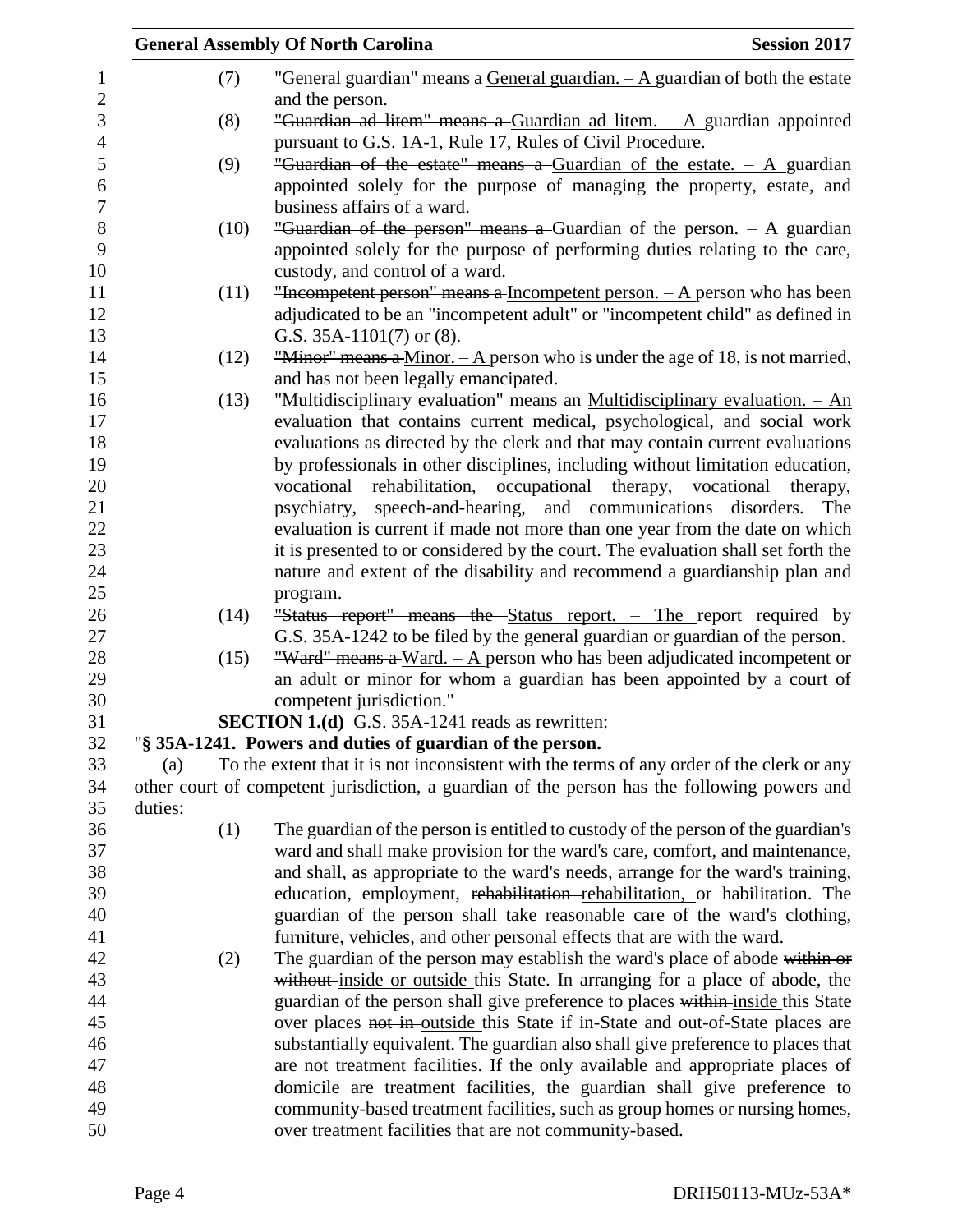|                                                                                                                             |                                | <b>General Assembly Of North Carolina</b>                                                                                                                                                                                                                                                                                                                                                                                                                                                                                                                                                                                                                                                                                                                                                                                                                                                                                                                                                                                                                                                                 | <b>Session 2017</b> |
|-----------------------------------------------------------------------------------------------------------------------------|--------------------------------|-----------------------------------------------------------------------------------------------------------------------------------------------------------------------------------------------------------------------------------------------------------------------------------------------------------------------------------------------------------------------------------------------------------------------------------------------------------------------------------------------------------------------------------------------------------------------------------------------------------------------------------------------------------------------------------------------------------------------------------------------------------------------------------------------------------------------------------------------------------------------------------------------------------------------------------------------------------------------------------------------------------------------------------------------------------------------------------------------------------|---------------------|
| $\mathbf{1}$<br>$\overline{2}$<br>3<br>$\overline{4}$<br>5<br>6<br>$\boldsymbol{7}$<br>8<br>9<br>10<br>11<br>12<br>13<br>14 | (3)                            | The guardian of the person may give any consent or approval that may be<br>necessary to enable the ward to receive medical, legal, psychological, or other<br>professional care, counsel, treatment, or service; provided that, if service. If<br>the patient has a health care agent appointed pursuant to a valid health care<br>power of attorney, the health care agent shall have the right to exercise the<br>authority granted in the health care power of attorney unless the Clerk has<br>suspended the authority of that health care agent in accordance with<br>G.S. 35A-1208. The guardian shall not, however, consent to the sterilization<br>of a mentally ill or mentally retarded ward-ward with a mental illness or<br>intellectual disability unless the guardian obtains an order from the clerk in<br>accordance with G.S. 35A-1245. The guardian of the person may give any<br>other consent or approval on the ward's behalf that may be required or in the<br>ward's best interest. The guardian may petition the clerk for the clerk's<br>concurrence in the consent or approval. |                     |
| 15                                                                                                                          | (b)                            | A guardian of the person is entitled to be reimbursed out of the ward's estate for                                                                                                                                                                                                                                                                                                                                                                                                                                                                                                                                                                                                                                                                                                                                                                                                                                                                                                                                                                                                                        |                     |
| 16                                                                                                                          |                                | reasonable and proper expenditures incurred in the performance of his the guardian's duties as                                                                                                                                                                                                                                                                                                                                                                                                                                                                                                                                                                                                                                                                                                                                                                                                                                                                                                                                                                                                            |                     |
| 17                                                                                                                          | guardian of the ward's person. |                                                                                                                                                                                                                                                                                                                                                                                                                                                                                                                                                                                                                                                                                                                                                                                                                                                                                                                                                                                                                                                                                                           |                     |
| 18                                                                                                                          | (c)                            | A guardian of the person, if he person who has acted within the limits imposed on                                                                                                                                                                                                                                                                                                                                                                                                                                                                                                                                                                                                                                                                                                                                                                                                                                                                                                                                                                                                                         |                     |
| 19                                                                                                                          |                                | him-by this Article or the order of appointment or both, shall not be both is not liable for damages                                                                                                                                                                                                                                                                                                                                                                                                                                                                                                                                                                                                                                                                                                                                                                                                                                                                                                                                                                                                      |                     |
| 20                                                                                                                          |                                | to the ward or the ward's estate, merely by reason of the guardian's:                                                                                                                                                                                                                                                                                                                                                                                                                                                                                                                                                                                                                                                                                                                                                                                                                                                                                                                                                                                                                                     |                     |
| 21                                                                                                                          | (1)                            | Authorizing or giving any consent or approval necessary to enable the ward                                                                                                                                                                                                                                                                                                                                                                                                                                                                                                                                                                                                                                                                                                                                                                                                                                                                                                                                                                                                                                |                     |
| 22                                                                                                                          |                                | to receive legal, psychological, or other professional care, counsel, treatment,                                                                                                                                                                                                                                                                                                                                                                                                                                                                                                                                                                                                                                                                                                                                                                                                                                                                                                                                                                                                                          |                     |
| 23                                                                                                                          |                                | or service, in a situation where the damages result from the negligence or other                                                                                                                                                                                                                                                                                                                                                                                                                                                                                                                                                                                                                                                                                                                                                                                                                                                                                                                                                                                                                          |                     |
| 24                                                                                                                          |                                | acts of a third person; or                                                                                                                                                                                                                                                                                                                                                                                                                                                                                                                                                                                                                                                                                                                                                                                                                                                                                                                                                                                                                                                                                |                     |
| 25                                                                                                                          | (2)                            | Authorizing medical treatment or surgery for his the ward, if the guardian                                                                                                                                                                                                                                                                                                                                                                                                                                                                                                                                                                                                                                                                                                                                                                                                                                                                                                                                                                                                                                |                     |
| 26                                                                                                                          |                                | acted in good faith and was not negligent."                                                                                                                                                                                                                                                                                                                                                                                                                                                                                                                                                                                                                                                                                                                                                                                                                                                                                                                                                                                                                                                               |                     |
| 27<br>28                                                                                                                    |                                | SECTION 1.(e) G.S. 35A-1245 reads as rewritten:<br>"§ 35A-1245. Procedure to permit the sterilization of a mentally ill or a mentally retarded                                                                                                                                                                                                                                                                                                                                                                                                                                                                                                                                                                                                                                                                                                                                                                                                                                                                                                                                                            |                     |
| 29                                                                                                                          |                                | ward-ward with a mental illness or intellectual disability in the case of medical                                                                                                                                                                                                                                                                                                                                                                                                                                                                                                                                                                                                                                                                                                                                                                                                                                                                                                                                                                                                                         |                     |
| 30                                                                                                                          | necessity.                     |                                                                                                                                                                                                                                                                                                                                                                                                                                                                                                                                                                                                                                                                                                                                                                                                                                                                                                                                                                                                                                                                                                           |                     |
| 31                                                                                                                          | (a)                            | A guardian of the person shall not consent to the sterilization of a mentally ill or                                                                                                                                                                                                                                                                                                                                                                                                                                                                                                                                                                                                                                                                                                                                                                                                                                                                                                                                                                                                                      |                     |
| 32                                                                                                                          |                                | mentally retarded ward-ward with a mental illness or intellectual disability unless an order from                                                                                                                                                                                                                                                                                                                                                                                                                                                                                                                                                                                                                                                                                                                                                                                                                                                                                                                                                                                                         |                     |
| 33                                                                                                                          |                                | the clerk has been obtained in accordance with this section.                                                                                                                                                                                                                                                                                                                                                                                                                                                                                                                                                                                                                                                                                                                                                                                                                                                                                                                                                                                                                                              |                     |
| 34                                                                                                                          | (b)                            | If a mentally ill or mentally retarded ward-ward with a mental illness or intellectual                                                                                                                                                                                                                                                                                                                                                                                                                                                                                                                                                                                                                                                                                                                                                                                                                                                                                                                                                                                                                    |                     |
| 35                                                                                                                          |                                | disability needs to undergo a medical procedure that would result in sterilization, the ward's                                                                                                                                                                                                                                                                                                                                                                                                                                                                                                                                                                                                                                                                                                                                                                                                                                                                                                                                                                                                            |                     |
| 36                                                                                                                          |                                | guardian shall petition the clerk for an order to permit the guardian to consent to the procedure.                                                                                                                                                                                                                                                                                                                                                                                                                                                                                                                                                                                                                                                                                                                                                                                                                                                                                                                                                                                                        |                     |
| 37                                                                                                                          |                                | The petition shall contain all of the following:                                                                                                                                                                                                                                                                                                                                                                                                                                                                                                                                                                                                                                                                                                                                                                                                                                                                                                                                                                                                                                                          |                     |
| 38                                                                                                                          | (1)                            | A sworn statement from a physician licensed in this State who has examined                                                                                                                                                                                                                                                                                                                                                                                                                                                                                                                                                                                                                                                                                                                                                                                                                                                                                                                                                                                                                                |                     |
| 39                                                                                                                          |                                | the ward that the proposed procedure is medically necessary and not for the                                                                                                                                                                                                                                                                                                                                                                                                                                                                                                                                                                                                                                                                                                                                                                                                                                                                                                                                                                                                                               |                     |
| 40                                                                                                                          |                                | sole purpose of sterilization or for the purpose of hygiene or convenience.                                                                                                                                                                                                                                                                                                                                                                                                                                                                                                                                                                                                                                                                                                                                                                                                                                                                                                                                                                                                                               |                     |
| 41                                                                                                                          | (2)                            | The name and address of the physician who will perform the procedure.                                                                                                                                                                                                                                                                                                                                                                                                                                                                                                                                                                                                                                                                                                                                                                                                                                                                                                                                                                                                                                     |                     |
| 42<br>43                                                                                                                    | (3)                            | A sworn statement from a psychiatrist or psychologist licensed in this State<br>who has examined the ward as to whether the mentally ill or mentally retarded                                                                                                                                                                                                                                                                                                                                                                                                                                                                                                                                                                                                                                                                                                                                                                                                                                                                                                                                             |                     |
| 44                                                                                                                          |                                | ward ward with a mental illness or intellectual disability is able to comprehend                                                                                                                                                                                                                                                                                                                                                                                                                                                                                                                                                                                                                                                                                                                                                                                                                                                                                                                                                                                                                          |                     |
| 45                                                                                                                          |                                | the nature of the proposed procedure and its consequences and provide an                                                                                                                                                                                                                                                                                                                                                                                                                                                                                                                                                                                                                                                                                                                                                                                                                                                                                                                                                                                                                                  |                     |
| 46                                                                                                                          |                                | informed consent to the procedure.                                                                                                                                                                                                                                                                                                                                                                                                                                                                                                                                                                                                                                                                                                                                                                                                                                                                                                                                                                                                                                                                        |                     |
| 47                                                                                                                          | (4)                            | If the ward is able to comprehend the nature of the proposed procedure and its                                                                                                                                                                                                                                                                                                                                                                                                                                                                                                                                                                                                                                                                                                                                                                                                                                                                                                                                                                                                                            |                     |
| 48                                                                                                                          |                                | consequences, the sworn consent of the ward to the procedure.                                                                                                                                                                                                                                                                                                                                                                                                                                                                                                                                                                                                                                                                                                                                                                                                                                                                                                                                                                                                                                             |                     |
| 49                                                                                                                          | (c)                            | A copy of the petition shall be served on the ward personally. If the ward is unable to                                                                                                                                                                                                                                                                                                                                                                                                                                                                                                                                                                                                                                                                                                                                                                                                                                                                                                                                                                                                                   |                     |
| 50                                                                                                                          |                                | comprehend the nature of the proposed procedure and its consequences and is unable to provide                                                                                                                                                                                                                                                                                                                                                                                                                                                                                                                                                                                                                                                                                                                                                                                                                                                                                                                                                                                                             |                     |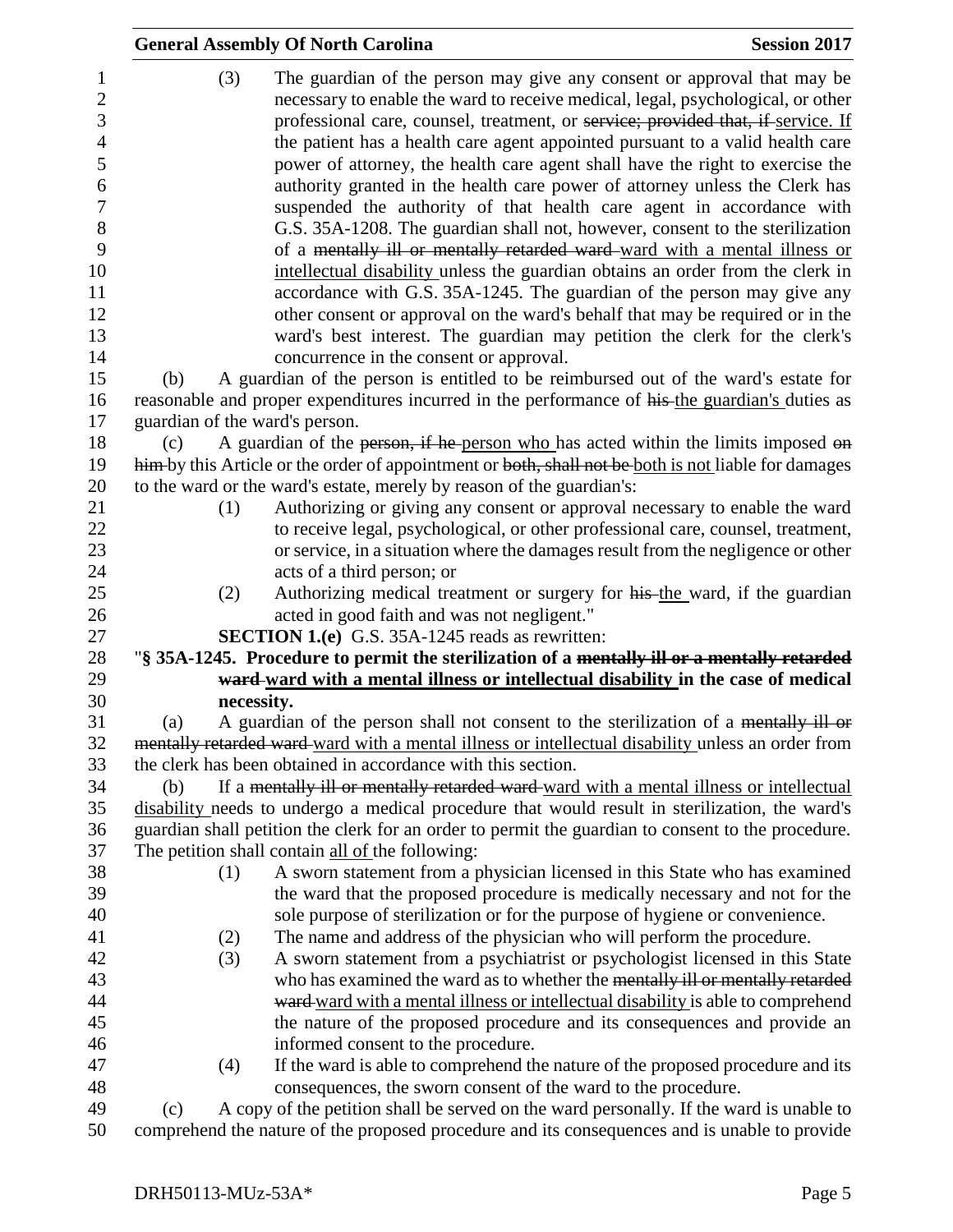|                |            | <b>General Assembly Of North Carolina</b>                                                                                                                  | <b>Session 2017</b> |
|----------------|------------|------------------------------------------------------------------------------------------------------------------------------------------------------------|---------------------|
| $\mathbf{1}$   |            | an informed consent, the clerk shall appoint an attorney to represent the ward in accordance with                                                          |                     |
| $\mathbf{2}$   |            | rules adopted by the Office of Indigent Defense Services.                                                                                                  |                     |
| $\mathfrak{Z}$ | (d)        | Should the ward or the ward's attorney request a hearing, a hearing shall be held.                                                                         |                     |
| $\overline{4}$ |            | Otherwise, the clerk may enter an order without the appearance of witnesses. If a hearing is held,                                                         |                     |
| 5              |            | the guardian and the ward may present evidence.                                                                                                            |                     |
| 6              | (e)        | If the clerk finds all of the following, the clerk shall enter an order permitting the                                                                     |                     |
| $\tau$         |            | guardian to consent to the proposed procedure:                                                                                                             |                     |
| 8              | (1)        | The ward is capable of comprehending the procedure and its consequences                                                                                    |                     |
| 9              |            | and has consented to the procedure, or the ward is unable to comprehend the                                                                                |                     |
| 10             |            | procedure and its consequences.                                                                                                                            |                     |
| 11             | (2)        | The procedure is medically necessary and is not solely for the purpose of                                                                                  |                     |
| 12             |            | sterilization or for hygiene or convenience.                                                                                                               |                     |
| 13             | (f)        | The guardian or the ward, the ward's attorney, or any other interested party may                                                                           |                     |
| 14             |            | appeal the clerk's order to the superior court in accordance with G.S. 1-301.2(e)."                                                                        |                     |
| 15             |            | <b>SECTION 1.(f)</b> G.S. 90-275 reads as rewritten:                                                                                                       |                     |
| 16             |            | "§ 90-275. Article does not affect duty of guardian to obtain order permitting guardian to                                                                 |                     |
| 17             |            | consent to sterilization of a mentally ill or mentally retarded ward-ward with a                                                                           |                     |
| 18             |            | mental illness or intellectual disability.                                                                                                                 |                     |
| 19             |            | Nothing in this Article shall be deemed to affect affects the provisions of G.S. 35A-1245."                                                                |                     |
| 20             |            | <b>SECTION 2.</b> G.S. 7B-1111 reads as rewritten:                                                                                                         |                     |
| 21             |            | "§ 7B-1111. Grounds for terminating parental rights.                                                                                                       |                     |
| 22             | (a)        | The court may terminate the parental rights upon a finding of one or more of the                                                                           |                     |
| 23             | following: |                                                                                                                                                            |                     |
| 24             | (1)        | The parent has abused or neglected the juvenile. The juvenile shall be deemed                                                                              |                     |
| 25             |            | to be abused or neglected if the court finds the juvenile to be an abused                                                                                  |                     |
| 26             |            | juvenile within the meaning of G.S. 7B-101 or a neglected juvenile within the                                                                              |                     |
| 27             |            | meaning of G.S. 7B-101.                                                                                                                                    |                     |
| 28             | (2)        | The parent has willfully left the juvenile in foster care or placement outside                                                                             |                     |
| 29<br>30       |            | the home for more than 12 months without showing to the satisfaction of the                                                                                |                     |
| 31             |            | court that reasonable progress under the circumstances has been made in<br>correcting those conditions which led to the removal of the juvenile. Provided, |                     |
| 32             |            | however, that no parental rights No parental rights, however, shall be                                                                                     |                     |
| 33             |            | terminated for the sole reason that the parents are unable to care for the                                                                                 |                     |
| 34             |            | juvenile on account of their poverty.                                                                                                                      |                     |
| 35             | (3)        | The juvenile has been placed in the custody of a county department of social                                                                               |                     |
| 36             |            | services, a licensed child-placing agency, a child-caring institution, or a foster                                                                         |                     |
| 37             |            | home, and the parent, for a continuous period of six months next preceding                                                                                 |                     |
| 38             |            | the filing of the petition or motion, parent has for a continuous period of six                                                                            |                     |
| 39             |            | months immediately preceding the filing of the petition or motion willfully                                                                                |                     |
| 40             |            | failed for such period to pay a reasonable portion of the cost of care for the                                                                             |                     |
| 41             |            | juvenile although physically and financially able to do so.                                                                                                |                     |
| 42             | (4)        | One parent has been awarded custody of the juvenile by judicial decree or has                                                                              |                     |
| 43             |            | custody by agreement of the parents, and the other parent whose parental                                                                                   |                     |
| 44             |            | rights are sought to be terminated has for a period of one year or more next                                                                               |                     |
| 45             |            | preceding the filing of the petition or motion willfully failed without                                                                                    |                     |
| 46             |            | justification to pay for the care, support, and education of the juvenile, as                                                                              |                     |
| 47             |            | required by said-the decree or custody agreement.                                                                                                          |                     |
| 48             | (5)        | The father of a juvenile born out of wedlock has not, prior to the filing of a                                                                             |                     |
| 49             |            | petition or motion to terminate parental rights, done any of the following:                                                                                |                     |
| 50             |            | Filed an affidavit of paternity in a central registry maintained by the<br>a.                                                                              |                     |
| 51             |            | Department of Health and Human Services; provided, the Services.                                                                                           |                     |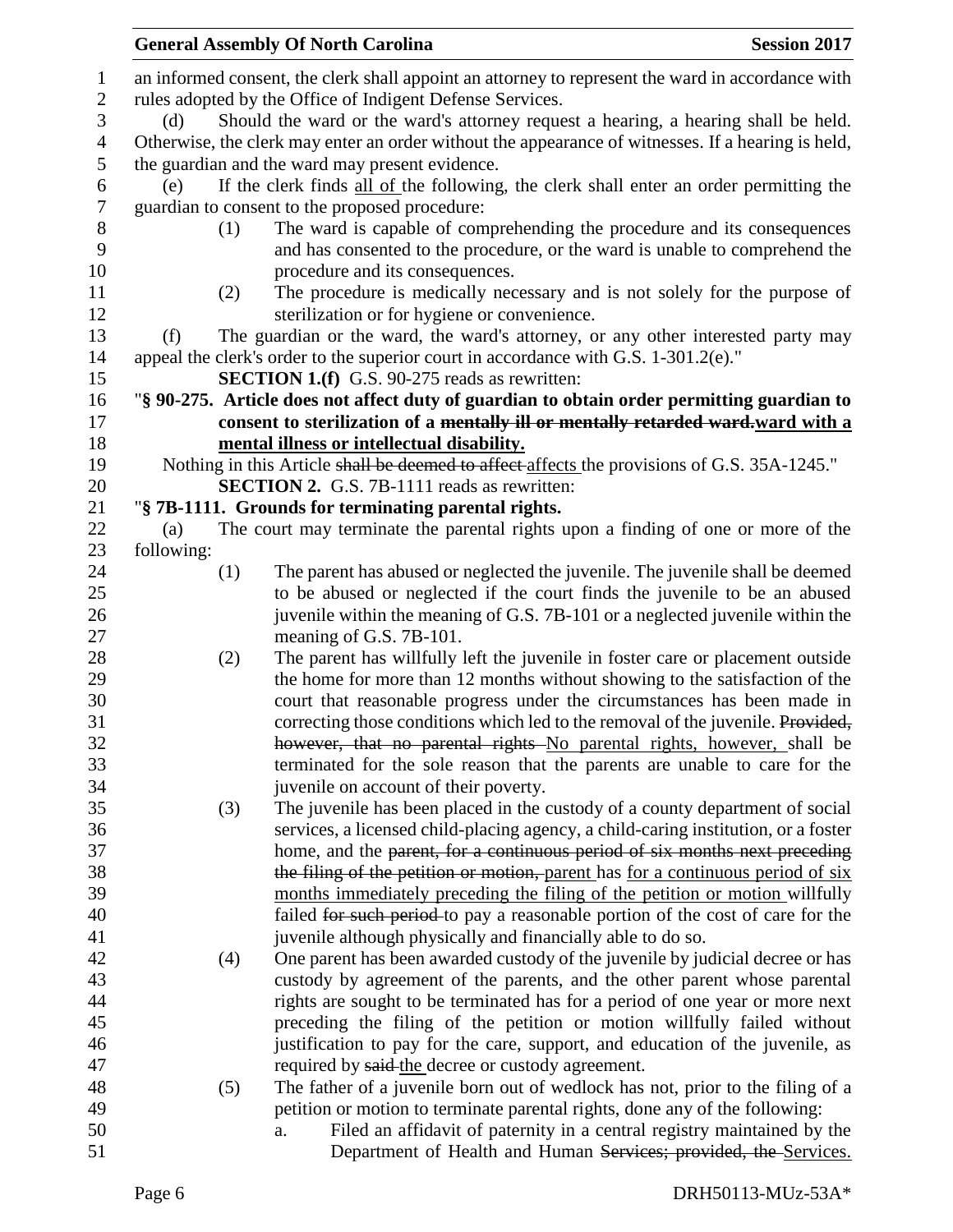|                                                                                                                          |                   | <b>General Assembly Of North Carolina</b>                                                                                                                                                                                                                                                                                                                                                                                                                                                                                                                                                                                                                                                                                                                                                                                                                                                                                                                                                                                            | <b>Session 2017</b> |
|--------------------------------------------------------------------------------------------------------------------------|-------------------|--------------------------------------------------------------------------------------------------------------------------------------------------------------------------------------------------------------------------------------------------------------------------------------------------------------------------------------------------------------------------------------------------------------------------------------------------------------------------------------------------------------------------------------------------------------------------------------------------------------------------------------------------------------------------------------------------------------------------------------------------------------------------------------------------------------------------------------------------------------------------------------------------------------------------------------------------------------------------------------------------------------------------------------|---------------------|
| 1<br>$\overline{c}$<br>3<br>$\overline{4}$<br>5<br>6<br>$\overline{7}$<br>$8\,$<br>9<br>10<br>11<br>12<br>13<br>14<br>15 |                   | The petitioner or movant shall inquire of the Department of Health and<br>Human Services as to whether such an affidavit has been so filed and<br>the Department's certified reply shall be submitted to and considered<br>by the court.<br>Legitimated the juvenile pursuant to provisions of G.S. 49-10,<br>b.<br>G.S. 49-12.1, or filed a petition for this specific purpose.<br>Legitimated the juvenile by marriage to the mother of the juvenile.<br>c.<br>Provided substantial financial support or consistent care with respect<br>d.<br>to the juvenile and mother.<br>Established paternity through G.S. 49-14, 110-132, 130A-101,<br>e.<br>130A-118, or other judicial proceeding.<br>That the parent is incapable of providing for the proper care and supervision<br>(6)<br>of the juvenile, such that the juvenile is a dependent juvenile within the<br>meaning of G.S. 7B-101, and that there is a reasonable probability that such<br>the incapability will continue for the foreseeable future. Incapability under |                     |
| 16                                                                                                                       |                   | this subdivision may be the result of substance abuse, mental retardation,                                                                                                                                                                                                                                                                                                                                                                                                                                                                                                                                                                                                                                                                                                                                                                                                                                                                                                                                                           |                     |
| 17                                                                                                                       |                   | intellectual disability, mental illness, organic brain syndrome, or any other                                                                                                                                                                                                                                                                                                                                                                                                                                                                                                                                                                                                                                                                                                                                                                                                                                                                                                                                                        |                     |
| 18                                                                                                                       |                   | cause or condition that renders the parent unable or unavailable to parent the                                                                                                                                                                                                                                                                                                                                                                                                                                                                                                                                                                                                                                                                                                                                                                                                                                                                                                                                                       |                     |
| 19<br>20                                                                                                                 |                   | juvenile and the parent lacks an appropriate alternative child care                                                                                                                                                                                                                                                                                                                                                                                                                                                                                                                                                                                                                                                                                                                                                                                                                                                                                                                                                                  |                     |
| 21                                                                                                                       |                   | arrangement.                                                                                                                                                                                                                                                                                                                                                                                                                                                                                                                                                                                                                                                                                                                                                                                                                                                                                                                                                                                                                         |                     |
| 22                                                                                                                       | (b)               | The burden in such these proceedings shall be upon is on the petitioner or movant to                                                                                                                                                                                                                                                                                                                                                                                                                                                                                                                                                                                                                                                                                                                                                                                                                                                                                                                                                 |                     |
| 23                                                                                                                       |                   | prove the facts justifying such the termination by clear and convincing evidence."                                                                                                                                                                                                                                                                                                                                                                                                                                                                                                                                                                                                                                                                                                                                                                                                                                                                                                                                                   |                     |
| 24                                                                                                                       |                   | <b>SECTION 3.(a)</b> G.S. 8C-1, Rule 616, reads as rewritten:                                                                                                                                                                                                                                                                                                                                                                                                                                                                                                                                                                                                                                                                                                                                                                                                                                                                                                                                                                        |                     |
| 25                                                                                                                       |                   | "Rule 616. Alternative testimony of witnesses with developmental disabilities or mental                                                                                                                                                                                                                                                                                                                                                                                                                                                                                                                                                                                                                                                                                                                                                                                                                                                                                                                                              |                     |
| 26                                                                                                                       |                   | retardation an intellectual or developmental disability in civil cases and special                                                                                                                                                                                                                                                                                                                                                                                                                                                                                                                                                                                                                                                                                                                                                                                                                                                                                                                                                   |                     |
| 27                                                                                                                       |                   | proceedings.                                                                                                                                                                                                                                                                                                                                                                                                                                                                                                                                                                                                                                                                                                                                                                                                                                                                                                                                                                                                                         |                     |
| 28                                                                                                                       | (a)               | Definitions. – The following definitions apply to this section:                                                                                                                                                                                                                                                                                                                                                                                                                                                                                                                                                                                                                                                                                                                                                                                                                                                                                                                                                                      |                     |
| 29                                                                                                                       |                   | The definitions set out in G.S. 122C-3.<br>(1)                                                                                                                                                                                                                                                                                                                                                                                                                                                                                                                                                                                                                                                                                                                                                                                                                                                                                                                                                                                       |                     |
| 30                                                                                                                       |                   | "Remote testimony" means a Remote testimony. $-$ A method by which a<br>(2)                                                                                                                                                                                                                                                                                                                                                                                                                                                                                                                                                                                                                                                                                                                                                                                                                                                                                                                                                          |                     |
| 31                                                                                                                       |                   | witness testifies outside of an open forum and outside of the physical presence                                                                                                                                                                                                                                                                                                                                                                                                                                                                                                                                                                                                                                                                                                                                                                                                                                                                                                                                                      |                     |
| 32                                                                                                                       |                   | of a party or parties.                                                                                                                                                                                                                                                                                                                                                                                                                                                                                                                                                                                                                                                                                                                                                                                                                                                                                                                                                                                                               |                     |
| 33                                                                                                                       | (b)               | Remote Testimony Authorized. $-$ A person with a developmental disability or a                                                                                                                                                                                                                                                                                                                                                                                                                                                                                                                                                                                                                                                                                                                                                                                                                                                                                                                                                       |                     |
| 34                                                                                                                       |                   | person with mental retardation An individual with an intellectual or developmental disability                                                                                                                                                                                                                                                                                                                                                                                                                                                                                                                                                                                                                                                                                                                                                                                                                                                                                                                                        |                     |
| 35                                                                                                                       |                   | who is competent to testify may testify by remote testimony in a civil proceeding or special                                                                                                                                                                                                                                                                                                                                                                                                                                                                                                                                                                                                                                                                                                                                                                                                                                                                                                                                         |                     |
| 36                                                                                                                       |                   | proceeding if the court determines by clear and convincing evidence that the witness would suffer                                                                                                                                                                                                                                                                                                                                                                                                                                                                                                                                                                                                                                                                                                                                                                                                                                                                                                                                    |                     |
| 37                                                                                                                       |                   | serious emotional distress from testifying in the presence of a named party or parties or from                                                                                                                                                                                                                                                                                                                                                                                                                                                                                                                                                                                                                                                                                                                                                                                                                                                                                                                                       |                     |
| 38<br>39                                                                                                                 |                   | testifying in an open forum and that the ability of the witness to communicate with the trier of                                                                                                                                                                                                                                                                                                                                                                                                                                                                                                                                                                                                                                                                                                                                                                                                                                                                                                                                     |                     |
| 40                                                                                                                       | in an open forum. | fact would be impaired by testifying in the presence of a named party or parties or from testifying                                                                                                                                                                                                                                                                                                                                                                                                                                                                                                                                                                                                                                                                                                                                                                                                                                                                                                                                  |                     |
| 41                                                                                                                       |                   |                                                                                                                                                                                                                                                                                                                                                                                                                                                                                                                                                                                                                                                                                                                                                                                                                                                                                                                                                                                                                                      |                     |
| 42                                                                                                                       | (f)               | Nonexclusive Procedure and Standard. $-$ Nothing in this section shall prohibit                                                                                                                                                                                                                                                                                                                                                                                                                                                                                                                                                                                                                                                                                                                                                                                                                                                                                                                                                      |                     |
| 43                                                                                                                       |                   | prohibits the use or application of any other method or procedure authorized or required by law                                                                                                                                                                                                                                                                                                                                                                                                                                                                                                                                                                                                                                                                                                                                                                                                                                                                                                                                      |                     |
| 44                                                                                                                       |                   | for the introduction into evidence of statements or testimony of a person with a developmental                                                                                                                                                                                                                                                                                                                                                                                                                                                                                                                                                                                                                                                                                                                                                                                                                                                                                                                                       |                     |
| 45                                                                                                                       |                   | disability or a person with mental retardation an individual with an intellectual or developmental                                                                                                                                                                                                                                                                                                                                                                                                                                                                                                                                                                                                                                                                                                                                                                                                                                                                                                                                   |                     |
| 46                                                                                                                       | disability."      |                                                                                                                                                                                                                                                                                                                                                                                                                                                                                                                                                                                                                                                                                                                                                                                                                                                                                                                                                                                                                                      |                     |
| 47                                                                                                                       |                   | <b>SECTION 3.(b)</b> G.S. 15A-1225.2 reads as rewritten:                                                                                                                                                                                                                                                                                                                                                                                                                                                                                                                                                                                                                                                                                                                                                                                                                                                                                                                                                                             |                     |
| 48                                                                                                                       | "§ 15A-1225.2.    | Witnesses with developmental disabilities or mental retardation; an                                                                                                                                                                                                                                                                                                                                                                                                                                                                                                                                                                                                                                                                                                                                                                                                                                                                                                                                                                  |                     |
| 49                                                                                                                       |                   | intellectual or developmental disability; remote testimony.                                                                                                                                                                                                                                                                                                                                                                                                                                                                                                                                                                                                                                                                                                                                                                                                                                                                                                                                                                          |                     |
| 50                                                                                                                       | (a)               | Definitions. - The following definitions apply to this section:                                                                                                                                                                                                                                                                                                                                                                                                                                                                                                                                                                                                                                                                                                                                                                                                                                                                                                                                                                      |                     |
| 51                                                                                                                       |                   | The definitions set out in G.S. 122C-3.<br>(1)                                                                                                                                                                                                                                                                                                                                                                                                                                                                                                                                                                                                                                                                                                                                                                                                                                                                                                                                                                                       |                     |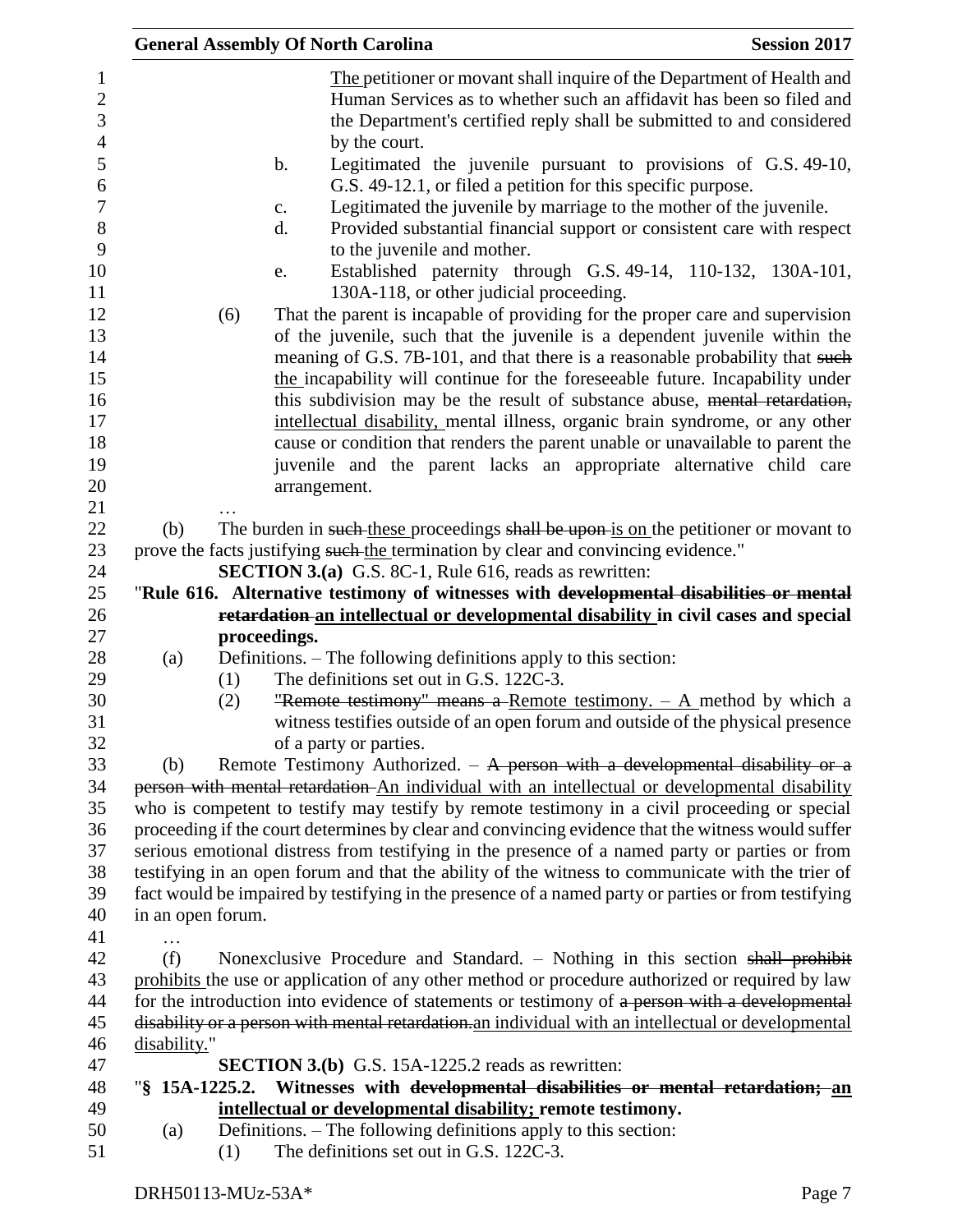|                          |                              | <b>General Assembly Of North Carolina</b>                                                                                                                                         | <b>Session 2017</b> |
|--------------------------|------------------------------|-----------------------------------------------------------------------------------------------------------------------------------------------------------------------------------|---------------------|
| 1<br>$\overline{c}$<br>3 | (2)                          | "Remote testimony" means a Remote testimony. $-$ A method by which a<br>witness testifies outside of an open forum and outside of the physical presence<br>of a party or parties. |                     |
| $\overline{4}$           | (b)                          | Remote Testimony Authorized. $-$ A person with a developmental disability or a                                                                                                    |                     |
| 5                        |                              | person with mental retardation An individual with an intellectual or developmental disability                                                                                     |                     |
| 6                        |                              | who is competent to testify may testify by remote testimony in a prosecution of a person charged                                                                                  |                     |
| $\tau$                   |                              | with violating a criminal law of this State and in any hearing or proceeding conducted under                                                                                      |                     |
| 8                        |                              | Subchapter II of Chapter 7B of the General Statutes where a juvenile is alleged to have committed                                                                                 |                     |
| 9                        |                              | an offense that would be a criminal offense if committed by an adult if the court determines by                                                                                   |                     |
| 10                       |                              | clear and convincing evidence that the witness would suffer serious emotional distress from                                                                                       |                     |
| 11                       |                              | testifying in the presence of the defendant and that the ability of the witness to communicate with                                                                               |                     |
| 12                       |                              | the trier of fact would be impaired by testifying in the presence of the defendant.                                                                                               |                     |
| 13                       |                              |                                                                                                                                                                                   |                     |
| 14                       | (e)                          | Testimony. – The method of remote testimony shall allow the trier of fact and all                                                                                                 |                     |
| 15                       |                              | parties to observe the demeanor of the witness as the witness testifies in a similar manner as if                                                                                 |                     |
| 16                       |                              | the witness were testifying in the open forum. The court shall ensure that the counsel for all                                                                                    |                     |
| 17                       |                              | parties, except a pro se defendant, is physically present where the witness testifies and has a full                                                                              |                     |
| 18                       |                              | and fair opportunity for examination and cross-examination of the witness. The court shall ensure                                                                                 |                     |
| 19                       |                              | that the defendant or juvenile respondent has the ability to communicate privately with defense                                                                                   |                     |
| 20                       |                              | counsel during the remote testimony. A party may waive the right to have counsel physically                                                                                       |                     |
| 21                       |                              | present where the witness testifies. Nothing in this section shall be construed to limit-limits the                                                                               |                     |
| 22                       | provisions of G.S. 15A-1225. |                                                                                                                                                                                   |                     |
| 23                       | (f)                          | Nonexclusive Procedure and Standard. - Nothing in this section shall prohibit                                                                                                     |                     |
| 24                       |                              | prohibits the use or application of any other method or procedure authorized or required by law                                                                                   |                     |
| 25                       |                              | for the introduction into evidence of statements or testimony of a person with a developmental                                                                                    |                     |
| 26                       |                              | disability or a person with mental retardation. an individual with an intellectual or developmental                                                                               |                     |
| 27<br>28                 | disability."                 | <b>SECTION 4.(a)</b> G.S. 14-27.20 reads as rewritten:                                                                                                                            |                     |
| 29                       | "§ 14-27.20. Definitions.    |                                                                                                                                                                                   |                     |
| 30                       |                              | As used in this Article, unless the context requires otherwise. The following definitions apply                                                                                   |                     |
| 31                       | in this Article:             |                                                                                                                                                                                   |                     |
| 32                       | $\bigoplus$                  | "Mentally disabled" means (i) a victim who suffers from mental retardation,                                                                                                       |                     |
| 33                       |                              | or (ii) a victim who suffers from a mental disorder, either of which temporarily                                                                                                  |                     |
| 34                       |                              | or permanently renders the victim substantially incapable of appraising the                                                                                                       |                     |
| 35                       |                              | nature of his or her conduct, or of resisting the act of vaginal intercourse or a                                                                                                 |                     |
| 36                       |                              | sexual act, or of communicating unwillingness to submit to the act of vaginal                                                                                                     |                     |
| 37                       |                              | intercourse or a sexual act.                                                                                                                                                      |                     |
| 38                       | (2)                          | "Mentally incapacitated" means a Mentally incapacitated. $-A$ victim who due                                                                                                      |                     |
| 39                       |                              | to any act committed upon the victim is rendered substantially incapable of                                                                                                       |                     |
| 40                       |                              | either appraising the nature of his or her conduct, or resisting the act of vaginal                                                                                               |                     |
| 41                       |                              | intercourse or a sexual act.                                                                                                                                                      |                     |
| 42                       | (2a)                         | Person who has a mental disability. $-$ A victim who has an intellectual                                                                                                          |                     |
| 43                       |                              | disability or a mental disorder that temporarily or permanently renders the                                                                                                       |                     |
| 44                       |                              | victim substantially incapable of appraising the nature of his or her conduct,                                                                                                    |                     |
| 45                       |                              | or of resisting the act of vaginal intercourse or a sexual act, or of                                                                                                             |                     |
| 46                       |                              | communicating unwillingness to submit to the act of vaginal intercourse or a                                                                                                      |                     |
| 47                       |                              | sexual act.                                                                                                                                                                       |                     |
| 48                       | (3)                          | "Physically helpless" means (i) a victim who is unconscious; or (ii) a                                                                                                            |                     |
| 49                       |                              | Physically helpless. - Any of the following:                                                                                                                                      |                     |
| 50                       |                              | A victim who is unconscious.<br>$\underline{a}$ .                                                                                                                                 |                     |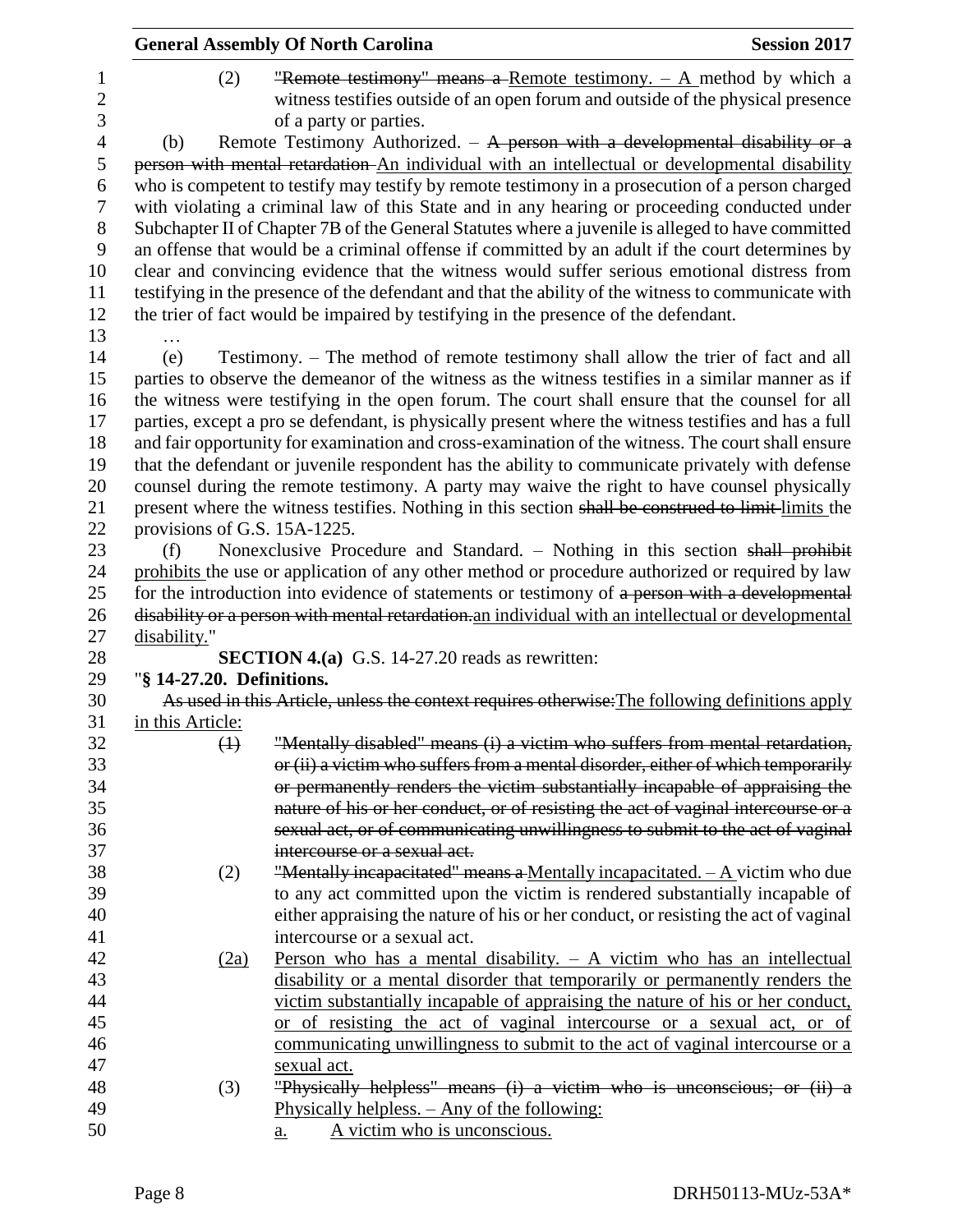|                                     |                                  | <b>General Assembly Of North Carolina</b>                                                                                                                                                                                                      | <b>Session 2017</b> |
|-------------------------------------|----------------------------------|------------------------------------------------------------------------------------------------------------------------------------------------------------------------------------------------------------------------------------------------|---------------------|
| $\mathbf{1}$<br>$\overline{2}$<br>3 |                                  | A victim who is physically unable to resist an act of vaginal<br><u>b.</u><br>intercourse or a sexual act or communicate unwillingness to submit to<br>an act of vaginal intercourse or a sexual act.                                          |                     |
| $\overline{4}$                      | (4)                              | "Sexual act" means cunnilingus, Sexual act. - Cunnilingus, fellatio, analingus,                                                                                                                                                                |                     |
| 5<br>6<br>7                         |                                  | or anal intercourse, but does not include vaginal intercourse. Sexual act also<br>means the penetration, however slight, by any object into the genital or anal<br>opening of another person's body: provided, that it shall be body. It is an |                     |
| 8                                   |                                  | affirmative defense that the penetration was for accepted medical purposes.                                                                                                                                                                    |                     |
| 9                                   | (5)                              | "Sexual contact" means Sexual contact. - Any of the following:                                                                                                                                                                                 |                     |
| 10                                  |                                  | (i) touching Touching the sexual organ, anus, breast, groin, or buttocks<br>$\underline{a}$ .                                                                                                                                                  |                     |
| 11                                  |                                  | of any person, person.                                                                                                                                                                                                                         |                     |
| 12                                  |                                  | $(ii)$ a- $A$ person touching another person with their own sexual organ,<br><u>b.</u>                                                                                                                                                         |                     |
| 13                                  |                                  | anus, breast, groin, or buttocks, orbuttocks.                                                                                                                                                                                                  |                     |
| 14                                  |                                  | $\overline{f}$ a $\underline{A}$ person ejaculating, emitting, or placing semen, urine, or feces<br>$\underline{c}$ .                                                                                                                          |                     |
| 15                                  |                                  | upon any part of another person.                                                                                                                                                                                                               |                     |
| 16                                  | (6)                              | "Touching" as Touching. $-$ As used in subdivision (5) of this section, means                                                                                                                                                                  |                     |
| 17                                  |                                  | physical contact with another person, whether accomplished directly, through                                                                                                                                                                   |                     |
| 18                                  |                                  | the clothing of the person committing the offense, or through the clothing of                                                                                                                                                                  |                     |
| 19                                  |                                  | the victim."                                                                                                                                                                                                                                   |                     |
| 20                                  |                                  | <b>SECTION 4.(b)</b> G.S. 14-27.22 reads as rewritten:                                                                                                                                                                                         |                     |
| 21                                  |                                  | "§ 14-27.22. Second-degree forcible rape.                                                                                                                                                                                                      |                     |
| 22                                  | (a)                              | A person is guilty of second-degree forcible rape if the person engages in vaginal                                                                                                                                                             |                     |
| 23                                  | intercourse with another person: |                                                                                                                                                                                                                                                |                     |
| 24                                  | (1)                              | By force and against the will of the other person; or                                                                                                                                                                                          |                     |
| 25                                  | (2)                              | Who is mentally disabled, mentally incapacitated, Who has a mental disability                                                                                                                                                                  |                     |
| 26                                  |                                  | or who is mentally incapacitated or physically helpless, and the person                                                                                                                                                                        |                     |
| 27                                  |                                  | performing the act knows or should reasonably know the other person is                                                                                                                                                                         |                     |
| 28                                  |                                  | mentally disabled, mentally incapacitated, has a mental disability or is                                                                                                                                                                       |                     |
| 29                                  |                                  | mentally incapacitated or physically helpless.                                                                                                                                                                                                 |                     |
| 30                                  | (b)                              | Any person who commits the offense defined in this section is guilty of a Class C                                                                                                                                                              |                     |
| 31                                  | felony.                          |                                                                                                                                                                                                                                                |                     |
| 32                                  | (c)                              | Upon conviction, a person convicted under this section has no rights to custody of or                                                                                                                                                          |                     |
| 33                                  |                                  | rights of inheritance from any child conceived during the commission of the rape, nor shall does                                                                                                                                               |                     |
| 34                                  |                                  | the person have any rights related to the child under Chapter 48 of the General Statutes or                                                                                                                                                    |                     |
| 35                                  |                                  | Subchapter + Lof Chapter 7B of the General Statutes."                                                                                                                                                                                          |                     |
| 36                                  |                                  | <b>SECTION 4.(c)</b> G.S. 14-27.27 reads as rewritten:                                                                                                                                                                                         |                     |
| 37                                  |                                  | "§ 14-27.27. Second-degree forcible sexual offense.                                                                                                                                                                                            |                     |
| 38                                  | (a)                              | A person is guilty of second degree forcible sexual offense if the person engages in a                                                                                                                                                         |                     |
| 39                                  | sexual act with another person:  |                                                                                                                                                                                                                                                |                     |
| 40                                  | (1)                              | By force and against the will of the other person; or                                                                                                                                                                                          |                     |
| 41                                  | (2)                              | Who is mentally disabled, mentally incapacitated, Who has a mental disability                                                                                                                                                                  |                     |
| 42                                  |                                  | or who is mentally incapacitated or physically helpless, and the person                                                                                                                                                                        |                     |
| 43                                  |                                  | performing the act knows or should reasonably know that the other person is                                                                                                                                                                    |                     |
| 44                                  |                                  | mentally disabled, mentally incapacitated, has a mental disability or is                                                                                                                                                                       |                     |
| 45                                  |                                  | mentally incapacitated or physically helpless.                                                                                                                                                                                                 |                     |
| 46                                  | (b)                              | Any person who commits the offense defined in this section is guilty of a Class C                                                                                                                                                              |                     |
| 47                                  | felony."                         |                                                                                                                                                                                                                                                |                     |
| 48                                  |                                  | <b>SECTION 4.(d)</b> G.S. 14-27.33 reads as rewritten:                                                                                                                                                                                         |                     |
| 49                                  | "§ 14-27.33. Sexual battery.     |                                                                                                                                                                                                                                                |                     |
| 50                                  | (a)                              | A person is guilty of sexual battery if the person, for the purpose of sexual arousal,                                                                                                                                                         |                     |
| 51                                  |                                  | sexual gratification, or sexual abuse, engages in sexual contact with another person:                                                                                                                                                          |                     |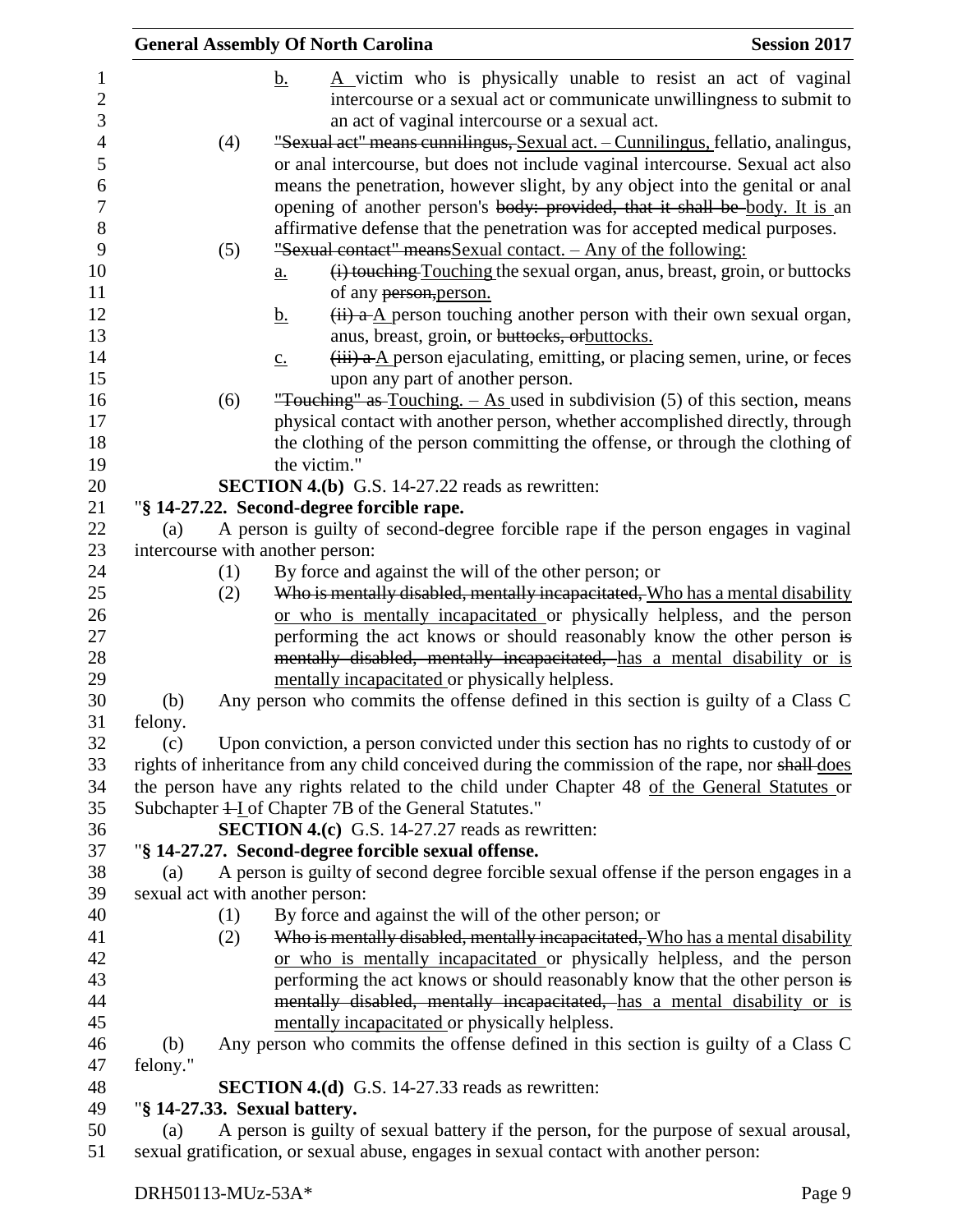| (1)<br>By force and against the will of the other person; or<br>Who is mentally disabled, mentally incapacitated, Who has a mental disability<br>(2)<br>or who is mentally incapacitated or physically helpless, and the person<br>performing the act knows or should reasonably know that the other person is<br>mentally disabled, mentally incapacitated, has a mental disability or is<br>mentally incapacitated or physically helpless. |  |
|----------------------------------------------------------------------------------------------------------------------------------------------------------------------------------------------------------------------------------------------------------------------------------------------------------------------------------------------------------------------------------------------------------------------------------------------|--|
|                                                                                                                                                                                                                                                                                                                                                                                                                                              |  |
| Any person who commits the offense defined in this section is guilty of a Class A1<br>(b)                                                                                                                                                                                                                                                                                                                                                    |  |
| misdemeanor."                                                                                                                                                                                                                                                                                                                                                                                                                                |  |
| <b>SECTION 4.(e)</b> G.S. 14-205.1 reads as rewritten:                                                                                                                                                                                                                                                                                                                                                                                       |  |
| "§ 14-205.1. Solicitation of prostitution.                                                                                                                                                                                                                                                                                                                                                                                                   |  |
| Except as otherwise provided in this section, any person who solicits another for the<br>(a)                                                                                                                                                                                                                                                                                                                                                 |  |
| purpose of prostitution is guilty of a Class 1 misdemeanor for a first offense and a Class H felony                                                                                                                                                                                                                                                                                                                                          |  |
| for a second or subsequent offense. Any person 18 years of age or older who willfully solicits a                                                                                                                                                                                                                                                                                                                                             |  |
| minor for the purpose of prostitution is guilty of a Class G felony. Any person who willfully                                                                                                                                                                                                                                                                                                                                                |  |
| solicits a person who is severely or profoundly mentally disabled has a severe or profound mental                                                                                                                                                                                                                                                                                                                                            |  |
| disability for the purpose of prostitution is guilty of a Class E felony. Punishment under this                                                                                                                                                                                                                                                                                                                                              |  |
| section may include participation in a program devised for the education and prevention of sexual                                                                                                                                                                                                                                                                                                                                            |  |
| exploitation (i.e. "John School"), where available. A person who violates this subsection shall                                                                                                                                                                                                                                                                                                                                              |  |
| not be is not eligible for a disposition of prayer for judgment continued under any circumstances.                                                                                                                                                                                                                                                                                                                                           |  |
| Immunity From Prosecution for Minors. - Notwithstanding any other provision of<br>(b)                                                                                                                                                                                                                                                                                                                                                        |  |
| this section, if it is determined, after a reasonable detention for investigative purposes, that a                                                                                                                                                                                                                                                                                                                                           |  |
| person suspected of or charged with a violation of this section is a minor who is soliciting as a                                                                                                                                                                                                                                                                                                                                            |  |
| prostitute, that person shall be immune from prosecution under this section and instead shall be                                                                                                                                                                                                                                                                                                                                             |  |
| taken into temporary protective custody as an undisciplined juvenile pursuant to Article 19 of                                                                                                                                                                                                                                                                                                                                               |  |
| Chapter 7B of the General Statutes. Pursuant to the provisions of G.S. 7B-301, a law enforcement                                                                                                                                                                                                                                                                                                                                             |  |
| officer who takes a minor into custody under this section shall immediately report an allegation                                                                                                                                                                                                                                                                                                                                             |  |
| of a violation of G.S. 14-43.11 and G.S. 14-43.13 to the director of the department of social                                                                                                                                                                                                                                                                                                                                                |  |
| services in the county where the minor resides or is found, as appropriate, which shall commence                                                                                                                                                                                                                                                                                                                                             |  |
| an initial investigation into child abuse or child neglect within 24 hours pursuant to G.S. 7B-301                                                                                                                                                                                                                                                                                                                                           |  |
| and G.S. 7B-302."                                                                                                                                                                                                                                                                                                                                                                                                                            |  |
| <b>SECTION 4.(f)</b> G.S. 14-205.2 reads as rewritten:                                                                                                                                                                                                                                                                                                                                                                                       |  |
| "§ 14-205.2. Patronizing a prostitute.                                                                                                                                                                                                                                                                                                                                                                                                       |  |
| Any person who willfully performs any of the following acts with a person not his or<br>(a)                                                                                                                                                                                                                                                                                                                                                  |  |
| her spouse commits the offense of patronizing a prostitute:                                                                                                                                                                                                                                                                                                                                                                                  |  |
| Engages in vaginal intercourse, any sexual act as defined in G.S. 14-27.20, or<br>(1)                                                                                                                                                                                                                                                                                                                                                        |  |
| any sexual contact as defined in G.S. 14-27.20, for the purpose of sexual                                                                                                                                                                                                                                                                                                                                                                    |  |
| arousal or gratification with a prostitute.                                                                                                                                                                                                                                                                                                                                                                                                  |  |
| Enters or remains in a place of prostitution with intent to engage in vaginal<br>(2)                                                                                                                                                                                                                                                                                                                                                         |  |
| intercourse, any sexual act as defined in G.S. 14-27.20, or any sexual contact                                                                                                                                                                                                                                                                                                                                                               |  |
| as defined in G.S. 14-27.20, for the purpose of sexual arousal or gratification.                                                                                                                                                                                                                                                                                                                                                             |  |
| Except as provided in subsections (c) and (d) of this section, a first violation of this<br>(b)                                                                                                                                                                                                                                                                                                                                              |  |
| section is a Class A1 misdemeanor. Unless a higher penalty applies, a second or subsequent                                                                                                                                                                                                                                                                                                                                                   |  |
| violation of this section is a Class G felony.                                                                                                                                                                                                                                                                                                                                                                                               |  |
| A violation of this section is a Class F felony if the defendant is 18 years of age or<br>(c)                                                                                                                                                                                                                                                                                                                                                |  |
| older and the prostitute is a minor.                                                                                                                                                                                                                                                                                                                                                                                                         |  |
| A violation of this section is a Class D felony if the prostitute is a severely or<br>(d)                                                                                                                                                                                                                                                                                                                                                    |  |
| profoundly mentally disabled person.has a severe or profound mental disability."                                                                                                                                                                                                                                                                                                                                                             |  |
| <b>SECTION 4.(g)</b> G.S. 14-205.3 reads as rewritten:                                                                                                                                                                                                                                                                                                                                                                                       |  |
| "§ 14-205.3. Promoting prostitution.                                                                                                                                                                                                                                                                                                                                                                                                         |  |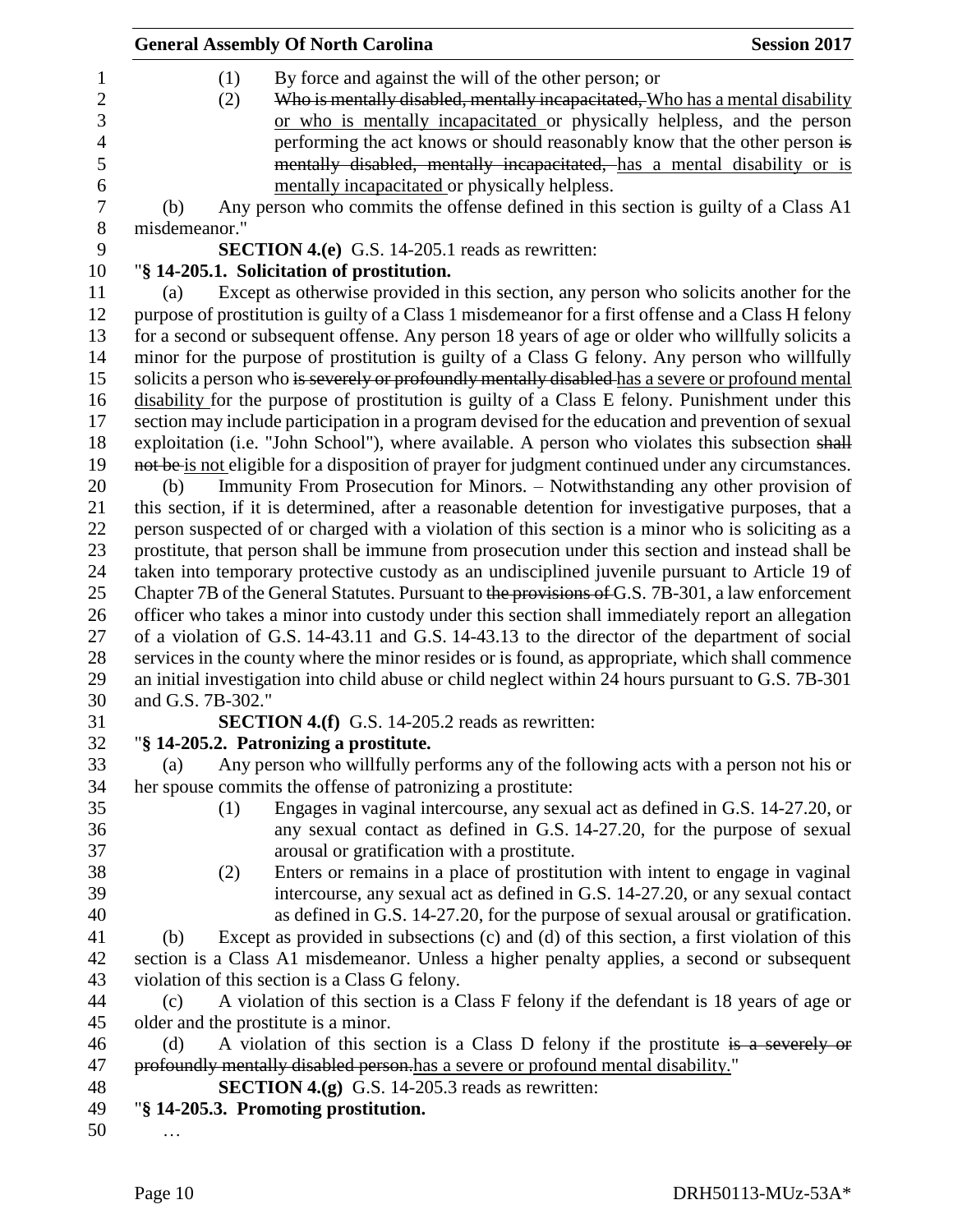|                           | <b>General Assembly Of North Carolina</b>                                                                                       | <b>Session 2017</b> |
|---------------------------|---------------------------------------------------------------------------------------------------------------------------------|---------------------|
| (b)                       | Any person who willfully performs any of the following acts commits the offense of                                              |                     |
|                           | promoting prostitution of a minor or mentally disabled person-person who has a mental disability:                               |                     |
| (1)                       | Advances prostitution as defined in G.S. 14-203, where a minor or severely                                                      |                     |
|                           | or profoundly mentally disabled person-person who has a severe or profound                                                      |                     |
|                           | mental disability engaged in prostitution, or any person engaged in                                                             |                     |
|                           | prostitution in the place of prostitution is a minor or is severely or profoundly                                               |                     |
|                           | mentally disabled has a severe or profound mental disability at the time of the                                                 |                     |
|                           | offense.                                                                                                                        |                     |
|                           |                                                                                                                                 |                     |
| (2)                       | Profits from prostitution by any means where the prostitute is a minor or is                                                    |                     |
|                           | severely or profoundly mentally disabled-has a severe or profound mental                                                        |                     |
|                           | disability at the time of the offense.                                                                                          |                     |
| (3)                       | Confines a minor or a severely or profoundly mentally disabled person-person                                                    |                     |
|                           | who has a severe or profound mental disability against the person's will by the                                                 |                     |
|                           | infliction or threat of imminent infliction of great bodily harm, permanent                                                     |                     |
|                           | disability, or disfigurement or by administering to the minor or severely or                                                    |                     |
|                           | profoundly mentally disabled person, person who has a severe or profound                                                        |                     |
|                           | mental disability, without the person's consent or by threat or deception and                                                   |                     |
|                           | for other than medical purposes, any alcoholic intoxicant or a drug as defined                                                  |                     |
|                           | in Article 5 of Chapter 90 of the General Statutes (North Carolina Controlled<br>Substances Act) and does any of the following: |                     |
|                           | Compels the minor or severely or profoundly mentally disabled person<br>a.                                                      |                     |
|                           | person who has a severe or profound mental disability to engage in                                                              |                     |
|                           | prostitution.                                                                                                                   |                     |
|                           | Arranges a situation in which the minor or severely or profoundly<br>$\mathbf b$ .                                              |                     |
|                           | mentally disabled person-person who has a severe or profound mental                                                             |                     |
|                           | disability may practice prostitution.                                                                                           |                     |
|                           | Profits from prostitution by the minor or severely or profoundly<br>c.                                                          |                     |
|                           | mentally disabled person.person who has a severe or profound mental                                                             |                     |
|                           | disability.                                                                                                                     |                     |
|                           | For purposes of this subsection, administering drugs or an alcoholic intoxicant to a minor or                                   |                     |
|                           | a severely or profoundly mentally disabled person, person who has a severe or profound mental                                   |                     |
|                           | disability, as described in subdivision (3) of this subsection, shall be deemed to be without                                   |                     |
|                           | consent if the administering is done without the consent of the parents or legal guardian or if the                             |                     |
|                           | administering is performed or permitted by the parents or legal guardian for other than medical                                 |                     |
|                           | purposes. Mistake of age is not a defense to a prosecution under this subsection.                                               |                     |
| $\ldots$ "                |                                                                                                                                 |                     |
|                           | <b>SECTION 4.(h)</b> G.S. 14-208.6 reads as rewritten:                                                                          |                     |
| "§ 14-208.6. Definitions. |                                                                                                                                 |                     |
|                           | The following definitions apply in this Article:                                                                                |                     |
| (1a)                      | "Aggravated offense" means any Aggravated offense. - Any criminal offense                                                       |                     |
|                           | that includes either of the following: (i) engaging in a sexual act involving                                                   |                     |
|                           | vaginal, anal, or oral penetration with a victim of any age through the use of                                                  |                     |
|                           | force or the threat of serious violence; or (ii) engaging in a sexual act involving                                             |                     |
|                           | vaginal, anal, or oral penetration with a victim who is less than 12 years old.                                                 |                     |
| (1b)                      | "County registry" means the County registry. – The information compiled by                                                      |                     |
|                           | the sheriff of a county in compliance with this Article.                                                                        |                     |
| (1c)                      | "Department" means the Department. - The Department of Public Safety.                                                           |                     |
| (1d)                      | "Electronic mail" means the Electronic mail. - The transmission of                                                              |                     |
|                           | information or communication by the use of the Internet, a computer, a                                                          |                     |
|                           | facsimile machine, a pager, a cellular telephone, a video recorder, or other                                                    |                     |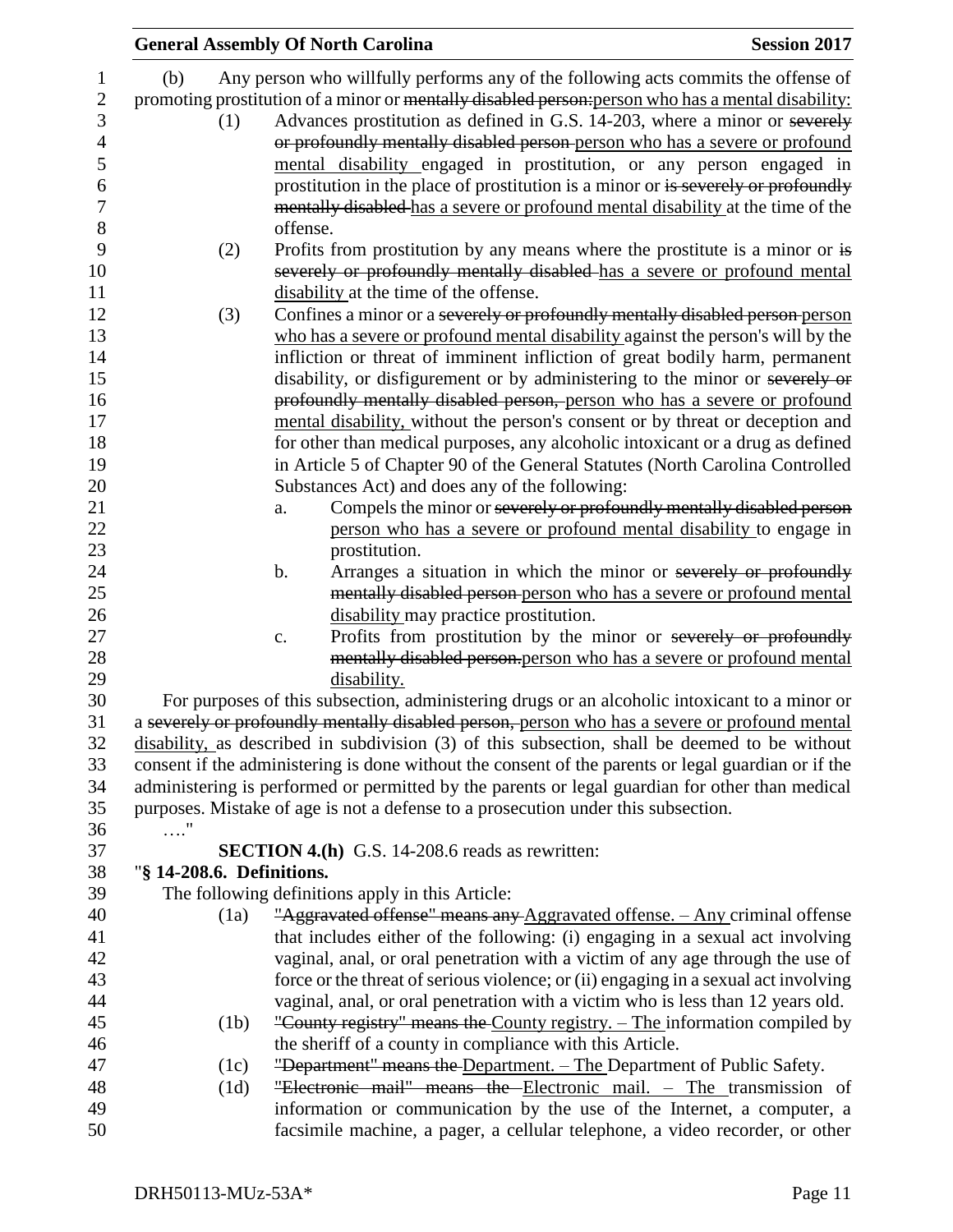|      | <b>Session 2017</b><br><b>General Assembly Of North Carolina</b>                                                       |
|------|------------------------------------------------------------------------------------------------------------------------|
|      | electronic means sent to a person identified by a unique address or address                                            |
|      | number and received by that person.                                                                                    |
| (1e) | "Employed" includes Employed. - Includes employment that is full-time or                                               |
|      | part-time for a period of time exceeding 14 days or for an aggregate period of                                         |
|      | time exceeding 30 days during any calendar year, whether financially                                                   |
|      | compensated, volunteered, or for the purpose of government or educational                                              |
|      | benefit.                                                                                                               |
| (1f) | "Entity" means a Entity. $- A$ business or organization that provides Internet                                         |
|      | service, electronic communications service, remote computing service, online                                           |
|      | service, electronic mail service, or electronic instant message or chat services                                       |
|      | whether the business or organization is within inside or outside the State.                                            |
| (1g) | "Instant Message" means a Instant message. $-$ A form of real-time text                                                |
|      | communication between two or more people. The communication is conveyed                                                |
|      | via computers connected over a network such as the Internet.                                                           |
| (1h) | "Institution of higher education" means any Institution of higher education. -                                         |
|      | Any postsecondary public or private educational institution, including any                                             |
|      | trade or professional institution, college, or university.                                                             |
| (1i) | "Internet" means the Internet. - The global information system that is logically                                       |
|      | linked together by a globally unique address space based on the Internet                                               |
|      | Protocol or its subsequent extensions; that is able to support communications                                          |
|      | using the Transmission Control Protocol/Internet Protocol suite, its                                                   |
|      | subsequent extensions, or other Internet Protocol compatible protocols; and                                            |
|      | that provides, uses, or makes accessible, either publicly or privately,                                                |
|      | high-level services layered on the communications and related infrastructure                                           |
|      | described in this subdivision.                                                                                         |
| (i)  | "Mental abnormality" means a Mental abnormality. $- A$ congenital or                                                   |
|      | acquired condition of a person that affects the emotional or volitional capacity                                       |
|      | of the person in a manner that predisposes that person to the commission of                                            |
|      | criminal sexual acts to a degree that makes the person a menace to the health                                          |
|      | and safety of others.                                                                                                  |
| (1k) | "Nonresident student" means a Nonresident student. $- A$ person who is not a                                           |
|      | resident of North Carolina but who is enrolled in any type of school in the                                            |
| (1l) | State on a part-time or full-time basis.<br>"Nonresident worker" means a Nonresident worker. $- A$ person who is not a |
|      | resident of North Carolina but who has employment or carries on a vocation                                             |
|      | in the State, on a part-time or full-time basis, with or without compensation or                                       |
|      | government or educational benefit, for more than 14 days, or for an aggregate                                          |
|      | period exceeding 30 days in a calendar year.                                                                           |
| (1m) | "Offense against a minor" means any Offense against a minor. - Any of the                                              |
|      | following offenses if the offense is committed against a minor, and the person                                         |
|      | committing the offense is not the minor's parent: G.S. 14-39 (kidnapping),                                             |
|      | G.S. 14-41 (abduction of children), and G.S. 14-43.3 (felonious restraint). The                                        |
|      | term also includes the following if the person convicted of the following is not                                       |
|      | the minor's parent: a solicitation or conspiracy to commit any of these                                                |
|      | offenses; aiding and abetting any of these offenses.                                                                   |
| (1n) | "Online identifier" means electronic Online identifier. - Electronic mail                                              |
|      | address, instant message screen name, user ID, chat or other Internet                                                  |
|      | communication name, but it does not mean social security number, date of                                               |
|      | birth, or pin number.                                                                                                  |
| (2)  | "Penal institution" means: Penal institution. - Any of the following:                                                  |
|      |                                                                                                                        |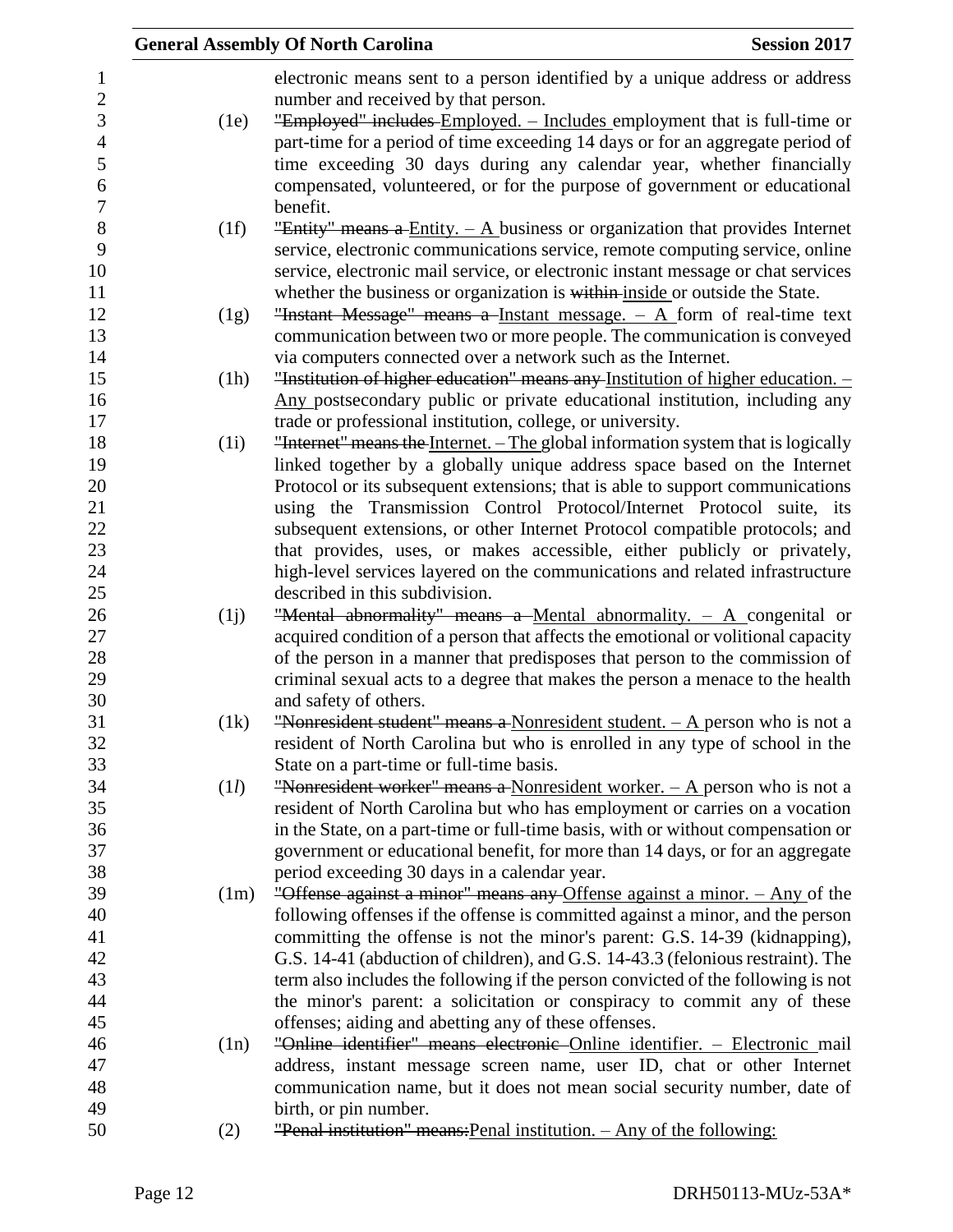|      | <b>General Assembly Of North Carolina</b><br><b>Session 2017</b>                                                                                                |
|------|-----------------------------------------------------------------------------------------------------------------------------------------------------------------|
|      | A detention facility operated under the jurisdiction of the Section of<br>a.                                                                                    |
|      | Prisons of the Division of Adult Correction and Juvenile Justice of the                                                                                         |
|      | Department of Public Safety; Safety.                                                                                                                            |
|      | A detention facility operated under the jurisdiction of another state or<br>b.                                                                                  |
|      | the federal government; orgovernment.                                                                                                                           |
|      | A detention facility operated by a local government in this State or<br>c.                                                                                      |
|      | another state.                                                                                                                                                  |
| (2a) | "Personality disorder" means an Personality disorder. - An enduring pattern                                                                                     |
|      | of inner experience and behavior that deviates markedly from the expectations                                                                                   |
|      | of the individual's culture, is pervasive and inflexible, has an onset in                                                                                       |
|      | adolescence or early adulthood, is stable over time, and leads to distress or                                                                                   |
|      | impairment.                                                                                                                                                     |
| (2b) | "Recidivist" means a Recidivist. $-$ A person who has a prior conviction for an                                                                                 |
|      | offense that is described in G.S. 14-208.6(4).                                                                                                                  |
| (3)  | "Release" means discharged-Release. - Discharged or paroled.                                                                                                    |
| (4)  | "Reportable conviction" means: Reportable conviction. - Any of the                                                                                              |
|      | following:                                                                                                                                                      |
|      | A final conviction for an offense against a minor, a sexually violent<br>a.                                                                                     |
|      | offense, or an attempt to commit any of those offenses unless the                                                                                               |
|      | conviction is for aiding and abetting. A final conviction for aiding and                                                                                        |
|      | abetting is a reportable conviction only if the court sentencing the                                                                                            |
|      | individual finds that the registration of that individual under this                                                                                            |
|      | Article furthers the purposes of this Article as stated in G.S. 14-208.5.                                                                                       |
|      | A final conviction in another state of an offense, which if committed<br>$\mathbf b$ .                                                                          |
|      | in this State, is substantially similar to an offense against a minor or a                                                                                      |
|      | sexually violent offense as defined by this section, or a final conviction                                                                                      |
|      | in another state of an offense that requires registration under the sex                                                                                         |
|      | offender registration statutes of that state.                                                                                                                   |
|      | A final conviction in a federal jurisdiction (including a court martial)<br>c.                                                                                  |
|      | of an offense, which is substantially similar to an offense against a                                                                                           |
|      | minor or a sexually violent offense as defined by this section.                                                                                                 |
|      | d.<br>A final conviction for a violation of G.S. 14-202(d), (e), (f), (g), or (h),                                                                              |
|      | or a second or subsequent conviction for a violation of G.S. 14-202(a),                                                                                         |
|      | (a1), or (c), only if the court sentencing the individual issues an order                                                                                       |
|      | pursuant to G.S. 14-202(l) requiring the individual to register.                                                                                                |
|      | A final conviction for a violation of G.S. 14-43.14, only if the court<br>e.                                                                                    |
|      | sentencing the individual issues an order pursuant to G.S. $14-43.14(e)$                                                                                        |
|      | requiring the individual to register.                                                                                                                           |
| (5)  | "Sexually violent offense" means a Sexually violent offense. $- A$ violation of                                                                                 |
|      | former G.S. 14-27.6 (attempted rape or sexual offense), G.S. 14-27.21                                                                                           |
|      | (first-degree forcible rape), G.S. 14-27.22 (second-degree forcible rape),                                                                                      |
|      | G.S. 14-27.23 (statutory rape of a child by an adult), G.S. 14-27.24                                                                                            |
|      | (first-degree statutory rape), G.S. 14-27.25(a) (statutory rape of a person who                                                                                 |
|      | is 15 years of age or younger and where the defendant is at least six years                                                                                     |
|      | older), G.S. 14-27.26 (first-degree forcible sexual offense), G.S. 14-27.27                                                                                     |
|      | (second-degree forcible sexual offense), G.S. 14-27.28 (statutory sexual                                                                                        |
|      | offense with a child by an adult), G.S. 14-27.29 (first-degree statutory sexual                                                                                 |
|      | offense), G.S. $14-27.30(a)$ (statutory sexual offense with a person who is 15<br>years of age or younger and where the defendant is at least six years older), |
|      | G.S. 14-27.31 (sexual activity by a substitute parent or custodian),                                                                                            |
|      | G.S. 14-27.32 (sexual activity with a student), G.S. 14-27.33 (sexual battery),                                                                                 |
|      |                                                                                                                                                                 |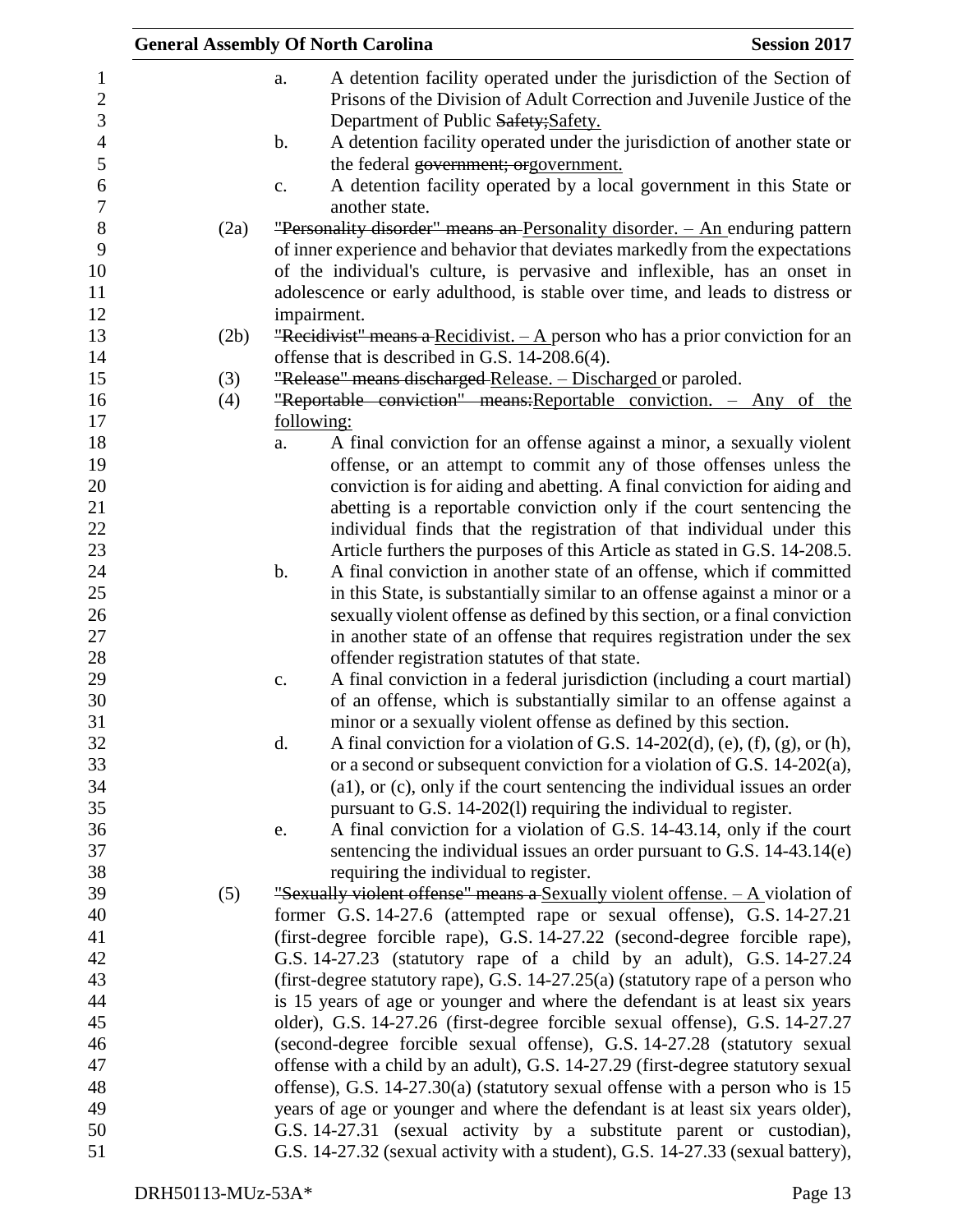|           | <b>General Assembly Of North Carolina</b>                                                                                                                                                                                                                                                                                                                                                                                                                                                                                                                                                                                                                                                                                                                                                                     | <b>Session 2017</b> |
|-----------|---------------------------------------------------------------------------------------------------------------------------------------------------------------------------------------------------------------------------------------------------------------------------------------------------------------------------------------------------------------------------------------------------------------------------------------------------------------------------------------------------------------------------------------------------------------------------------------------------------------------------------------------------------------------------------------------------------------------------------------------------------------------------------------------------------------|---------------------|
|           | G.S. 14-43.11 (human trafficking) if (i) the offense is committed against a<br>minor who is less than 18 years of age or (ii) the offense is committed against<br>any person with the intent that they be held in sexual servitude, G.S. 14-43.13<br>(subjecting or maintaining a person for sexual servitude), G.S. 14-178 (incest<br>between near relatives), G.S. 14-190.6 (employing or permitting minor to<br>assist in offenses against public morality and decency), G.S. $14-190.9(a1)$<br>(felonious indecent exposure), G.S. 14-190.16 (first degree sexual<br>exploitation of a minor), G.S. 14-190.17 (second degree sexual exploitation<br>of a minor), G.S. 14-190.17A (third degree sexual exploitation of a minor),<br>G.S. 14-202.1 (taking indecent liberties with children), G.S. 14-202.3 |                     |
|           | (Solicitation of child by computer or certain other electronic devices to                                                                                                                                                                                                                                                                                                                                                                                                                                                                                                                                                                                                                                                                                                                                     |                     |
|           | commit an unlawful sex act), G.S. 14-202.4(a) (taking indecent liberties with                                                                                                                                                                                                                                                                                                                                                                                                                                                                                                                                                                                                                                                                                                                                 |                     |
|           | a student), G.S. 14-205.2(c) or (d) (patronizing a prostitute who is a minor or                                                                                                                                                                                                                                                                                                                                                                                                                                                                                                                                                                                                                                                                                                                               |                     |
|           | a mentally disabled person), has a mental disability), G.S. 14-205.3(b)                                                                                                                                                                                                                                                                                                                                                                                                                                                                                                                                                                                                                                                                                                                                       |                     |
|           | (promoting prostitution of a minor or a mentally disabled person), person who<br>has a mental disability), G.S. 14-318.4(a1) (parent or caretaker commit or                                                                                                                                                                                                                                                                                                                                                                                                                                                                                                                                                                                                                                                   |                     |
|           | permit act of prostitution with or by a juvenile), or G.S. 14-318.4(a2)                                                                                                                                                                                                                                                                                                                                                                                                                                                                                                                                                                                                                                                                                                                                       |                     |
|           | (commission or allowing of sexual act upon a juvenile by parent or guardian).                                                                                                                                                                                                                                                                                                                                                                                                                                                                                                                                                                                                                                                                                                                                 |                     |
|           | The term also includes the following: a solicitation or conspiracy to commit                                                                                                                                                                                                                                                                                                                                                                                                                                                                                                                                                                                                                                                                                                                                  |                     |
|           | any of these offenses; aiding and abetting any of these offenses.                                                                                                                                                                                                                                                                                                                                                                                                                                                                                                                                                                                                                                                                                                                                             |                     |
| (6)       | "Sexually violent predator" means a Sexually violent predator. $-$ A person                                                                                                                                                                                                                                                                                                                                                                                                                                                                                                                                                                                                                                                                                                                                   |                     |
|           | who has been convicted of a sexually violent offense and who suffers from a                                                                                                                                                                                                                                                                                                                                                                                                                                                                                                                                                                                                                                                                                                                                   |                     |
|           | mental abnormality or personality disorder that makes the person likely to                                                                                                                                                                                                                                                                                                                                                                                                                                                                                                                                                                                                                                                                                                                                    |                     |
|           | engage in sexually violent offenses directed at strangers or at a person with                                                                                                                                                                                                                                                                                                                                                                                                                                                                                                                                                                                                                                                                                                                                 |                     |
|           | whom a relationship has been established or promoted for the primary purpose<br>of victimization.                                                                                                                                                                                                                                                                                                                                                                                                                                                                                                                                                                                                                                                                                                             |                     |
| (7)       | "Sheriff" means the Sheriff. – The sheriff of a county in this State.                                                                                                                                                                                                                                                                                                                                                                                                                                                                                                                                                                                                                                                                                                                                         |                     |
| (8)       | "Statewide registry" means the Statewide registry. - The central registry                                                                                                                                                                                                                                                                                                                                                                                                                                                                                                                                                                                                                                                                                                                                     |                     |
|           | compiled by the Department in accordance with G.S. 14-208.14.                                                                                                                                                                                                                                                                                                                                                                                                                                                                                                                                                                                                                                                                                                                                                 |                     |
| (9)       | "Student" means a Student. $-$ A person who is enrolled on a full-time or                                                                                                                                                                                                                                                                                                                                                                                                                                                                                                                                                                                                                                                                                                                                     |                     |
|           | part-time basis, in any postsecondary public or private educational institution,<br>including any trade or professional institution, or other institution of higher                                                                                                                                                                                                                                                                                                                                                                                                                                                                                                                                                                                                                                           |                     |
|           | education."                                                                                                                                                                                                                                                                                                                                                                                                                                                                                                                                                                                                                                                                                                                                                                                                   |                     |
|           | <b>SECTION 4.(i)</b> G.S. 15-144.1 reads as rewritten:                                                                                                                                                                                                                                                                                                                                                                                                                                                                                                                                                                                                                                                                                                                                                        |                     |
| (a)       | "§ 15-144.1. Essentials of bill for rape.<br>In indictments for rape it is not necessary to allege every matter required to be proved                                                                                                                                                                                                                                                                                                                                                                                                                                                                                                                                                                                                                                                                         |                     |
|           | on the trial; but in the body of the indictment, after naming the person accused, the date of the                                                                                                                                                                                                                                                                                                                                                                                                                                                                                                                                                                                                                                                                                                             |                     |
|           | offense, the county in which the offense of rape was allegedly committed, and the averment "with                                                                                                                                                                                                                                                                                                                                                                                                                                                                                                                                                                                                                                                                                                              |                     |
|           | force and arms," as is now usual, it is sufficient in describing rape to allege that the accused                                                                                                                                                                                                                                                                                                                                                                                                                                                                                                                                                                                                                                                                                                              |                     |
|           | person unlawfully, willfully, and feloniously did ravish and carnally know the victim, naming                                                                                                                                                                                                                                                                                                                                                                                                                                                                                                                                                                                                                                                                                                                 |                     |
|           | her, by force and against her will and concluding as is now required by law. Any bill of indictment                                                                                                                                                                                                                                                                                                                                                                                                                                                                                                                                                                                                                                                                                                           |                     |
|           | containing the averments and allegations herein-named in this section shall be is good and                                                                                                                                                                                                                                                                                                                                                                                                                                                                                                                                                                                                                                                                                                                    |                     |
|           | sufficient in law as an indictment for rape in the first degree and will support a verdict of guilty                                                                                                                                                                                                                                                                                                                                                                                                                                                                                                                                                                                                                                                                                                          |                     |
|           | of rape in the first degree, rape in the second degree, attempted rape rape, or assault on a female.                                                                                                                                                                                                                                                                                                                                                                                                                                                                                                                                                                                                                                                                                                          |                     |
| (b)       | If the victim is a female child under the age of 13 years years, it is sufficient to allege                                                                                                                                                                                                                                                                                                                                                                                                                                                                                                                                                                                                                                                                                                                   |                     |
|           | that the accused unlawfully, willfully, and feloniously did carnally know and abuse a child under                                                                                                                                                                                                                                                                                                                                                                                                                                                                                                                                                                                                                                                                                                             |                     |
|           | 13, naming her, and concluding as aforesaid. required by law. Any bill of indictment containing<br>the averments and allegations herein named in this section shall be is good and sufficient in law                                                                                                                                                                                                                                                                                                                                                                                                                                                                                                                                                                                                          |                     |
| offenses. | as an indictment for the rape of a female child under the age of 13 years and all lesser included                                                                                                                                                                                                                                                                                                                                                                                                                                                                                                                                                                                                                                                                                                             |                     |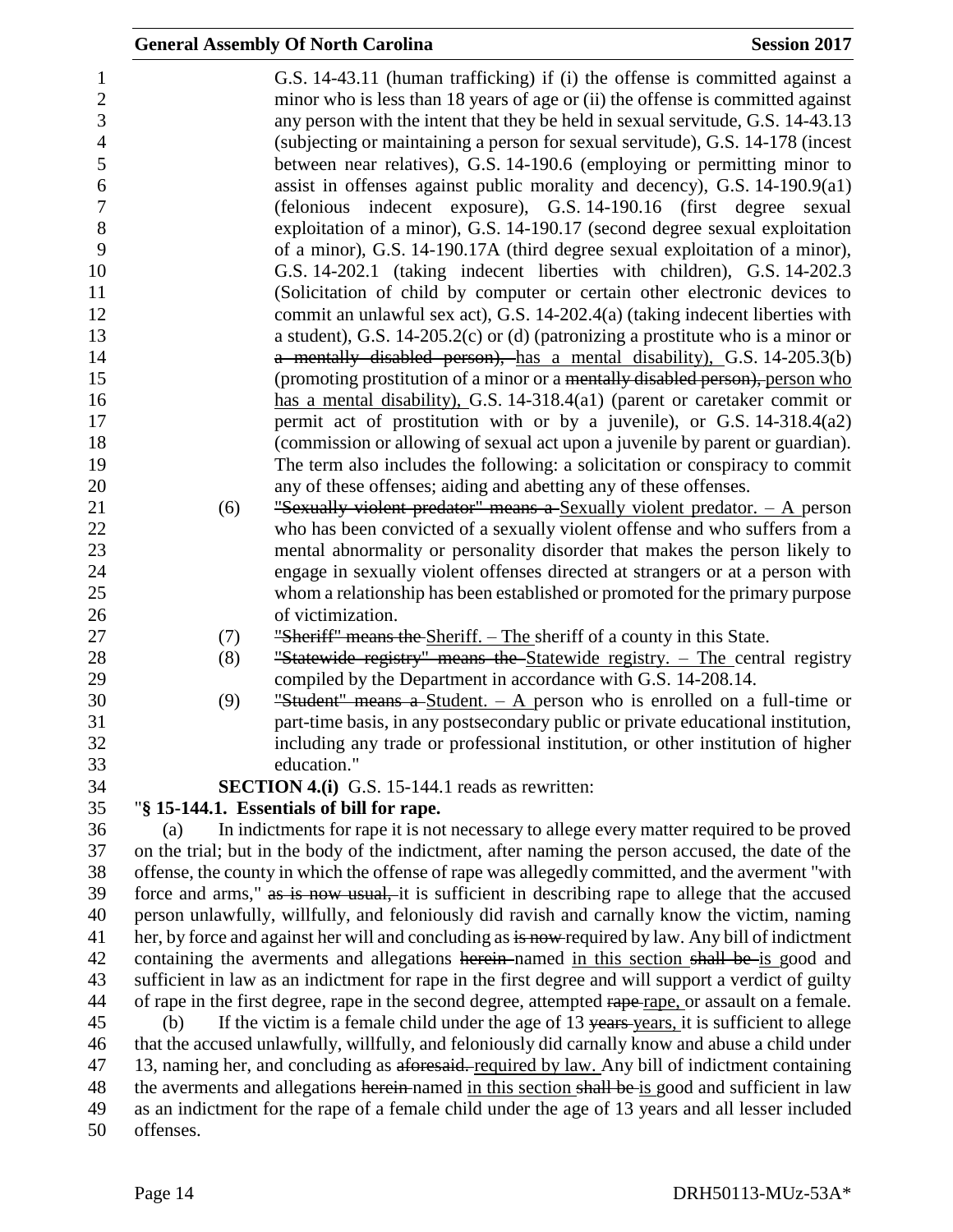(c) If the victim is a person who is mentally disabled, mentally incapacitated, has a mental 2 disability or who is mentally incapacitated or physically helpless helpless, it is sufficient to allege that the defendant unlawfully, willfully, and feloniously did carnally know and abuse a person who was mentally disabled, had a mental disability or who was mentally incapacitated or 5 physically helpless, naming such the victim, and concluding as aforesaid. required by law. Any bill of indictment containing the averments and allegations herein named in this section shall be is good and sufficient in law for the rape of a mentally disabled, mentally incapacitated or physically helpless person person who has a mental disability or who is mentally incapacitated or physically helpless and all lesser included offenses."

# **SECTION 4.(j)** G.S. 15-144.2 reads as rewritten:

#### "**§ 15-144.2. Essentials of bill for sex offense.**

 (a) In indictments for sex offense it is not necessary to allege every matter required to be proved on the trial; but in the body of the indictment, after naming the person accused, the date of the offense, the county in which the sex offense was allegedly committed, and the averment "with force and arms," as is now usual, it is sufficient in describing a sex offense to allege that the accused person unlawfully, willfully, and feloniously did engage in a sex offense with the 17 victim, naming the victim, by force and against the will of such the victim and concluding as is 18 now-required by law. Any bill of indictment containing the averments and allegations herein 19 named in this section shall be is good and sufficient in law as an indictment for a first degree sex offense and will support a verdict of guilty of a sex offense in the first degree, a sex offense in 21 the second degree, an attempt to commit a sex offense offense, or an assault.

 (b) If the victim is a person under the age of 13 years, it is sufficient to allege that the defendant unlawfully, willfully, and feloniously did engage in a sex offense with a child under the age of 13 years, naming the child, and concluding as aforesaid. required by law. Any bill of 25 indictment containing the averments and allegations herein named in this section shall be is good and sufficient in law as an indictment for a sex offense against a child under the age of 13 years and all lesser included offenses.

28 (c) If the victim is a person who is mentally disabled, mentally incapacitated, has a mental 29 disability or who is mentally incapacitated or physically helpless-helpless, it is sufficient to allege that the defendant unlawfully, willfully, and feloniously did engage in a sex offense with a person who was mentally disabled, had a mental disability or who was mentally incapacitated or physically helpless, naming such the victim, and concluding as aforesaid. required by law. Any 33 bill of indictment containing the averments and allegations herein-named in this section shall be is good and sufficient in law for a sex offense against a mentally disabled, mentally incapacitated or physically helpless person person who has a mental disability or who is mentally incapacitated or physically helpless and all lesser included offenses."

**SECTION 4.(k)** G.S. 15A-290 reads as rewritten:

"**§ 15A-290. Offenses for which orders for electronic surveillance may be granted.**

 (a) Orders authorizing or approving the interception of wire, oral, or electronic communications may be granted, subject to the provisions of this Article and Chapter 119 of Title 18 of the United States Code, when the interception:interception does any of the following:

- (1) May provide or has provided evidence of the commission of, or any conspiracy to commit:commit, any of the following:
- 44 a. Any of the drug-trafficking violations listed in G.S. 90-95(h);
	-
- orG.S. 90-95(h). b. A continuing criminal enterprise in violation of G.S. 90-95.1.
- (2) May expedite the apprehension of persons indicted for the commission of, or any conspiracy to commit, an offense listed in subdivision (1) of this subsection.

 (b) Orders authorizing or approving the interception of wire, oral, or electronic communications may be granted, subject to the provisions of this Article and Chapter 119 of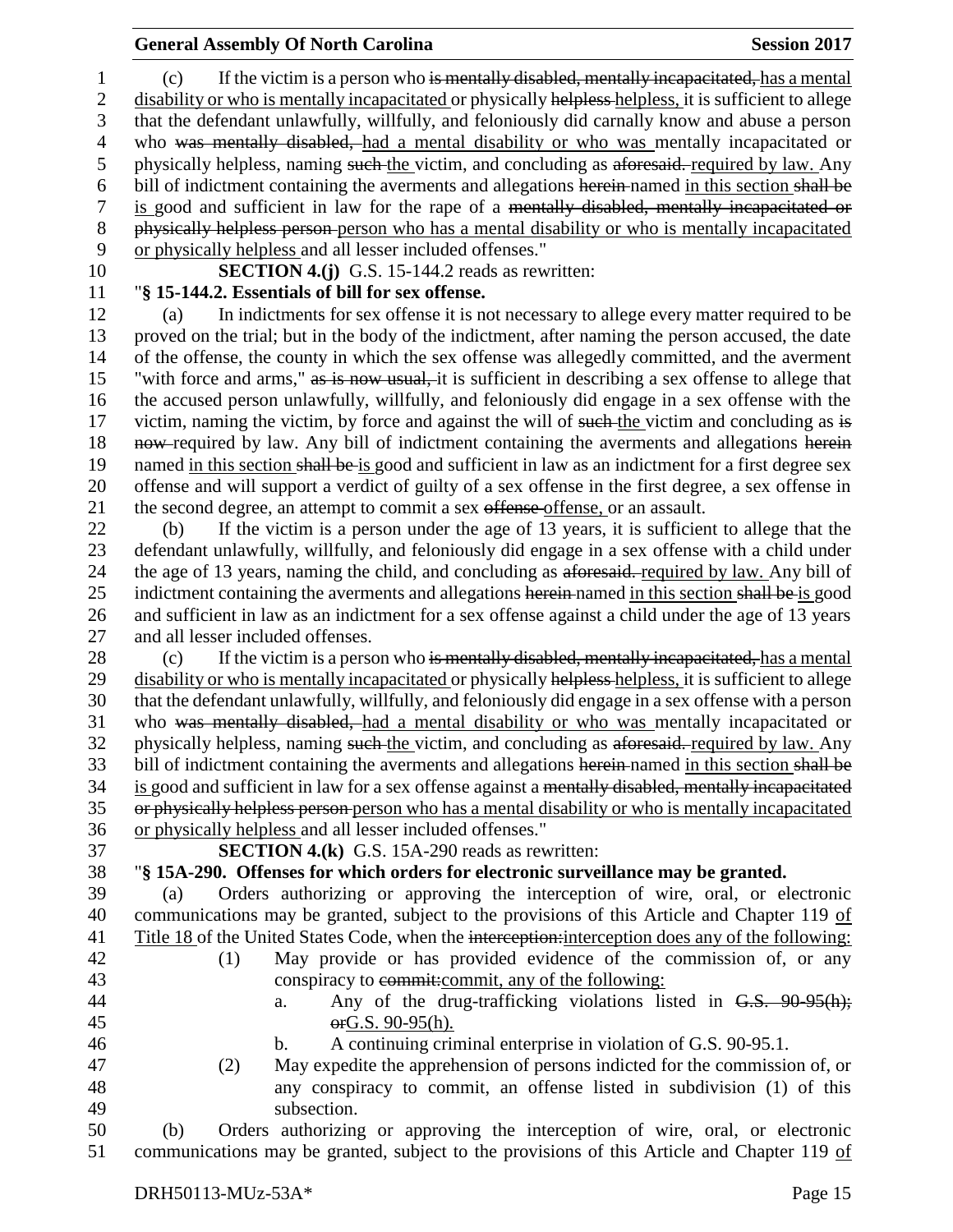| <b>General Assembly Of North Carolina</b><br><b>Session 2017</b>                                                                                                              |
|-------------------------------------------------------------------------------------------------------------------------------------------------------------------------------|
| Title 18 of the United States Code, when the interception may provide, or has provided, evidence                                                                              |
| of any offense that involves the commission of, or any conspiracy to commit, murder,                                                                                          |
| kidnapping, hostage taking, robbery, extortion, bribery, rape, or any sexual offense, or when the                                                                             |
| interception may expedite the apprehension of persons indicted for the commission of these                                                                                    |
| offenses.                                                                                                                                                                     |
| Orders authorizing or approving the interception of wire, oral, or electronic<br>(c)                                                                                          |
| communications may be granted, subject to the provisions of this Article and Chapter 119 of                                                                                   |
|                                                                                                                                                                               |
| Title 18 of the United States Code, when the interception may provide, or has provided, evidence                                                                              |
| of any of the following offenses, or any conspiracy to commit these offenses, or when the                                                                                     |
| interception may expedite the apprehension of persons indicted for the commission of these                                                                                    |
| offenses:                                                                                                                                                                     |
| Any felony offense against a minor, including any violation of G.S. 14-27.31<br>(1)                                                                                           |
| (Sexual activity by a substitute parent or custodian), G.S. 14-27.32 (Sexual                                                                                                  |
| activity with a student), G.S. 14-41 (Abduction of children), G.S. 14-43.11                                                                                                   |
| (Human trafficking), G.S. 14-43.12 (Involuntary servitude), G.S. 14-43.13                                                                                                     |
| (Sexual servitude), G.S. 14-190.16 (First degree sexual exploitation of a                                                                                                     |
| minor), G.S. 14-190.17 (Second degree sexual exploitation of a minor),                                                                                                        |
| G.S. 14-202.1 (Taking indecent liberties with children), G.S. 14-205.2(c) or                                                                                                  |
| (d)(Patronizing a prostitute who is a minor or a mentally disabled person), has                                                                                               |
| a mental disability), or G.S. 14-205.3(b) (Promoting prostitution of a minor or                                                                                               |
| a mentally disabled person). person who has a mental disability).                                                                                                             |
|                                                                                                                                                                               |
| When an investigative or law enforcement officer, while engaged in intercepting wire,<br>(d)                                                                                  |
| oral, or electronic communications in the manner authorized, intercepts wire, electronic, or oral                                                                             |
| communications relating to offenses other than those specified in the order of authorization or                                                                               |
| approval, the contents thereof, and evidence derived therefrom, of the communications and                                                                                     |
| evidence derived from the communications may be disclosed or used as provided in<br>G.S. 15A-294(a) and (b). Such The contents of the communications and any evidence derived |
| therefrom from the communications may be used in accordance with G.S. 15A-294(c) when                                                                                         |
| authorized or approved by a judicial review panel where the panel finds, on subsequent                                                                                        |
| application made as soon as practicable, that the contents were otherwise intercepted in                                                                                      |
| accordance with this Article or Chapter 119 of Title 18 of the United States Code.                                                                                            |
| No otherwise privileged wire, oral, or electronic communication intercepted in<br>(e)                                                                                         |
| accordance with, or in violation of, the provisions of this Article or Chapter 119 of Title 18 of                                                                             |
| the United States Code, shall lose its privileged character."                                                                                                                 |
| <b>SECTION 4.(I)</b> G.S. 115C-270.35 reads as rewritten:                                                                                                                     |
| "§ 115C-270.35. License suspension and revocation.                                                                                                                            |
| <u>Rules. – The State Board shall adopt rules to establish the reasons and procedures for</u><br>(a)                                                                          |
| the suspension and revocation of licenses, subject to the requirements of this section.                                                                                       |
| Automatic Revocation With No Hearing. - The State Board shall automatically<br>(b)                                                                                            |
| revoke the license of a professional educator without the right to a hearing upon receiving                                                                                   |
| verification of the identity of the professional educator together with a certified copy of a criminal                                                                        |
| record showing that the professional educator has entered a plea of guilty or nolo contendere to                                                                              |
| or has been finally convicted of any of the following crimes:                                                                                                                 |
|                                                                                                                                                                               |
| (21)<br>Patronizing a prostitute who is a minor or a mentally disabled person, has a                                                                                          |
| mental disability, G.S. 14-205.2(c) or (d).                                                                                                                                   |
| Promoting prostitution of a minor or a mentally disabled person, person who<br>(22)                                                                                           |
| has a mental disability, G.S. $14-205.3(b)$ .                                                                                                                                 |
| Child abuse under G.S. 14-318.4.<br>(23)                                                                                                                                      |
|                                                                                                                                                                               |
|                                                                                                                                                                               |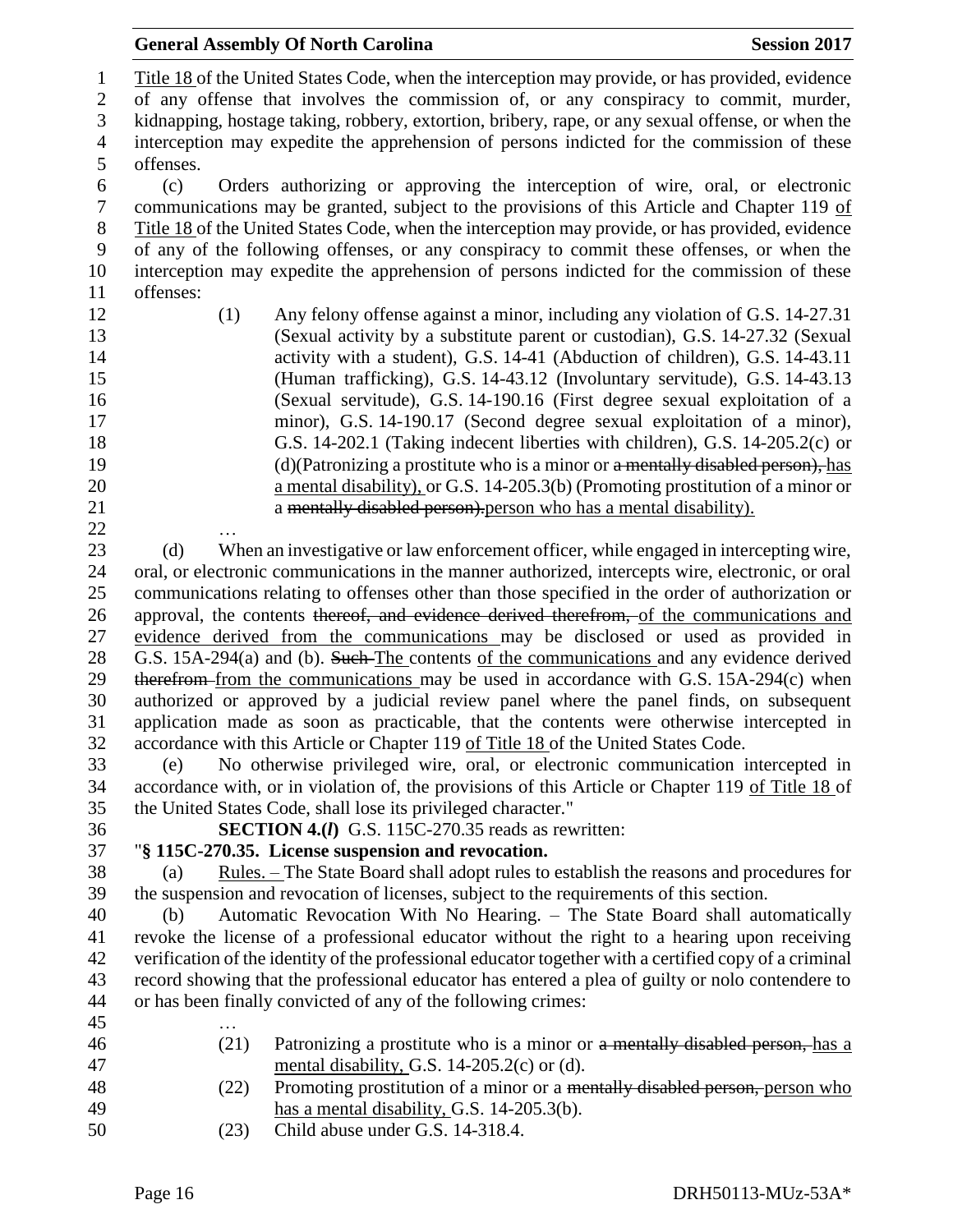|                                   | <b>General Assembly Of North Carolina</b><br><b>Session 2017</b>                                                                                                                                                                                                                                                                                                                                                                                                                    |  |
|-----------------------------------|-------------------------------------------------------------------------------------------------------------------------------------------------------------------------------------------------------------------------------------------------------------------------------------------------------------------------------------------------------------------------------------------------------------------------------------------------------------------------------------|--|
| $\mathbf{1}$<br>$\mathbf{2}$<br>3 | The State Board shall mail notice of its intent to act pursuant to this subsection by certified<br>mail, return receipt requested, directed to the professional educator's last known address. The<br>notice shall inform the professional educator that it will revoke the person's license unless the                                                                                                                                                                             |  |
| $\overline{4}$<br>5               | professional educator notifies the State Board in writing within 10 days after receipt of the notice<br>that the defendant identified in the criminal record is not the same person as the professional                                                                                                                                                                                                                                                                             |  |
| 6<br>$\boldsymbol{7}$             | educator. If the professional educator provides this written notice to the State Board, the State<br>Board shall not revoke the license unless it can establish as a fact that the defendant and the                                                                                                                                                                                                                                                                                |  |
| $8\,$<br>9                        | professional educator are the same person.                                                                                                                                                                                                                                                                                                                                                                                                                                          |  |
| 10<br>11<br>12<br>13<br>14        | Subpoena Power. – The State Board may issue subpoenas for the purpose of obtaining<br>(e)<br>documents or the testimony of witnesses in connection with proceedings to suspend or revoke<br>licenses. In addition, the Board shall have the authority to may contract with individuals who are<br>qualified to conduct investigations in order to obtain all information needed to assist the Board<br>in the proper disposition of allegations of misconduct by licensed persons." |  |
| 15                                | <b>SECTION 4.(m)</b> G.S. 14-32.1 reads as rewritten:                                                                                                                                                                                                                                                                                                                                                                                                                               |  |
| 16                                | "§ 14-32.1. Assaults on handicapped persons; individuals with a disability; punishments.                                                                                                                                                                                                                                                                                                                                                                                            |  |
| 17                                | For purposes of this section, a "handicapped person" is a person-an "individual with<br>(a)                                                                                                                                                                                                                                                                                                                                                                                         |  |
| 18<br>19                          | a disability" is an individual who has has one or more of the following that would substantially<br>impair the ability to defend oneself:                                                                                                                                                                                                                                                                                                                                           |  |
| 20                                | A physical or mental disability, such as a decreased use of arms or legs,<br>(1)                                                                                                                                                                                                                                                                                                                                                                                                    |  |
| 21                                | blindness, deafness, mental retardation intellectual disability, or mental                                                                                                                                                                                                                                                                                                                                                                                                          |  |
| 22                                | illness; orillness.                                                                                                                                                                                                                                                                                                                                                                                                                                                                 |  |
| 23                                | InfirmityAn infirmity.<br>(2)                                                                                                                                                                                                                                                                                                                                                                                                                                                       |  |
| 24                                | which would substantially impair that person's ability to defend himself.                                                                                                                                                                                                                                                                                                                                                                                                           |  |
| 25                                | through (d) Repealed by Session Laws 1993 (Reg. Sess., 1994), c. 767, s. 31, effective<br>(b)                                                                                                                                                                                                                                                                                                                                                                                       |  |
| 26                                | October 1, 1994.                                                                                                                                                                                                                                                                                                                                                                                                                                                                    |  |
| 27                                | Unless his the conduct is covered under some other provision of law providing greater<br>(e)                                                                                                                                                                                                                                                                                                                                                                                        |  |
| 28                                | punishment, any person who commits any aggravated assault or assault and battery on a                                                                                                                                                                                                                                                                                                                                                                                               |  |
| 29                                | handicapped person an individual with a disability is guilty of a Class F felony. A person commits                                                                                                                                                                                                                                                                                                                                                                                  |  |
| 30                                | an aggravated assault or assault and battery upon a handicapped person an individual with a                                                                                                                                                                                                                                                                                                                                                                                         |  |
| 31                                | disability if, in the course of the assault or assault and battery, that person: person does any of the                                                                                                                                                                                                                                                                                                                                                                             |  |
| 32                                | following:                                                                                                                                                                                                                                                                                                                                                                                                                                                                          |  |
| 33                                | Uses a deadly weapon or other means of force likely to inflict serious injury<br>(1)                                                                                                                                                                                                                                                                                                                                                                                                |  |
| 34                                | or serious damage to a handicapped person; or an individual with a disability.                                                                                                                                                                                                                                                                                                                                                                                                      |  |
| 35                                | Inflicts serious injury or serious damage to a handicapped person; oran<br>(2)                                                                                                                                                                                                                                                                                                                                                                                                      |  |
| 36                                | individual with a disability.                                                                                                                                                                                                                                                                                                                                                                                                                                                       |  |
| 37                                | Intends to kill a handicapped person an individual with a disability.<br>(3)                                                                                                                                                                                                                                                                                                                                                                                                        |  |
| 38                                | Any person who commits a simple assault or battery upon a handicapped person-an<br>(f)                                                                                                                                                                                                                                                                                                                                                                                              |  |
| 39                                | individual with a disability is guilty of a Class A1 misdemeanor."                                                                                                                                                                                                                                                                                                                                                                                                                  |  |
| 40                                | <b>SECTION 4.(n)</b> G.S. 15A-266.3A reads as rewritten:                                                                                                                                                                                                                                                                                                                                                                                                                            |  |
| 41                                | "§ 15A-266.3A. DNA sample required for DNA analysis upon arrest for certain offenses.                                                                                                                                                                                                                                                                                                                                                                                               |  |
| 42<br>43                          | Unless a DNA sample has previously been obtained by lawful process and the DNA<br>(a)                                                                                                                                                                                                                                                                                                                                                                                               |  |
| 44                                | record stored in the State DNA Database, and that record and sample has not been expunged<br>pursuant to any provision of law, a DNA sample for DNA analysis and testing shall be obtained                                                                                                                                                                                                                                                                                          |  |
| 45                                | from any person who is arrested for committing an offense described in subsection (f) or (g) of                                                                                                                                                                                                                                                                                                                                                                                     |  |
| 46                                | this section.                                                                                                                                                                                                                                                                                                                                                                                                                                                                       |  |
| 47                                |                                                                                                                                                                                                                                                                                                                                                                                                                                                                                     |  |
| 48                                | .<br>(f)<br>This section shall apply applies to a person arrested for violating any one of the                                                                                                                                                                                                                                                                                                                                                                                      |  |
| 49                                | following offenses in Chapter 14 of the General Statutes:                                                                                                                                                                                                                                                                                                                                                                                                                           |  |
| 50                                |                                                                                                                                                                                                                                                                                                                                                                                                                                                                                     |  |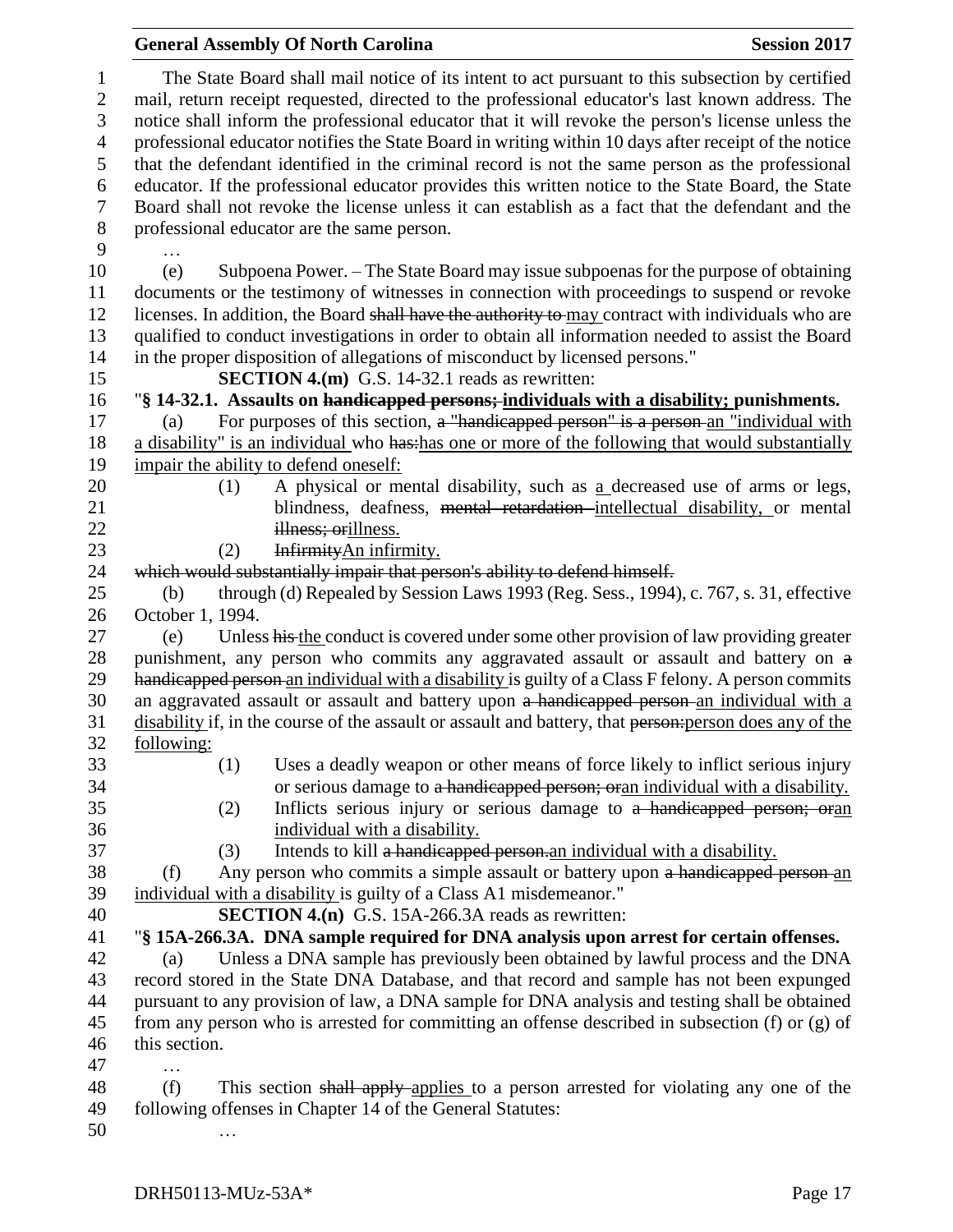|                          | <b>General Assembly Of North Carolina</b>                                                                                                                                                                                                                                                                                                                                                                                                                                                                                                                                                                               | <b>Session 2017</b> |
|--------------------------|-------------------------------------------------------------------------------------------------------------------------------------------------------------------------------------------------------------------------------------------------------------------------------------------------------------------------------------------------------------------------------------------------------------------------------------------------------------------------------------------------------------------------------------------------------------------------------------------------------------------------|---------------------|
| (4)                      | G.S. 14-28, Malicious castration; G.S. 14-29, Castration or other maiming<br>without malice aforethought; G.S. 14-30, Malicious maiming; G.S. 14-30.1,<br>Malicious throwing of corrosive acid or alkali; G.S. 14-31, Maliciously<br>assaulting in a secret manner; G.S. 14-32, Felonious assault with deadly<br>weapon with intent to kill or inflicting serious injury; G.S. 14-32.1(e),<br>Aggravated assault or assault and battery on handicapped person; an<br>individual with a disability; G.S. 14-32.2(a) when punishable pursuant to<br>G.S. $14-32.2(b)(1)$ , Patient abuse and neglect, intentional conduct |                     |
|                          | proximately causes death; G.S. 14-32.3(a), Domestic abuse of disabled or<br>elder adults resulting in injury; G.S. 14-32.4, Assault inflicting serious bodily<br>injury or injury by strangulation; G.S. 14-33.2, Habitual misdemeanor assault;<br>G.S. 14-34.1, Discharging certain barreled weapons or a firearm into occupied<br>property; G.S. 14-34.2, Assault with a firearm or other deadly weapon upon                                                                                                                                                                                                          |                     |
|                          | governmental officers or employees, company police officers, or campus                                                                                                                                                                                                                                                                                                                                                                                                                                                                                                                                                  |                     |
|                          | police officers; G.S. 14-34.4, Adulterated or misbranded food, drugs, etc.;                                                                                                                                                                                                                                                                                                                                                                                                                                                                                                                                             |                     |
|                          | intent to cause serious injury or death; intent to extort; G.S. 14-34.5, Assault                                                                                                                                                                                                                                                                                                                                                                                                                                                                                                                                        |                     |
|                          | with a firearm on a law enforcement, probation, or parole officer or on a<br>person employed at a State or local detention facility; G.S. 14-34.6, Assault                                                                                                                                                                                                                                                                                                                                                                                                                                                              |                     |
|                          | or affray on a firefighter, an emergency medical technician, medical                                                                                                                                                                                                                                                                                                                                                                                                                                                                                                                                                    |                     |
|                          | responder, emergency department nurse, or emergency department physician;                                                                                                                                                                                                                                                                                                                                                                                                                                                                                                                                               |                     |
|                          | G.S. 14-34.7, Assault inflicting serious injury on a law enforcement,                                                                                                                                                                                                                                                                                                                                                                                                                                                                                                                                                   |                     |
|                          | probation, or parole officer or on a person employed at a State or local                                                                                                                                                                                                                                                                                                                                                                                                                                                                                                                                                |                     |
|                          | detention facility; G.S. 14-34.9, Discharging a firearm from within an                                                                                                                                                                                                                                                                                                                                                                                                                                                                                                                                                  |                     |
|                          | enclosure; and G.S. 14-34.10, Discharge firearm within enclosure to incite                                                                                                                                                                                                                                                                                                                                                                                                                                                                                                                                              |                     |
|                          | fear.                                                                                                                                                                                                                                                                                                                                                                                                                                                                                                                                                                                                                   |                     |
|                          |                                                                                                                                                                                                                                                                                                                                                                                                                                                                                                                                                                                                                         |                     |
| (g)                      | This section shall also apply also applies to a person arrested for attempting,                                                                                                                                                                                                                                                                                                                                                                                                                                                                                                                                         |                     |
| .                        | solicitation of another to commit, conspiracy to commit, or aiding and abetting another to<br>commit, any of the violations included in subsection (f) of this section.                                                                                                                                                                                                                                                                                                                                                                                                                                                 |                     |
| (i)                      | Prior to June 1, 2012, within 30 days of the receipt of the form required by subsection                                                                                                                                                                                                                                                                                                                                                                                                                                                                                                                                 |                     |
|                          | (i) of this section or the occurrence of one of the events in sub-subdivision a., b., or c. of                                                                                                                                                                                                                                                                                                                                                                                                                                                                                                                          |                     |
|                          | subdivision (1) of subsection (h) of this section; and on or after June 1, 2012, within 30 days of                                                                                                                                                                                                                                                                                                                                                                                                                                                                                                                      |                     |
|                          | the occurrence of one of the events in subdivision (1) of subsection (h) of this section, the                                                                                                                                                                                                                                                                                                                                                                                                                                                                                                                           |                     |
|                          | prosecuting district attorney shall determine if a DNA sample was taken pursuant to this section,                                                                                                                                                                                                                                                                                                                                                                                                                                                                                                                       |                     |
|                          | and if so, shall: shall do all of the following:                                                                                                                                                                                                                                                                                                                                                                                                                                                                                                                                                                        |                     |
| (1)                      | Verify and indicate the facts of the qualifying event on a verification form                                                                                                                                                                                                                                                                                                                                                                                                                                                                                                                                            |                     |
|                          | promulgated by the Administrative Office of the Courts.                                                                                                                                                                                                                                                                                                                                                                                                                                                                                                                                                                 |                     |
| (2)                      | Include the last known address of the defendant, as reflected in the court files,                                                                                                                                                                                                                                                                                                                                                                                                                                                                                                                                       |                     |
|                          | on the verification form.                                                                                                                                                                                                                                                                                                                                                                                                                                                                                                                                                                                               |                     |
| (3)                      | Sign the verification form or, if the defendant was acquitted or the charges<br>were dismissed by the court, obtain the signature of a judge.                                                                                                                                                                                                                                                                                                                                                                                                                                                                           |                     |
| (4)                      | Transmit the verification form to the Crime Laboratory.                                                                                                                                                                                                                                                                                                                                                                                                                                                                                                                                                                 |                     |
| (k)                      | Within 90 days of receipt of the verification form, the Crime Laboratory shall: shall                                                                                                                                                                                                                                                                                                                                                                                                                                                                                                                                   |                     |
| do all of the following: |                                                                                                                                                                                                                                                                                                                                                                                                                                                                                                                                                                                                                         |                     |
| (1)                      | Determine whether the requirement of subdivision (2) of subsection (h) of this                                                                                                                                                                                                                                                                                                                                                                                                                                                                                                                                          |                     |
|                          | section has been met.                                                                                                                                                                                                                                                                                                                                                                                                                                                                                                                                                                                                   |                     |
| (2)                      | If the requirement has been met, remove the defendant's DNA record and                                                                                                                                                                                                                                                                                                                                                                                                                                                                                                                                                  |                     |
|                          | samples as required by subsection (h) of this section.                                                                                                                                                                                                                                                                                                                                                                                                                                                                                                                                                                  |                     |
| (3)                      | Mail to the defendant, at the address specified in the verification form, a notice                                                                                                                                                                                                                                                                                                                                                                                                                                                                                                                                      |                     |
|                          | doing either of the following:                                                                                                                                                                                                                                                                                                                                                                                                                                                                                                                                                                                          |                     |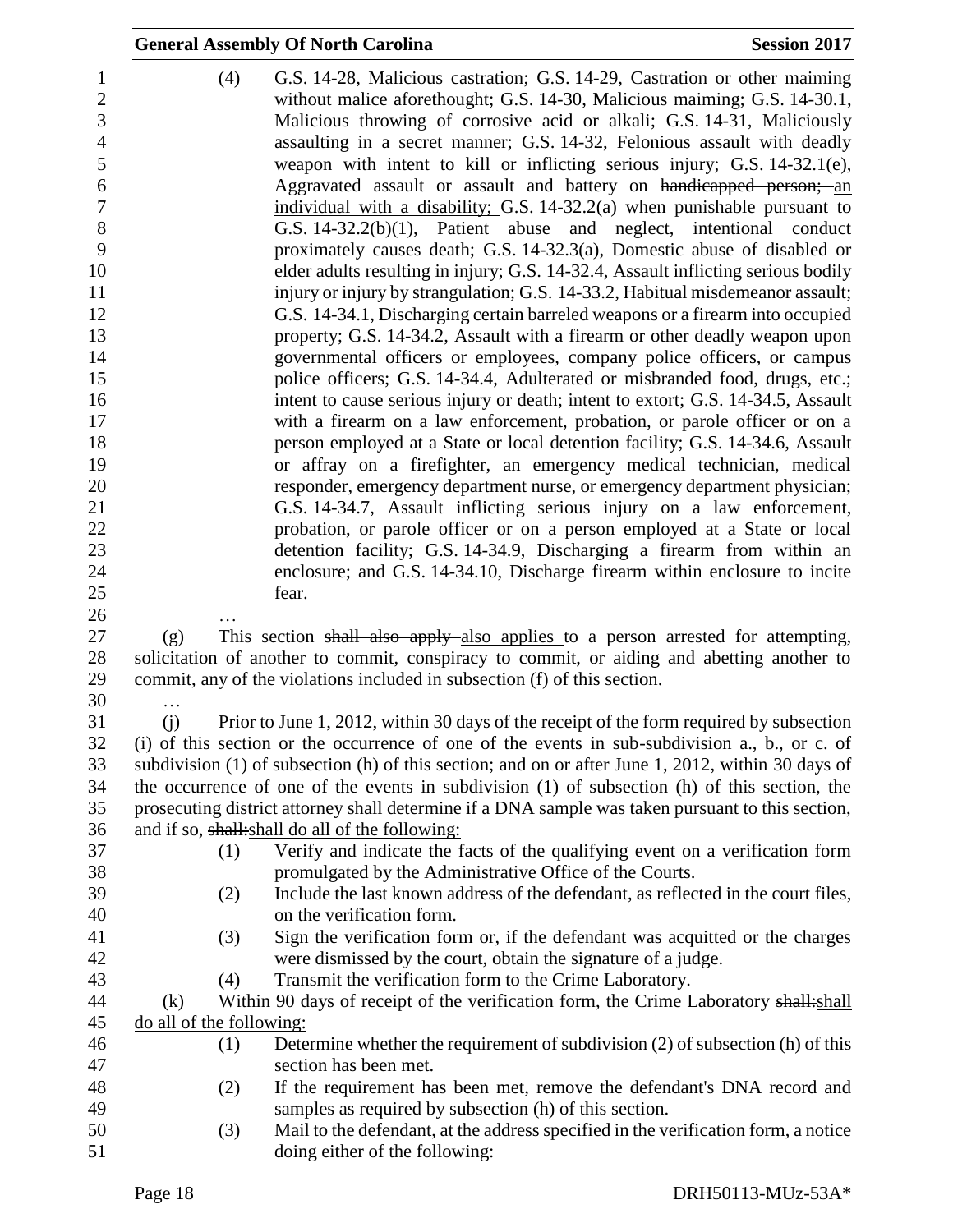|              |     | <b>General Assembly Of North Carolina</b>                                                                                                                   | <b>Session 2017</b> |
|--------------|-----|-------------------------------------------------------------------------------------------------------------------------------------------------------------|---------------------|
|              |     | Documenting expunction of the DNA record and destruction of the<br>a.<br>DNA sample.<br>Notifying the defendant that the DNA record and sample do not<br>b. |                     |
|              |     | qualify for expunction pursuant to subsection (h) of this section.                                                                                          |                     |
| $\ldots$ "   |     |                                                                                                                                                             |                     |
|              |     | <b>SECTION 4.(0)</b> G.S. 15A-266.4 reads as rewritten:                                                                                                     |                     |
|              |     | "§ 15A-266.4. DNA sample required for DNA analysis upon conviction or finding of not                                                                        |                     |
|              |     | guilty by reason of insanity.                                                                                                                               |                     |
| $\cdots$     |     |                                                                                                                                                             |                     |
| (b)          |     | Crimes covered by this Article include all of the following:                                                                                                |                     |
|              | (1) | All felonies.                                                                                                                                               |                     |
|              | (2) | G.S. 14-32.1 – Assaults on handicapped persons-individuals with a disability.                                                                               |                     |
|              | (3) | Former G.S. $14-277.3$ – Stalking.                                                                                                                          |                     |
|              | (4) | Repealed by Session Laws 2010-94, s. 5, effective February 1, 2011.                                                                                         |                     |
|              | (5) | All offenses described in G.S. 15A-266.3A."                                                                                                                 |                     |
| "§ 15A-2000. |     | <b>SECTION 5.</b> G.S. 15A-2000 reads as rewritten:                                                                                                         |                     |
|              |     | Sentence of death or life imprisonment for capital felonies; further<br>proceedings to determine sentence.                                                  |                     |
| (a)          |     | Separate Proceedings on Issue of Penalty. -                                                                                                                 |                     |
|              | (1) | Except as provided in G.S. 15A-2004, upon conviction or adjudication of guilt                                                                               |                     |
|              |     | of a defendant of a capital felony in which the State has given notice of its                                                                               |                     |
|              |     | intent to seek the death penalty, the court shall conduct a separate sentencing                                                                             |                     |
|              |     | proceeding to determine whether the defendant should be sentenced to death                                                                                  |                     |
|              |     | or life imprisonment. A capital felony is one which may be punishable by                                                                                    |                     |
|              |     | death.                                                                                                                                                      |                     |
|              | (2) | The proceeding shall be conducted by the trial judge before the trial jury as                                                                               |                     |
|              |     | soon as practicable after the guilty verdict is returned. If prior to the time that                                                                         |                     |
|              |     | the trial jury begins its deliberations on the issue of penalty, any juror dies,                                                                            |                     |
|              |     | becomes incapacitated or disqualified, or is discharged for any reason, an                                                                                  |                     |
|              |     | alternate juror shall become a part of the jury and serve in all respects as those                                                                          |                     |
|              |     | selected on the regular trial panel. An alternate juror shall become a part of                                                                              |                     |
|              |     | the jury in the order in which he the alternate juror was selected. If the trial                                                                            |                     |
|              |     | jury is unable to reconvene for a hearing on the issue of penalty after having                                                                              |                     |
|              |     | determined the guilt of the accused, the trial judge shall impanel a new jury to                                                                            |                     |
|              |     | determine the issue of the punishment. If the defendant pleads guilty, the                                                                                  |                     |
|              |     | sentencing proceeding shall be conducted before a jury impaneled for that<br>purpose. A jury selected for the purpose of determining punishment in a        |                     |
|              |     | capital case shall be selected in the same manner as juries are selected for the                                                                            |                     |
|              |     | trial of capital cases.                                                                                                                                     |                     |
|              |     |                                                                                                                                                             |                     |
| (b)          |     | Sentence Recommendation by the Jury. – Instructions determined by the trial judge                                                                           |                     |
|              |     | to be warranted by the evidence shall be given by the court in its charge to the jury prior to its                                                          |                     |
|              |     | deliberation in determining sentence. The court shall give appropriate instructions in those cases                                                          |                     |
|              |     | in which evidence of the defendant's mental retardation-intellectual disability requires the                                                                |                     |
|              |     | consideration by the jury of the provisions of G.S. 15A-2005. In all cases in which the death                                                               |                     |
|              |     | penalty may be authorized, the judge shall include in his the judge's instructions to the jury that                                                         |                     |
|              |     | it must consider any aggravating circumstance or circumstances or mitigating circumstance or                                                                |                     |
|              |     | circumstances from the lists provided in subsections (e) and (f) of this section which may be                                                               |                     |
|              |     | supported by the evidence, and shall furnish to the jury a written list of issues relating to such                                                          |                     |
|              |     | aggravating or mitigating circumstance or circumstances.                                                                                                    |                     |
|              |     |                                                                                                                                                             |                     |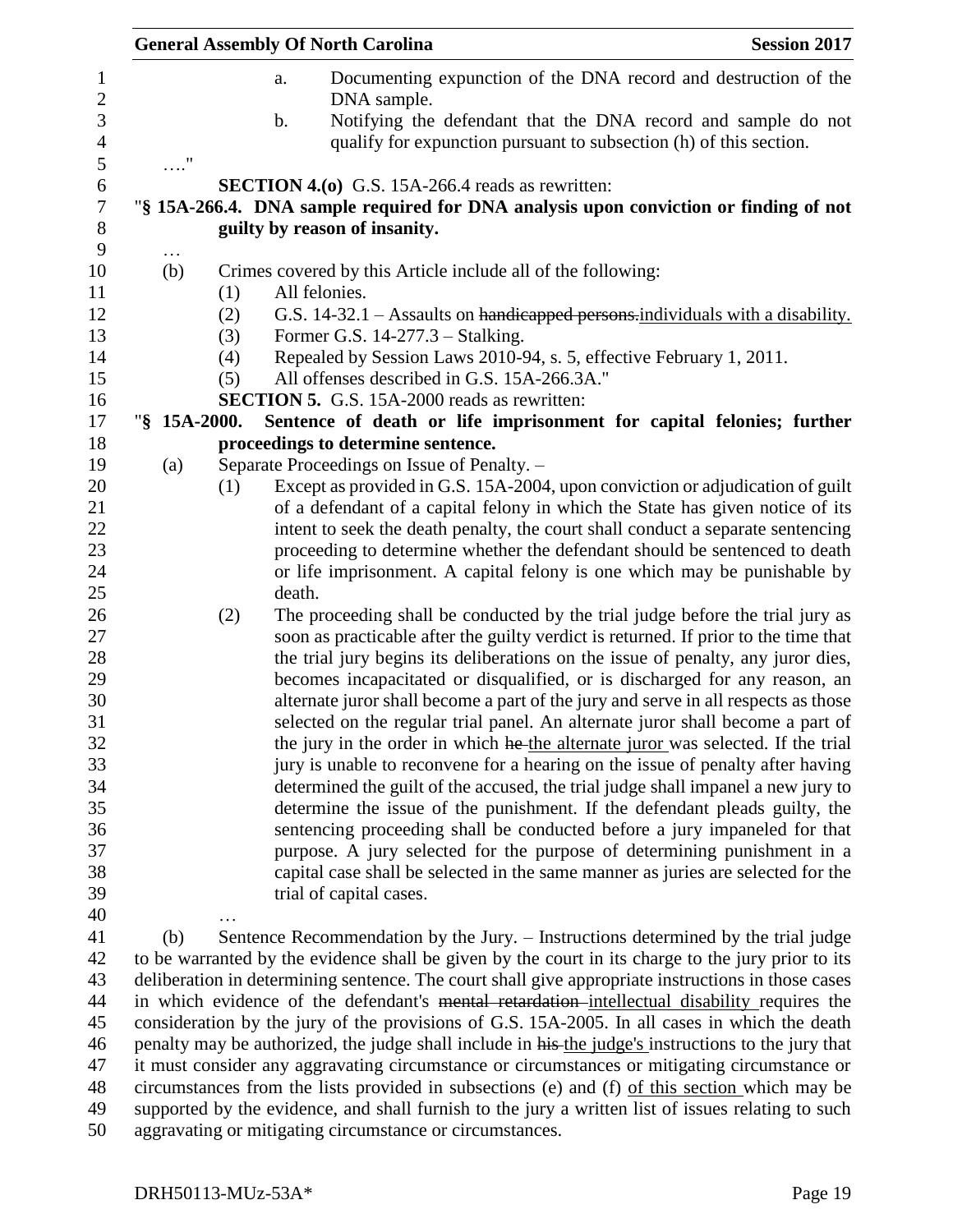|                |          |     | <b>General Assembly Of North Carolina</b>                                                                                                                | <b>Session 2017</b> |  |
|----------------|----------|-----|----------------------------------------------------------------------------------------------------------------------------------------------------------|---------------------|--|
| $\mathbf{1}$   |          |     | After hearing the evidence, argument of counsel, and instructions of the court, the jury shall                                                           |                     |  |
| $\sqrt{2}$     |          |     | deliberate and render a sentence recommendation to the court, based upon all of the following                                                            |                     |  |
| 3              | matters: |     |                                                                                                                                                          |                     |  |
| $\overline{4}$ |          | (1) | Whether any sufficient aggravating circumstance or circumstances as                                                                                      |                     |  |
| $\mathfrak s$  |          |     | enumerated in subsection (e) exist; of this section exist.                                                                                               |                     |  |
| 6              |          | (2) | Whether any sufficient mitigating circumstance or circumstances as                                                                                       |                     |  |
| $\tau$         |          |     | enumerated in subsection $(f)$ , $(f)$ of this section, which outweigh the                                                                               |                     |  |
| 8              |          |     | aggravating circumstance or circumstances found, exist; and exist.                                                                                       |                     |  |
| 9              |          | (3) | Based on these considerations, whether the defendant should be sentenced to                                                                              |                     |  |
| 10             |          |     | death or to imprisonment in the State's prison for life.                                                                                                 |                     |  |
| 11             |          |     | The sentence recommendation must be agreed upon by a unanimous vote of the 12 jurors.                                                                    |                     |  |
| 12             |          |     | Upon delivery of the sentence recommendation by the foreman of the jury, the jury shall be                                                               |                     |  |
| 13             |          |     | individually polled to establish whether each juror concurs and agrees to the sentence                                                                   |                     |  |
| 14             |          |     | recommendation returned.                                                                                                                                 |                     |  |
| 15             |          |     | If the jury cannot, within a reasonable time, unanimously agree to its sentence                                                                          |                     |  |
| 16<br>17       |          |     | recommendation, the judge shall impose a sentence of life imprisonment; provided, however,                                                               |                     |  |
| 18             |          |     | that the imprisonment. The judge shall in no instance impose the death penalty when the jury<br>cannot agree unanimously to its sentence recommendation. |                     |  |
| 19             | (c)      |     | Findings in Support of Sentence of Death. - When the jury recommends a sentence                                                                          |                     |  |
| 20             |          |     | of death, the foreman of the jury shall sign a writing on behalf of the jury which writing shall                                                         |                     |  |
| 21             |          |     | show: that shows all of the following:                                                                                                                   |                     |  |
| 22             |          | (1) | The statutory aggravating circumstance or circumstances which the jury finds                                                                             |                     |  |
| 23             |          |     | beyond a reasonable doubt; and doubt.                                                                                                                    |                     |  |
| 24             |          | (2) | That the statutory aggravating circumstance or circumstances found by the                                                                                |                     |  |
| 25             |          |     | jury are sufficiently substantial to call for the imposition of the death penalty;                                                                       |                     |  |
| 26             |          |     | and, penalty.                                                                                                                                            |                     |  |
| 27             |          | (3) | That the mitigating circumstance or circumstances are insufficient to outweigh                                                                           |                     |  |
| 28             |          |     | the aggravating circumstance or circumstances found.                                                                                                     |                     |  |
| 29             | (d)      |     | Review of Judgment and Sentence. -                                                                                                                       |                     |  |
| 30             |          | .   |                                                                                                                                                          |                     |  |
| 31             |          | (2) | The sentence of death shall be overturned and a sentence of life imprisonment                                                                            |                     |  |
| 32             |          |     | imposed in lieu thereof by the Supreme Court upon a finding that the record                                                                              |                     |  |
| 33             |          |     | does not support the jury's findings of any aggravating circumstance or                                                                                  |                     |  |
| 34             |          |     | circumstances upon which the sentencing court based its sentence of death, or                                                                            |                     |  |
| 35             |          |     | upon a finding that the sentence of death was imposed under the influence of                                                                             |                     |  |
| 36             |          |     | passion, prejudice, or any other arbitrary factor, or upon a finding that the                                                                            |                     |  |
| 37             |          |     | sentence of death is excessive or disproportionate to the penalty imposed in                                                                             |                     |  |
| 38             |          |     | similar cases, considering both the crime and the defendant. The Supreme                                                                                 |                     |  |
| 39             |          |     | Court may suspend consideration of death penalty cases until such time as the                                                                            |                     |  |
| 40             |          |     | court determines it is prepared to make the comparisons required under the                                                                               |                     |  |
| 41             |          |     | provisions of this section.                                                                                                                              |                     |  |
| 42             |          |     |                                                                                                                                                          |                     |  |
| 43             | (e)      |     | Aggravating Circumstances. – Aggravating circumstances which may be considered                                                                           |                     |  |
| 44             |          |     | shall be are limited to the following:                                                                                                                   |                     |  |
| 45             |          |     |                                                                                                                                                          |                     |  |
| 46             | (f)      |     | Mitigating Circumstances. - Mitigating circumstances which may be considered shall                                                                       |                     |  |
| 47             |          |     | include, but not be are not limited to, the following:                                                                                                   |                     |  |
| 48             |          | .   |                                                                                                                                                          |                     |  |
| 49             |          | (4) | The defendant was an accomplice in or accessory to the capital felony                                                                                    |                     |  |
| 50             |          |     | committed by another person and his the defendant's participation was                                                                                    |                     |  |
| 51             |          |     | relatively minor.                                                                                                                                        |                     |  |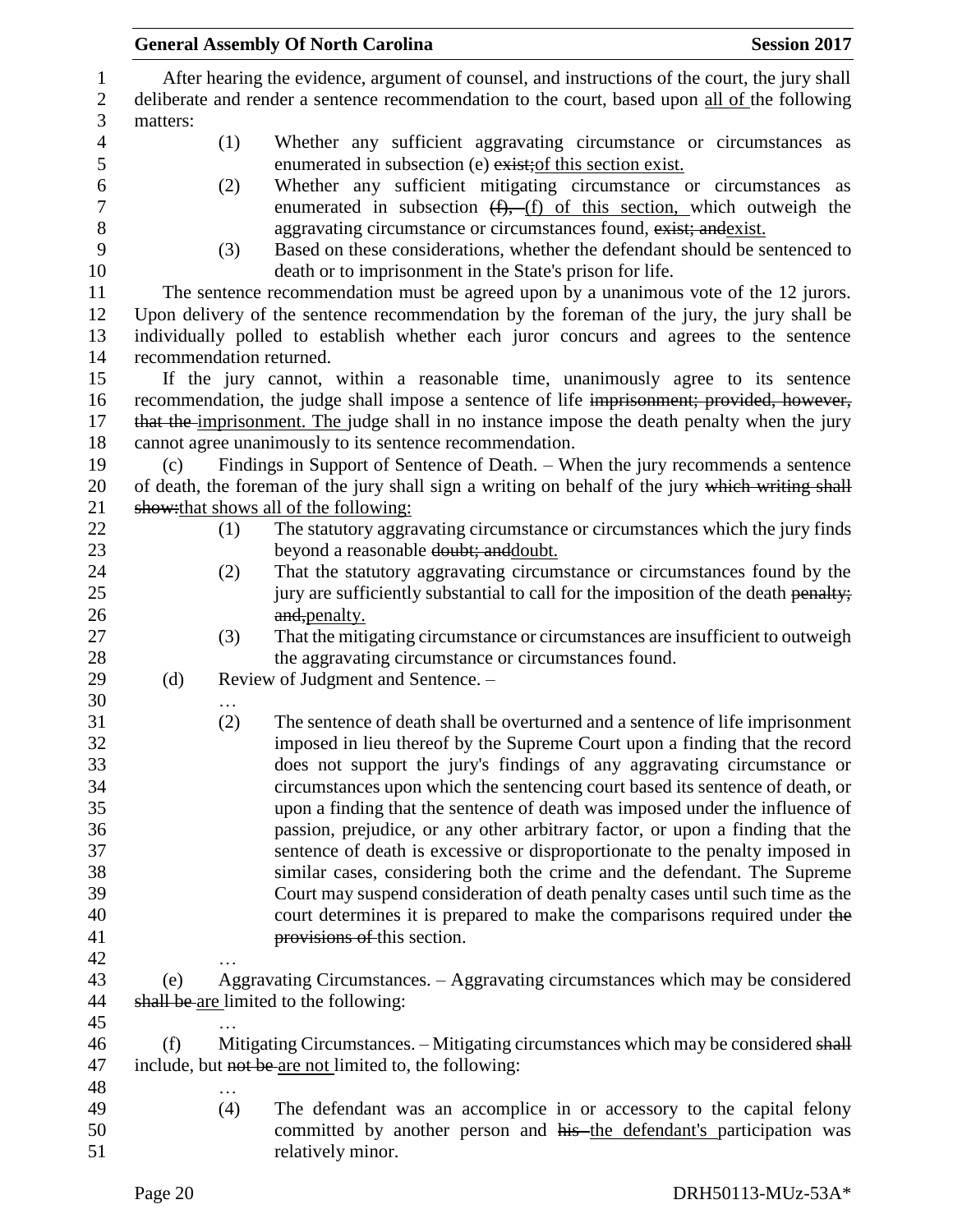|                      | <b>General Assembly Of North Carolina</b>                                                              | <b>Session 2017</b> |
|----------------------|--------------------------------------------------------------------------------------------------------|---------------------|
| (5)                  | The defendant acted under duress or under the domination of another person.                            |                     |
| (6)                  | The capacity of the defendant to appreciate the criminality of his-the                                 |                     |
|                      | defendant's conduct or to conform his that conduct to the requirements of law                          |                     |
|                      | was impaired.                                                                                          |                     |
| (7)                  | The age of the defendant at the time of the crime.                                                     |                     |
| (8)                  | The defendant aided in the apprehension of another capital felon or testified                          |                     |
|                      | truthfully on behalf of the prosecution in another prosecution of a felony.                            |                     |
| (9)                  | Any other circumstance arising from the evidence which the jury deems to                               |                     |
|                      | have mitigating value."                                                                                |                     |
|                      | <b>SECTION 6.(a)</b> G.S. 58-32-10 reads as rewritten:                                                 |                     |
|                      | "§ 58-32-10. Powers and duties of Commission.                                                          |                     |
|                      | The Commission may acquire from an insurance company or insurance companies a group                    |                     |
|                      | plan of professional liability insurance covering the law-enforcement officers and/or public           |                     |
|                      | officers and employees of any political subdivision of the State. The Commission shall have has        |                     |
|                      | full authority to negotiate with insurance companies submitting bids or proposals and shall award      |                     |
|                      | its group plan master contract on the basis of the company or companies found by it to offer           |                     |
|                      | maximum coverage at the most reasonable premium. The Commission is authorized to may enter             |                     |
|                      | into a master policy contract of such any term as that it finds to be in the best interests of the     |                     |
|                      | law-enforcement officers and/or public officers and employees of the political subdivisions of         |                     |
|                      | the State, not to exceed five years. The Commission, in negotiating for such the contract, is not      |                     |
|                      | authorized to pledge or offer the credit of the State of North Carolina. The insurance premiums        |                     |
|                      | shall be paid by the political subdivisions whose employees are covered by the professional            |                     |
|                      | liability insurance. Any political subdivision may elect coverage for any or all of its employees      |                     |
|                      | on a departmental basis; provided all basis. All employees in a department must be covered if          |                     |
|                      | coverage is elected for that department. Nothing contained herein shall be construed to require        |                     |
|                      | in this section requires any political subdivision to participate in any group plan of professional    |                     |
| liability insurance. |                                                                                                        |                     |
|                      | The Commission may, in its discretion, employ professional and clerical staff whose salaries           |                     |
|                      | shall be as established by the State Human Resources Commission.                                       |                     |
|                      | Should If the Commission determine determines that reasonable coverage is not available at             |                     |
|                      | a reasonable cost, the Commission may undertake such any studies and inquiries into the situation      |                     |
| and                  | alternatives, including self insurance self-insurance and State administered                           |                     |
|                      | State-administered funds, as that the Commission deems appropriate. The Commission shall then          |                     |
|                      | bring before the General Assembly such any recommendations as that it deems appropriate.               |                     |
|                      | The Commission may acquire information regarding loss ratios, loss factors, loss experience            |                     |
|                      | experience, and other such facts and figures from any agency or company issuing professional           |                     |
|                      | liability insurance covering public officers, employees employees, or law-enforcement officers         |                     |
|                      | in the State of North Carolina. this State. Such This information shall not be deemed is not a         |                     |
|                      | public record within the meaning of Chapter 132 of the General Statutes where it names the             |                     |
|                      | company divulging such the information, but the Commission may make public such the                    |                     |
|                      | information to show aggregate statistics in respect to the experience of the State as a whole. The     |                     |
|                      | information shall be provided to the Commission upon its written demand and shall be submitted         |                     |
|                      | to the Commission by such the company or companies upon sworn affidavit. If any agency or              |                     |
|                      | company shall fail fails or refuse refuses to supply such the information to the Commission within     |                     |
|                      | a reasonable time following receipt of the demand, the Commission may apply to the Superior            |                     |
|                      | Court sitting in Wake County for appropriate orders to enforce the demand.                             |                     |
|                      | For purposes of this section, the term "political subdivision" includes any county, city, town,        |                     |
|                      | incorporated village, sanitary district, metropolitan water district, county water and sewer district, |                     |
|                      | water and sewer authority, hospital authority, parking authority, local ABC boards, board, special     |                     |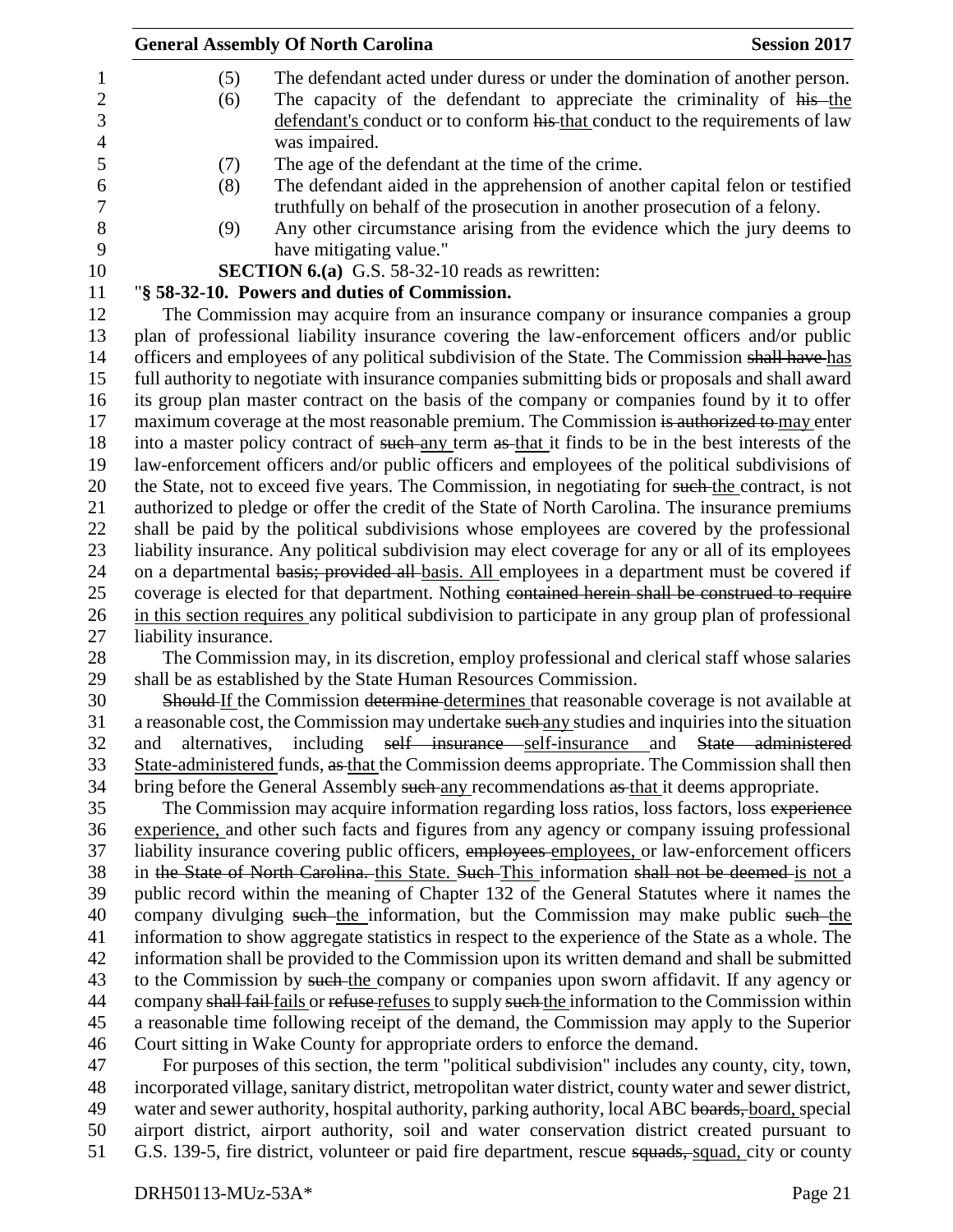| 1                | parks and recreation commissions, commission, area mental health boards, board, area mental         |  |  |
|------------------|-----------------------------------------------------------------------------------------------------|--|--|
| $\mathbf{2}$     | health, mental retardation-developmental disabilities, and substance abuse authority as described   |  |  |
| 3                | in G.S. 122C-117, domiciliary home community advisory committees, committee, county and or          |  |  |
| $\overline{4}$   | district boards-board of health, nursing home advisory committees, committee, county boards         |  |  |
| 5                | board of social services, local school administrative units, unit, local boards board of education, |  |  |
| 6                | community colleges, college, and all other persons, bodies, or agencies authorized or regulated     |  |  |
| $\boldsymbol{7}$ | by Chapters 108A, 115C, 115D, 118, 122C, 130A, 131A, 131D, 131E, 153A, 160A, and 160B               |  |  |
| $8\,$            | of the General Statutes."                                                                           |  |  |
| 9                | <b>SECTION 6.(b)</b> G.S. 62-289.3 reads as rewritten:                                              |  |  |
| 10               | "§ 62-289.3. Definitions.                                                                           |  |  |
| 11               | As used in this Article: The following definitions apply in this Article:                           |  |  |
| 12               | "Human service agency" means any Human service agency. - Any charitable<br>(1)                      |  |  |
| 13               | or governmental agency including, but not limited to: county departments of                         |  |  |
| 14               | social services, area mental health, mental retardation or developmental                            |  |  |
| 15               | disabilities, and substance abuse authorities, local health departments,                            |  |  |
| 16               | councils on aging, community action agencies, sheltered workshops, group                            |  |  |
| 17               | homes-homes, and State residential institutions.                                                    |  |  |
| 18               | "Human service transportation" means motor Human service transportation. -<br>(2)                   |  |  |
| 19               | Motor vehicle transportation provided on a nonprofit basis by a human service                       |  |  |
| 20               | agency for the purpose of transporting clients or recipients in connection with                     |  |  |
| 21               | programs sponsored by the agency. "Human service transportation" shall also                         |  |  |
| 22               | mean-also means motor vehicle transportation provided by for-profit persons                         |  |  |
| 23               | under exclusive contract with a human service agency for the transportation                         |  |  |
| 24               | of clients or recipients, and such provider shall also qualify as a human service                   |  |  |
| 25               | agency for the purpose of motor vehicle registration during the term of the                         |  |  |
| 26               | contract. The motor vehicle may be owned, leased, borrowed, or contracted                           |  |  |
| 27               | for use by or from the human service agency.                                                        |  |  |
| 28               | "Nonprofit" as Nonprofit. - As applied to human service transportation<br>(3)                       |  |  |
| 29               | transportation, means motor vehicle transportation provided at cost.                                |  |  |
| 30               | "Person" means an Person. - An individual, corporation, company,<br>(4)                             |  |  |
| 31               | association, partnership-partnership, or other legal entity.                                        |  |  |
| 32               | "Volunteer transportation" means motor Volunteer transportation. - Motor<br>(5)                     |  |  |
| 33               | vehicle transportation provided by any person under the direction,                                  |  |  |
| 34               | sponsorship, or supervision of a human service agency. The person may                               |  |  |
| 35               | receive an allowance to defray the actual cost of operating the vehicle but shall                   |  |  |
| 36               | not receive any other compensation."                                                                |  |  |
| 37               | <b>SECTION 6.(c)</b> G.S. 143B-152.14 reads as rewritten:                                           |  |  |
| 38               | "§ 143B-152.14. Cooperation of State and local agencies.                                            |  |  |
| 39               | All agencies of the State and local government, including the Juvenile Justice Section of the       |  |  |
| 40               | Division of Adult Correction and Juvenile Justice of the Department of Public Safety,               |  |  |
| 41               | departments of social services, health departments, local mental health, mental retardation,        |  |  |
| 42               | developmental disabilities, and substance abuse authorities, court personnel, law enforcement       |  |  |
| 43               | agencies, The University of North Carolina, the community college system, and cities and            |  |  |
| 44               | counties, shall cooperate with the Department of Health and Human Services, and local nonprofit     |  |  |
| 45               | corporations that receive grants in coordinating the program at the State level and in              |  |  |
| 46               | implementing the program at the local level. The Secretary of Health and Human Services, after      |  |  |
| 47               | consultation with the Superintendent of Public Instruction, shall develop a plan for ensuring the   |  |  |
| 48               | cooperation of State agencies and local agencies and encouraging the cooperation of private         |  |  |
| 49               | entities, especially those receiving State funds, in the coordination and implementation of the     |  |  |
| 50               | program."                                                                                           |  |  |
| 51               | <b>SECTION 6.(d)</b> G.S. 153A-247 reads as rewritten:                                              |  |  |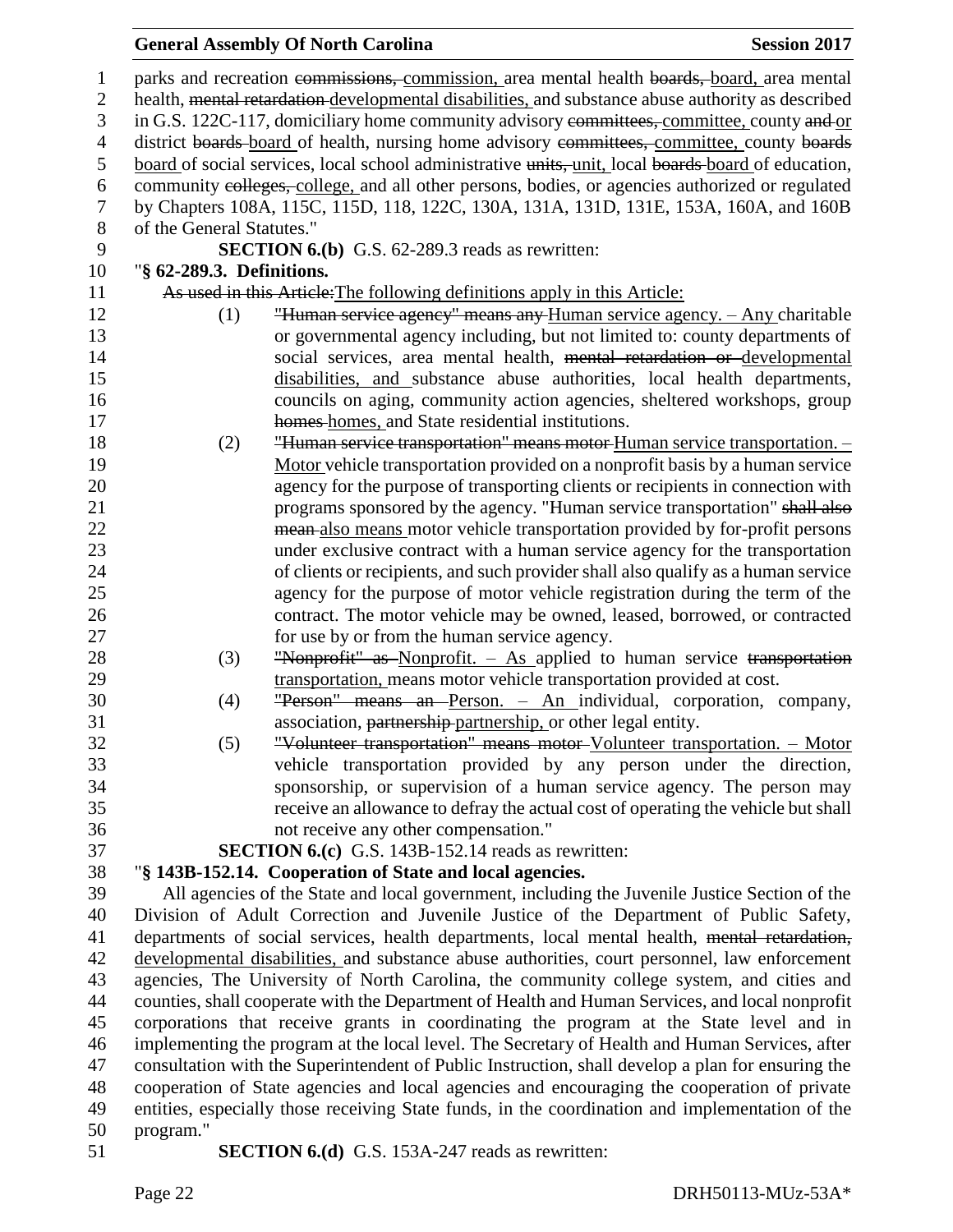#### "**§ 153A-247. Provision for public health and mental health.** A county may provide for and regulate the public health pursuant to Chapter 130A of the General Statutes and any other law authorizing local public health activities and may provide mental health[,] mental retardation, mental health, developmental disabilities, and substance abuse programs pursuant to Chapter 122C of the General Statutes." **SECTION 7.(a)** G.S. 58-51-25 reads as rewritten: "**§ 58-51-25. Policy coverage to continue as to mentally retarded or physically handicapped children;** children with an intellectual or physical disability; coverage of or **dependent students on medically necessary leave of absence.** (a) An individual or group accident and health insurance policy, hospital service plan policy, or medical service plan policy that provides that coverage of a dependent child shall terminate upon attainment of the limiting age for dependent children specified in the policy or 13 contract, shall also provide in substance that attainment of such the limiting age shall not operate or terminate the coverage of such the child while the child is and continues to be (i) incapable of 15 self-sustaining employment by reason of <del>mental retardation or physical handicap;</del> an intellectual or physical disability; and (ii) chiefly dependent upon the policyholder or subscriber for support 17 and maintenance: Provided, maintenance. The proof of such incapacity and dependency is shall be furnished to the insurer, hospital service plan corporation, or medical service plan corporation by the policyholder or subscriber within 31 days of the child's attainment of the limiting age and subsequently as may be required by the insurer or corporation, but not more frequently than annually after the child's attainment of the limiting age. (b) All health benefit plans, as defined in G.S. 58-3-167, that provide that coverage of a dependent child shall terminate upon a change in enrollment of the child in a postsecondary educational institution shall provide for the continued eligibility of the dependent child during a medically necessary leave of absence from the postsecondary educational institution in accordance with all applicable requirements of Public Law 110-381, known as Michelle's Law." **SECTION 7.(b)** G.S. 58-51-35 reads as rewritten: "**§ 58-51-35. Insurers and others to afford coverage to mentally retarded and physically handicapped children.children with an intellectual or physical disability.** (a) No insurance company licensed in this State pursuant to the provisions of Articles 1 through 64 of this Chapter and no corporation governed by the provisions of Articles 65 and 66 of this Chapter shall refuse to issue or deliver any individual or group accident and health 33 insurance policy of or hospital or medical service plan policy in this State which it is currently issuing for delivery in this State and which affords benefits or coverage for minor children of the 35 applicant, by reason of the physical handicap or mental retardation an intellectual or physical disability of any minor children of the applicant; nor shall any such policy issued and delivered in this State carry a higher premium rate or charge or restrict or exclude coverage or benefits by reason of said mental retardation or physical handicap. Provided, however, such policy the intellectual or physical disability. The policy, however, may exclude benefits, otherwise payable for disability, hospitalization, or medical or other therapeutic expense directly and solely 41 attributable to such mental retardation or such physical handicap.the intellectual or physical disability. … (c) The provisions of this section shall apply to corporations governed by the provisions of Articles 65 and 66 of this Chapter." **SECTION 7.(c)** G.S. 58-51-40 reads as rewritten:

 "**§ 58-51-40. Insurers and others to afford coverage for active medical treatment in tax-supported institutions.**

 (a) Whenever any policy of insurance governed by Articles 1 through 64 of this Chapter provides for benefits for charges of hospitals or physicians, the policy shall provide for payments of benefits for charges made for medical care rendered in or by duly licensed State tax-supported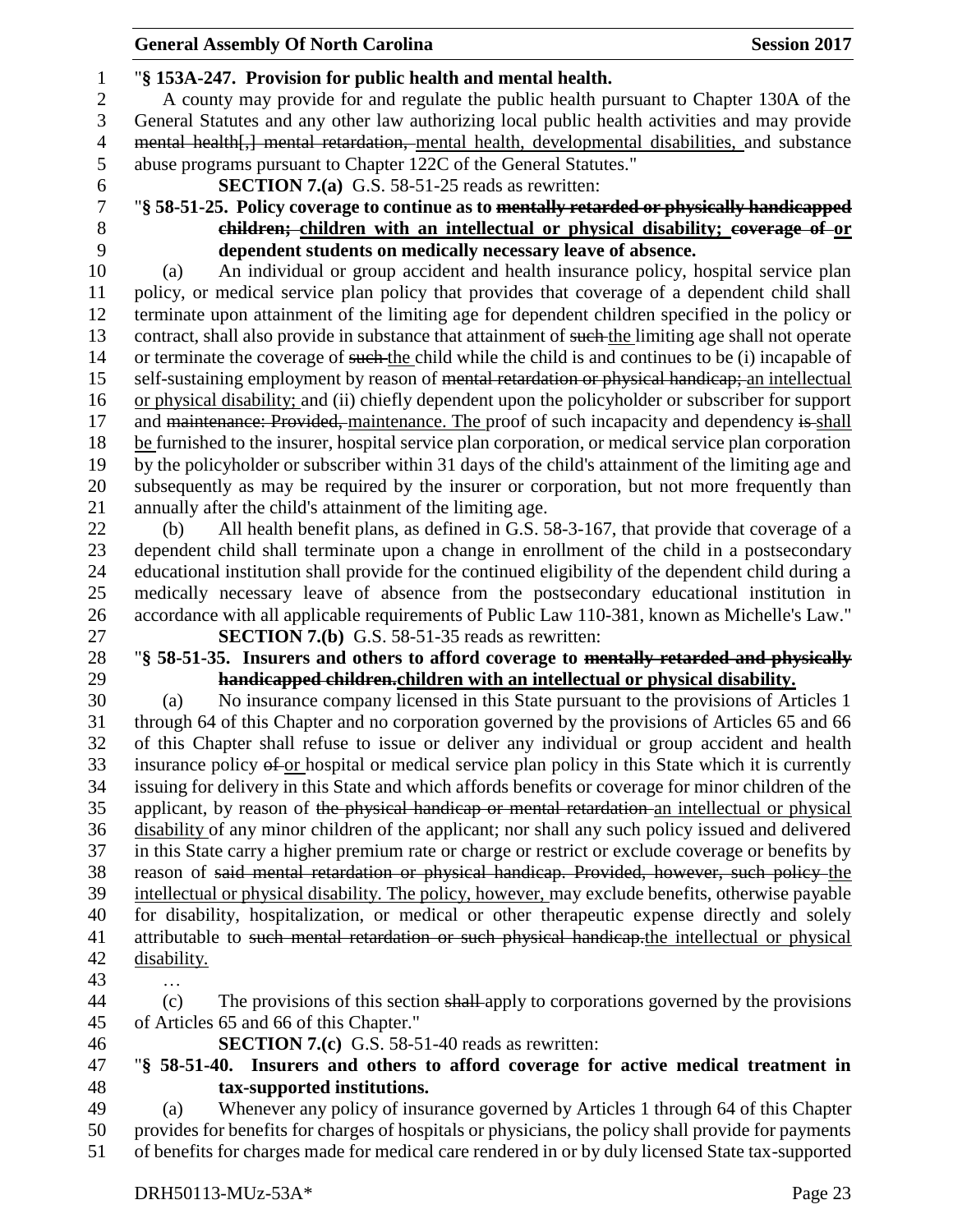|                                     | <b>General Assembly Of North Carolina</b>                           |                                                                                                                                                                                                                                                                                                                 | <b>Session 2017</b> |
|-------------------------------------|---------------------------------------------------------------------|-----------------------------------------------------------------------------------------------------------------------------------------------------------------------------------------------------------------------------------------------------------------------------------------------------------------|---------------------|
| $\mathbf{1}$<br>$\overline{2}$<br>3 |                                                                     | institutions, including charges for medical care of cerebral palsy, other orthopedic and crippling<br>disabilities, mental and nervous diseases or disorders, mental retardation, intellectual disability,<br>alcoholism and drug or chemical dependency, and respiratory illness, on a basis no less favorable |                     |
| $\overline{4}$                      |                                                                     | than the basis which would apply had the medical care been rendered in or by any other public                                                                                                                                                                                                                   |                     |
| 5                                   |                                                                     | or private institution or provider. The term "State tax-supported institutions" shall include                                                                                                                                                                                                                   |                     |
| 6                                   |                                                                     | includes community mental health centers and other health clinics which are certified as                                                                                                                                                                                                                        |                     |
| $\tau$                              | Medicaid providers.                                                 |                                                                                                                                                                                                                                                                                                                 |                     |
| 8                                   |                                                                     |                                                                                                                                                                                                                                                                                                                 |                     |
| 9                                   | (c)                                                                 | The restrictions and regulations of this section shall do not apply to any policy which                                                                                                                                                                                                                         |                     |
| 10<br>11                            |                                                                     | is individually underwritten or provided for a specific individual and the members of his-the<br>individual's family as a nongroup policy but shall apply to any group policy of insurance                                                                                                                      |                     |
| 12                                  | governed by Articles 1 through 64 of this Chapter."                 |                                                                                                                                                                                                                                                                                                                 |                     |
| 13                                  |                                                                     | <b>SECTION 7.(d)</b> G.S. 58-65-2 reads as rewritten:                                                                                                                                                                                                                                                           |                     |
| 14                                  | "§ 58-65-2. Other laws applicable to service corporations.          |                                                                                                                                                                                                                                                                                                                 |                     |
| 15<br>16                            | subject to this Article:                                            | The following provisions of this Chapter are applicable to service corporations that are                                                                                                                                                                                                                        |                     |
| 17                                  | G.S. 58-51-17                                                       |                                                                                                                                                                                                                                                                                                                 |                     |
| 18<br>19                            | G.S. 58-51-25.                                                      | Portability for accident and health insurance.<br>Policy coverage to continue as to mentally retarded or                                                                                                                                                                                                        |                     |
| 20                                  |                                                                     | physically handicapped children.children with an intellectual                                                                                                                                                                                                                                                   |                     |
| 21                                  |                                                                     | or physical disability or dependent students on medically                                                                                                                                                                                                                                                       |                     |
| 22                                  |                                                                     | necessary leave of absence.                                                                                                                                                                                                                                                                                     |                     |
| 23                                  | G.S. $58-51-95(h),(i),(j)$ .                                        | Approval by Commissioner of forms, classification and rates;                                                                                                                                                                                                                                                    |                     |
| 24                                  |                                                                     | hearings; exceptions."                                                                                                                                                                                                                                                                                          |                     |
| 25                                  |                                                                     | <b>SECTION 7.(e)</b> G.S. 58-65-65 reads as rewritten:                                                                                                                                                                                                                                                          |                     |
| 26                                  |                                                                     | "§ 58-65-65. Coverage for active medical treatment in tax-supported institutions.                                                                                                                                                                                                                               |                     |
| 27                                  | (a)                                                                 | No hospital or medical or dental service plan, contract-contract, or certificate                                                                                                                                                                                                                                |                     |
| 28                                  |                                                                     | governed by the provisions of this Article and Article 66 of this Chapter shall be delivered, issued,                                                                                                                                                                                                           |                     |
| 29                                  |                                                                     | executed executed, or renewed in this State, or approved for issuance or renewal in this State by                                                                                                                                                                                                               |                     |
| 30                                  |                                                                     | the Commissioner of Insurance, after May 21, 1975, State, unless such plan, contract or                                                                                                                                                                                                                         |                     |
| 31                                  |                                                                     | eertificate it provides for the payment of benefits for charges made for medical care rendered in                                                                                                                                                                                                               |                     |
| 32                                  |                                                                     | or-by duly licensed state State tax-supported institutions, including charges for medical care of                                                                                                                                                                                                               |                     |
| 33<br>34                            |                                                                     | cerebral palsy, other orthopedic and crippling disabilities, mental and nervous diseases and<br>disorders, mental retardation, alcoholism and drug or chemical dependency, and respiratory                                                                                                                      |                     |
| 35                                  |                                                                     | illness, institutions on a basis no less favorable than the basis which that would apply had the                                                                                                                                                                                                                |                     |
| 36                                  |                                                                     | medical care been rendered in or by any other public or private institution or provider. The term                                                                                                                                                                                                               |                     |
| 37                                  |                                                                     | "state "State tax-supported institutions" shall include includes community mental health centers                                                                                                                                                                                                                |                     |
| 38                                  | and other health clinics which are certified as Medicaid providers. |                                                                                                                                                                                                                                                                                                                 |                     |
| 39                                  | (b)                                                                 | No plan, contract, or certificate shall exclude payment for charges of a duly licensed                                                                                                                                                                                                                          |                     |
| 40                                  |                                                                     | state State tax-supported institution because of its being a specialty facility for one particular type                                                                                                                                                                                                         |                     |
| 41                                  |                                                                     | of illness nor because it does not have an operating room and related equipment for the                                                                                                                                                                                                                         |                     |
| 42                                  |                                                                     | performance of surgery, but it is not required that benefits be payable for domiciliary or custodial                                                                                                                                                                                                            |                     |
| 43                                  | care, rehabilitation, training, schooling, or occupational therapy. |                                                                                                                                                                                                                                                                                                                 |                     |
| 44                                  | (c)                                                                 | The restrictions and requirements of this This section shall does not apply to any plan,                                                                                                                                                                                                                        |                     |
| 45                                  |                                                                     | contract, or certificate which that is individually underwritten or provided for a specific                                                                                                                                                                                                                     |                     |
| 46                                  |                                                                     | individual and the members of his-the individual's family as a nongroup policy, but shall apply                                                                                                                                                                                                                 |                     |
| 47                                  |                                                                     | only to those hospital service and medical service subscriber plans, contracts, or certificates                                                                                                                                                                                                                 |                     |
| 48                                  |                                                                     | delivered, issued for delivery, reissued or renewed in this State on and after July 1, 1975-policy."                                                                                                                                                                                                            |                     |
| 49                                  |                                                                     | <b>SECTION 7.(f)</b> G.S. 58-67-171 reads as rewritten:                                                                                                                                                                                                                                                         |                     |
| 50                                  | "§ 58-67-171. Other laws applicable to HMOs.                        |                                                                                                                                                                                                                                                                                                                 |                     |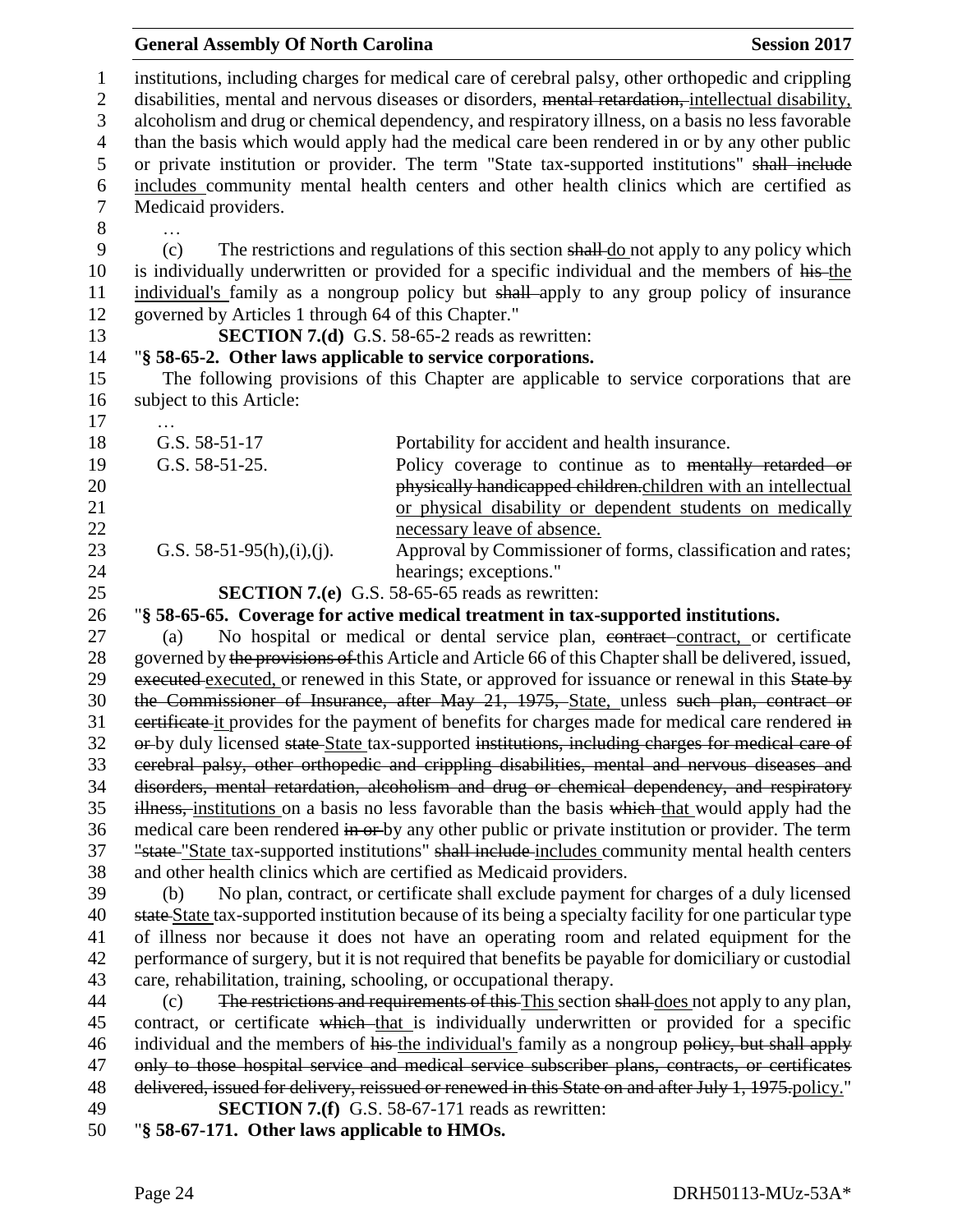| <b>General Assembly Of North Carolina</b> | <b>Session 2017</b>                                                                                                                                                                                                 |
|-------------------------------------------|---------------------------------------------------------------------------------------------------------------------------------------------------------------------------------------------------------------------|
| Article:                                  | The following provisions of this Chapter are applicable to HMOs that are subject to this                                                                                                                            |
|                                           |                                                                                                                                                                                                                     |
| G.S. 58-51-17                             | Portability for accident and health insurance.                                                                                                                                                                      |
| G.S. 58-51-25.                            | Policy coverage to continue as to mentally retarded or<br>physically handicapped children.children with an intellectual<br>or physical disability or dependent students on medically<br>necessary leave of absence. |
| G.S. 58-51-35.                            | Insurers and others to afford coverage to mentally retarded<br>and physically handicapped children.children with an                                                                                                 |
| G.S. 58-51-45.                            | intellectual or physical disability.<br>Policies to be issued to any person possessing the sickle-cell<br>trait or hemoglobin C trait."                                                                             |
|                                           | SECTION 8. G.S. 110-20.1 reads as rewritten:                                                                                                                                                                        |
|                                           | "§ 110-20.1. Exhibition of certain children prohibited.                                                                                                                                                             |
| (a)                                       | Except to the extent otherwise provided in subsection (d) of this section, it is unlawful                                                                                                                           |
|                                           | to exhibit publicly for any purpose, or to exhibit privately for the purpose of entertainment, or                                                                                                                   |
|                                           | solely or primarily for the satisfaction of the curiosity of any observer, any child under the age                                                                                                                  |
|                                           | of 18 years who is mentally ill or mentally retarded-has a mental illness or intellectual disability                                                                                                                |
|                                           | or who presents the appearance of having any deformity or unnatural physical formation or                                                                                                                           |
|                                           | development, whether or not the exhibiting of the child is in return for a monetary or other                                                                                                                        |
| consideration.                            |                                                                                                                                                                                                                     |
| (b)                                       | It is unlawful to employ, use, have custody of, or in any way be associated with any                                                                                                                                |
|                                           | child described in subsection (a) of this section for the purpose of an exhibition forbidden therein,                                                                                                               |
|                                           | prohibited by subsection (a) of this section, or for one who has the care, eustody-custody, or                                                                                                                      |
|                                           | control of the child as a parent, relative, guardian, employer employer, or otherwise, to neglect                                                                                                                   |
|                                           | or refuse to restrain the child from participating in the exhibition.                                                                                                                                               |
| (c)                                       | It is unlawful to procure or arrange for, or participate in procuring or arranging for,                                                                                                                             |
|                                           | anything made unlawful by subsections (a) and $\left(\frac{b}{c}\right)$ of this section.                                                                                                                           |
| (d)                                       | This section does not apply to the transmission of an image by television by a duly                                                                                                                                 |
|                                           | licensed television station, or to any exhibition by a federal, State, eounty-county, or municipal                                                                                                                  |
|                                           | government, or political subdivision or agency thereof, or to any exhibition by any corporation,                                                                                                                    |
|                                           | unincorporated association, or other organization organized and operated exclusively for                                                                                                                            |
|                                           | religious, charitable, or educational purposes, no part of the net earnings of which inures to the                                                                                                                  |
|                                           | benefit of any private shareholder or individual.                                                                                                                                                                   |
| (e)                                       | Any violation of this Article shall be is a Class 3 misdemeanor. Each day during which                                                                                                                              |
|                                           | any violation of this Article continues after notice to the violator, from any county social services<br>director, to cease and desist from any violation of this section shall constitute is a separate and        |
|                                           | distinct offense. Any act or omission forbidden prohibited by this Article shall, Article is, with                                                                                                                  |
|                                           | respect to each child described therein constitute child, a separate and distinct offense."                                                                                                                         |
|                                           | <b>SECTION 9.</b> G.S. 115C-106.3 reads as rewritten:                                                                                                                                                               |
| "§ 115C-106.3. Definitions.               |                                                                                                                                                                                                                     |
|                                           | The following definitions apply in this Article:                                                                                                                                                                    |
| (1)                                       | "Child with a disability" means a Child with a disability. $- A$ child with at                                                                                                                                      |
|                                           | least one disability who because of that disability requires special education                                                                                                                                      |
|                                           | and related services.                                                                                                                                                                                               |
| (2)                                       | "Disability" includes mental retardation; Disability. - Includes intellectual                                                                                                                                       |
|                                           | disability; hearing impairment, including deafness; speech or language                                                                                                                                              |
|                                           | impairment; visual impairment, including blindness; serious emotional                                                                                                                                               |
|                                           | disturbance; orthopedic impairment; autism; traumatic brain injury; other                                                                                                                                           |
|                                           | health impairments, specific learning disability, or other disability as may be                                                                                                                                     |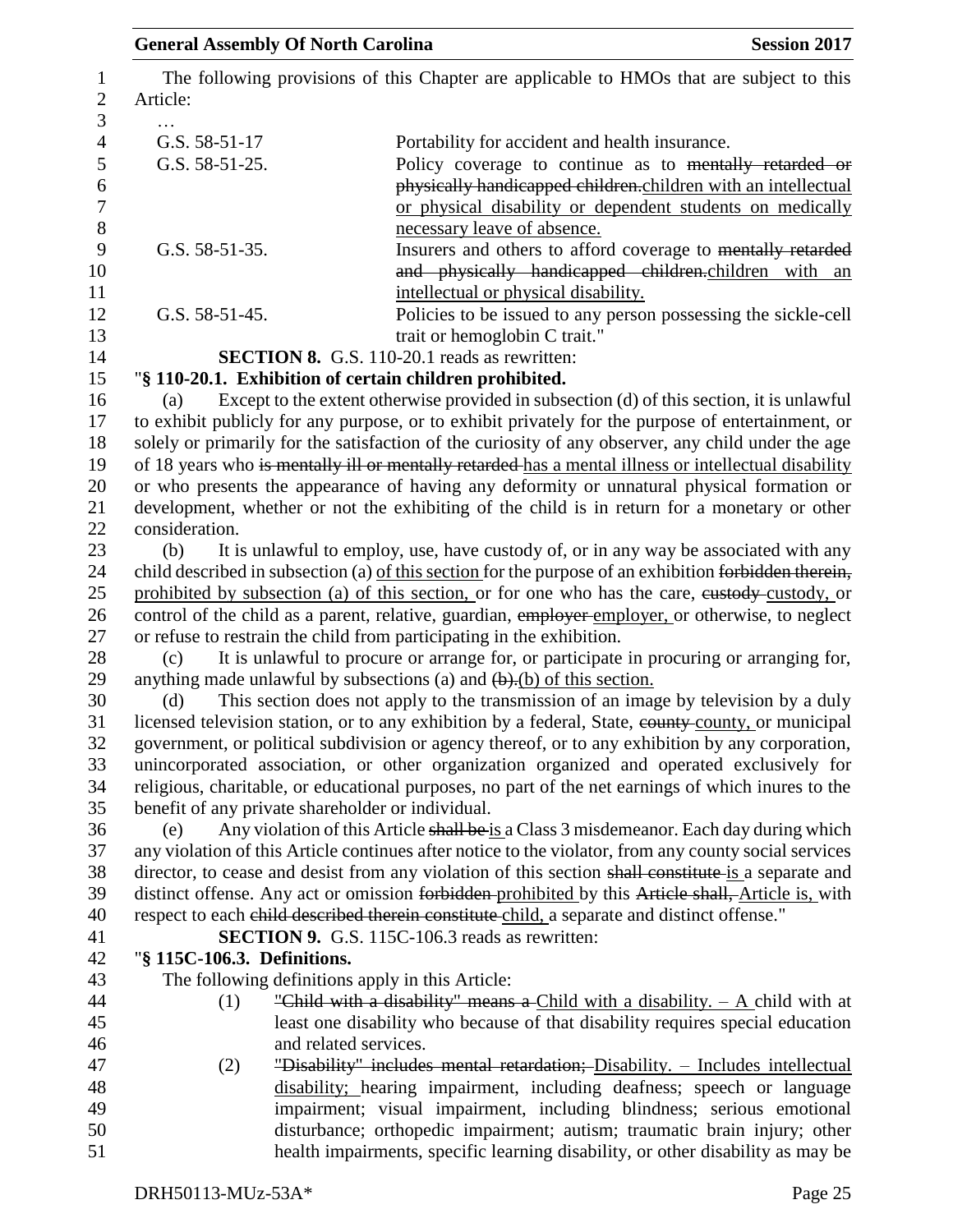|                |      | <b>Session 2017</b><br><b>General Assembly Of North Carolina</b>                                                                           |
|----------------|------|--------------------------------------------------------------------------------------------------------------------------------------------|
| $\mathbf{1}$   |      | required to be included under IDEA. For a child ages three through seven, this                                                             |
| $\sqrt{2}$     |      | term also includes developmental delay.                                                                                                    |
| 3              | (3)  | "Dispute" means a Dispute. $-\mathbf{A}$ disagreement between the parties.                                                                 |
| $\overline{4}$ | (3a) | "Educational services" means all Educational services. - All of the following:                                                             |
| 5              |      | The necessary instructional hours per week in the form and format as<br>a.                                                                 |
| 6              |      | determined by the child's IEP team and consistent with federal and                                                                         |
| $\overline{7}$ |      | State law. The instruction shall be delivered by an appropriately                                                                          |
| $8\,$          |      | qualified teacher to the extent required by federal and State law, which                                                                   |
| 9              |      | requires a free appropriate public education and the opportunity for a                                                                     |
| 10             |      | sound basic education.                                                                                                                     |
| 11             |      | Related services included in the child's IEP.<br>$\mathbf b$ .                                                                             |
| 12             |      | Behavior intervention services to the extent required by federal law.<br>c.                                                                |
| 13             | (4)  | "Free appropriate public education" means special Free appropriate public                                                                  |
| 14             |      | education. – Special education and related services that that satisfy all of the                                                           |
| 15             |      | following:                                                                                                                                 |
| 16             |      | Are provided at public expense, under public supervision and<br>a.                                                                         |
| 17             |      | direction, and without charge; charge.                                                                                                     |
| 18             |      | Meet the standards of the State Board; Board.<br>$\mathbf b$ .                                                                             |
| 19             |      | Include an appropriate preschool, elementary school, or secondary<br>c.                                                                    |
| 20             |      | school education in the State; and State.                                                                                                  |
| 21             |      | Are provided in conformity with an individualized education program.<br>d.                                                                 |
| 22             | (5)  | "Hearing officers" include Hearing officers. - Include administrative law                                                                  |
| 23             |      | judges as defined in G.S. 150B-2(1) and hearing review officers.<br>"Homebound instruction" means educational Homebound instruction. -     |
| 24<br>25       | (5a) |                                                                                                                                            |
| 26             | (6)  | Educational services provided to a student outside the school setting.<br>"IDEA" means IDEA. - The Individuals with Disabilities Education |
| 27             |      | Improvement Act, 20 U.S.C. § 1400, et seq., (2004), as amended, and federal                                                                |
| 28             |      | regulations adopted under this act.                                                                                                        |
| 29             | (7)  | "IEP Team" is as IEP Team. $-$ As defined in IDEA.                                                                                         |
| 30             | (8)  | "Individualized education program" or "IEP" means a Individualized                                                                         |
| 31             |      | education program (IEP). $-A$ written statement for each child with a disability                                                           |
| 32             |      | that is developed, reviewed, implemented, and revised consistent with IDEA                                                                 |
| 33             |      | and State law.                                                                                                                             |
| 34             | (9)  | "Infant or toddler with a disability" is as Infant or toddler with a disability. -                                                         |
| 35             |      | As defined in IDEA.                                                                                                                        |
| 36             | (10) | "Least restrictive environment" means to Least restrictive environment. - To                                                               |
| 37             |      | the maximum extent appropriate, children with disabilities are educated with                                                               |
| 38             |      | children who are not disabled, do not have disabilities, and special classes,                                                              |
| 39             |      | separate schooling, or other removal of children with disabilities from the                                                                |
| 40             |      | regular educational environment occurs only when the nature of the disability                                                              |
| 41             |      | is such that education in regular classes with the use of supplementary aids                                                               |
| 42             |      | and services cannot be achieved satisfactorily.                                                                                            |
| 43             | (11) | "Local educational agency" includes Local educational agency. - Includes any                                                               |
| 44             |      | of the following that provides special education and related services to                                                                   |
| 45             |      | children with disabilities:                                                                                                                |
| 46             |      | A local school administrative unit.<br>a.                                                                                                  |
| 47<br>48       |      | A charter school.<br>b.                                                                                                                    |
| 49             |      | The Department of Health and Human Services.<br>$\mathbf{c}$ .<br>The Division of Adult Correction and Juvenile Justice of the<br>d.       |
| 50             |      | Department of Public Safety.                                                                                                               |
|                |      |                                                                                                                                            |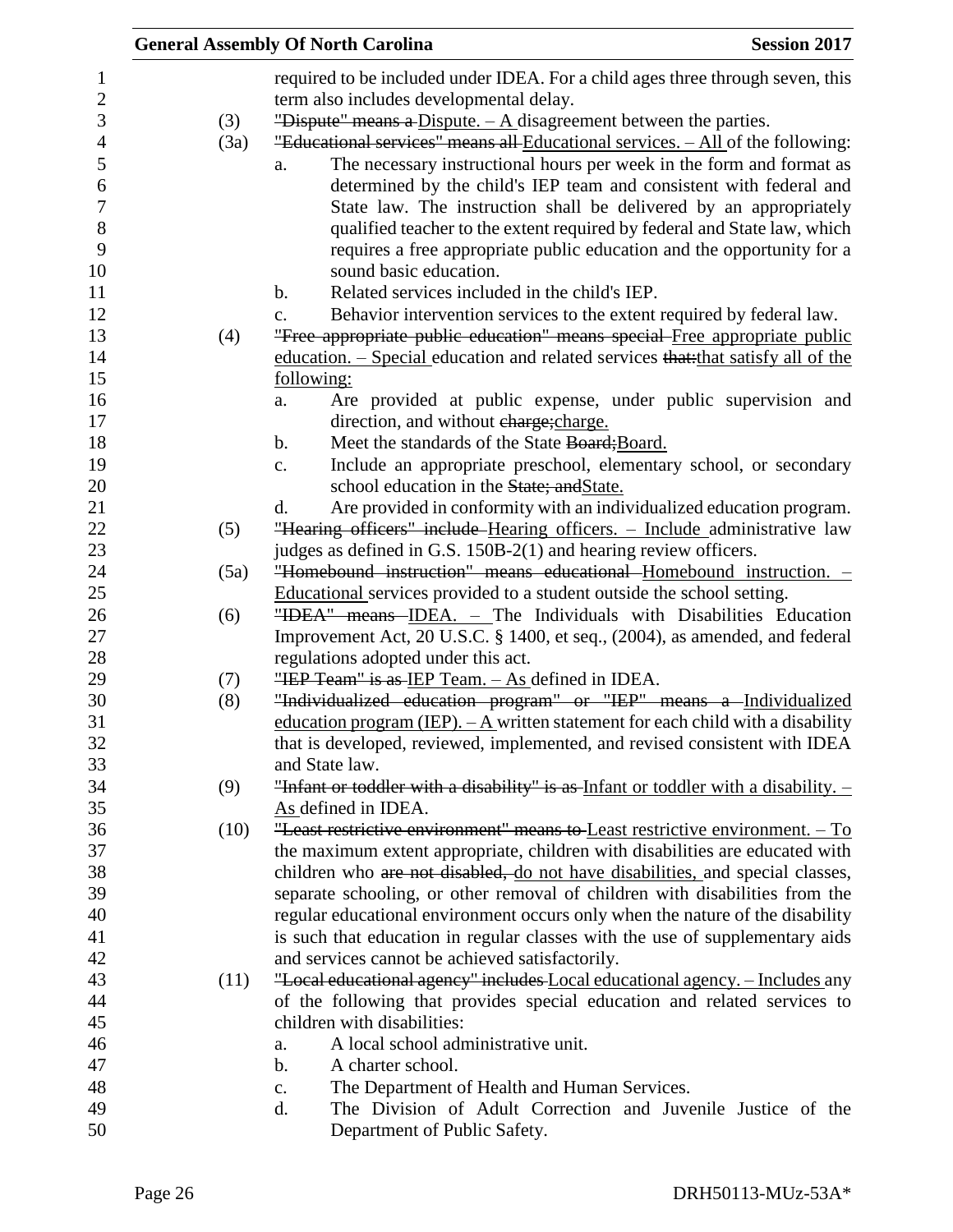| Repealed by Session Laws 2017-186, s. 2(yyyy), effective December<br>e.<br>1, 2017.<br>f.<br>Any other State agency or unit of local government.<br>"Mediation" means an Mediation. - An informal process conducted by a<br>(12)<br>mediator with the objective of helping parties voluntarily settle their dispute.<br>"Mediator" means a Mediator. $-\mathbf{A}$ neutral person who acts to encourage and<br>(13)<br>facilitate a resolution of a dispute.<br>"Parent" means: Parent. - Any of the following:<br>(14)<br>A natural, adoptive, or foster parent; parent.<br>a.<br>A guardian, but not the State if the child is a ward of the State; State.<br>$\mathbf b$ .<br>An individual acting in the place of a natural or adoptive parent,<br>$\mathbf{c}$ .<br>including a grandparent, stepparent, or other relative, and with whom<br>the child lives; lives.<br>An individual who is legally responsible for the child's welfare;<br>d.<br>orwelfare.<br>A surrogate if one is appointed under G.S. 115C-109.2.<br>e.<br>"Party" or "Parties" means the Party or parties. - The local educational agency<br>(15)<br>or the parents, or both.<br>"Petition" means a Petition. $- A$ request for a due process hearing as provided<br>(16)<br>for under IDEA.<br>"Preschool child with a disability" means a Preschool child with a disability.<br>(17)<br>$-\underline{A}$ child with one or more disabilities who meets all of the following criteria:<br>Has reached his or her third birthday and whose parents have requested<br>a.<br>services from the public schools.<br>Is not eligible to enroll in public kindergarten.<br>b.<br>Because of the disability, needs special education and related services<br>c.<br>in order to prepare the child to benefit from the educational programs<br>provided by the public schools, beginning with kindergarten.<br>"Related services" is as Related services. $-$ As defined in IDEA.<br>(18)<br>"Residence" or "reside" means the Residence. - The place where a child with<br>(18a)<br>a disability is entitled to be enrolled in a North Carolina public school under<br>G.S. 115C-366 except for the age requirements of that section. This definition<br>shall does not apply to children with disabilities who were (i) enrolled in a<br>particular local school administrative unit on the last day of school for the<br>2006-2007 school year, or (ii) enrolled in and attending a school in a particular<br>local school administrative unit on August 1, 2007, for the 2007-2008 school<br>year for as long as they live within and are continuously enrolled in that local<br>school administrative unit. "Reside" means to have a residence as defined in<br>this subdivision.<br>"Rules" includes-Rules. - Includes rules, policies, and procedures. Rules as<br>(19)<br>defined in G.S. 150B-2(8a) shall be adopted in accordance with Article 2A of<br>Chapter 150B of the General Statutes.<br>"Special education" means specially Special education. - Specially designed<br>(20)<br>instruction, at no cost to parents, to meet the unique needs of a child with a<br>disability. The term includes instruction in physical education and instruction<br>conducted in a classroom, the home, a hospital or institution, and other<br>settings."<br><b>SECTION 10.(a)</b> G.S. 130A-399 reads as rewritten:<br>"§ 130A-399. Postmortem examination of inmates of certain public institutions. |                       | <b>General Assembly Of North Carolina</b> | <b>Session 2017</b> |
|-------------------------------------------------------------------------------------------------------------------------------------------------------------------------------------------------------------------------------------------------------------------------------------------------------------------------------------------------------------------------------------------------------------------------------------------------------------------------------------------------------------------------------------------------------------------------------------------------------------------------------------------------------------------------------------------------------------------------------------------------------------------------------------------------------------------------------------------------------------------------------------------------------------------------------------------------------------------------------------------------------------------------------------------------------------------------------------------------------------------------------------------------------------------------------------------------------------------------------------------------------------------------------------------------------------------------------------------------------------------------------------------------------------------------------------------------------------------------------------------------------------------------------------------------------------------------------------------------------------------------------------------------------------------------------------------------------------------------------------------------------------------------------------------------------------------------------------------------------------------------------------------------------------------------------------------------------------------------------------------------------------------------------------------------------------------------------------------------------------------------------------------------------------------------------------------------------------------------------------------------------------------------------------------------------------------------------------------------------------------------------------------------------------------------------------------------------------------------------------------------------------------------------------------------------------------------------------------------------------------------------------------------------------------------------------------------------------------------------------------------------------------------------------------------------------------------------------------------------------------------------------------------------------------------------------------------------------------------------------------------------------------------------------------------------------------------------------------------------------------------------------------------------------------------------------------------------------------------------------------------------------------------------------------------------------------------------------------------------------------------------------------------------------------------------------------------------------------------------|-----------------------|-------------------------------------------|---------------------|
|                                                                                                                                                                                                                                                                                                                                                                                                                                                                                                                                                                                                                                                                                                                                                                                                                                                                                                                                                                                                                                                                                                                                                                                                                                                                                                                                                                                                                                                                                                                                                                                                                                                                                                                                                                                                                                                                                                                                                                                                                                                                                                                                                                                                                                                                                                                                                                                                                                                                                                                                                                                                                                                                                                                                                                                                                                                                                                                                                                                                                                                                                                                                                                                                                                                                                                                                                                                                                                                                               | 1<br>$\boldsymbol{2}$ |                                           |                     |
|                                                                                                                                                                                                                                                                                                                                                                                                                                                                                                                                                                                                                                                                                                                                                                                                                                                                                                                                                                                                                                                                                                                                                                                                                                                                                                                                                                                                                                                                                                                                                                                                                                                                                                                                                                                                                                                                                                                                                                                                                                                                                                                                                                                                                                                                                                                                                                                                                                                                                                                                                                                                                                                                                                                                                                                                                                                                                                                                                                                                                                                                                                                                                                                                                                                                                                                                                                                                                                                                               | 3                     |                                           |                     |
|                                                                                                                                                                                                                                                                                                                                                                                                                                                                                                                                                                                                                                                                                                                                                                                                                                                                                                                                                                                                                                                                                                                                                                                                                                                                                                                                                                                                                                                                                                                                                                                                                                                                                                                                                                                                                                                                                                                                                                                                                                                                                                                                                                                                                                                                                                                                                                                                                                                                                                                                                                                                                                                                                                                                                                                                                                                                                                                                                                                                                                                                                                                                                                                                                                                                                                                                                                                                                                                                               | $\overline{4}$        |                                           |                     |
|                                                                                                                                                                                                                                                                                                                                                                                                                                                                                                                                                                                                                                                                                                                                                                                                                                                                                                                                                                                                                                                                                                                                                                                                                                                                                                                                                                                                                                                                                                                                                                                                                                                                                                                                                                                                                                                                                                                                                                                                                                                                                                                                                                                                                                                                                                                                                                                                                                                                                                                                                                                                                                                                                                                                                                                                                                                                                                                                                                                                                                                                                                                                                                                                                                                                                                                                                                                                                                                                               | 5                     |                                           |                     |
|                                                                                                                                                                                                                                                                                                                                                                                                                                                                                                                                                                                                                                                                                                                                                                                                                                                                                                                                                                                                                                                                                                                                                                                                                                                                                                                                                                                                                                                                                                                                                                                                                                                                                                                                                                                                                                                                                                                                                                                                                                                                                                                                                                                                                                                                                                                                                                                                                                                                                                                                                                                                                                                                                                                                                                                                                                                                                                                                                                                                                                                                                                                                                                                                                                                                                                                                                                                                                                                                               | 6                     |                                           |                     |
|                                                                                                                                                                                                                                                                                                                                                                                                                                                                                                                                                                                                                                                                                                                                                                                                                                                                                                                                                                                                                                                                                                                                                                                                                                                                                                                                                                                                                                                                                                                                                                                                                                                                                                                                                                                                                                                                                                                                                                                                                                                                                                                                                                                                                                                                                                                                                                                                                                                                                                                                                                                                                                                                                                                                                                                                                                                                                                                                                                                                                                                                                                                                                                                                                                                                                                                                                                                                                                                                               | $\overline{7}$        |                                           |                     |
|                                                                                                                                                                                                                                                                                                                                                                                                                                                                                                                                                                                                                                                                                                                                                                                                                                                                                                                                                                                                                                                                                                                                                                                                                                                                                                                                                                                                                                                                                                                                                                                                                                                                                                                                                                                                                                                                                                                                                                                                                                                                                                                                                                                                                                                                                                                                                                                                                                                                                                                                                                                                                                                                                                                                                                                                                                                                                                                                                                                                                                                                                                                                                                                                                                                                                                                                                                                                                                                                               | $8\,$                 |                                           |                     |
|                                                                                                                                                                                                                                                                                                                                                                                                                                                                                                                                                                                                                                                                                                                                                                                                                                                                                                                                                                                                                                                                                                                                                                                                                                                                                                                                                                                                                                                                                                                                                                                                                                                                                                                                                                                                                                                                                                                                                                                                                                                                                                                                                                                                                                                                                                                                                                                                                                                                                                                                                                                                                                                                                                                                                                                                                                                                                                                                                                                                                                                                                                                                                                                                                                                                                                                                                                                                                                                                               | 9                     |                                           |                     |
|                                                                                                                                                                                                                                                                                                                                                                                                                                                                                                                                                                                                                                                                                                                                                                                                                                                                                                                                                                                                                                                                                                                                                                                                                                                                                                                                                                                                                                                                                                                                                                                                                                                                                                                                                                                                                                                                                                                                                                                                                                                                                                                                                                                                                                                                                                                                                                                                                                                                                                                                                                                                                                                                                                                                                                                                                                                                                                                                                                                                                                                                                                                                                                                                                                                                                                                                                                                                                                                                               | 10                    |                                           |                     |
|                                                                                                                                                                                                                                                                                                                                                                                                                                                                                                                                                                                                                                                                                                                                                                                                                                                                                                                                                                                                                                                                                                                                                                                                                                                                                                                                                                                                                                                                                                                                                                                                                                                                                                                                                                                                                                                                                                                                                                                                                                                                                                                                                                                                                                                                                                                                                                                                                                                                                                                                                                                                                                                                                                                                                                                                                                                                                                                                                                                                                                                                                                                                                                                                                                                                                                                                                                                                                                                                               |                       |                                           |                     |
|                                                                                                                                                                                                                                                                                                                                                                                                                                                                                                                                                                                                                                                                                                                                                                                                                                                                                                                                                                                                                                                                                                                                                                                                                                                                                                                                                                                                                                                                                                                                                                                                                                                                                                                                                                                                                                                                                                                                                                                                                                                                                                                                                                                                                                                                                                                                                                                                                                                                                                                                                                                                                                                                                                                                                                                                                                                                                                                                                                                                                                                                                                                                                                                                                                                                                                                                                                                                                                                                               | 12                    |                                           |                     |
|                                                                                                                                                                                                                                                                                                                                                                                                                                                                                                                                                                                                                                                                                                                                                                                                                                                                                                                                                                                                                                                                                                                                                                                                                                                                                                                                                                                                                                                                                                                                                                                                                                                                                                                                                                                                                                                                                                                                                                                                                                                                                                                                                                                                                                                                                                                                                                                                                                                                                                                                                                                                                                                                                                                                                                                                                                                                                                                                                                                                                                                                                                                                                                                                                                                                                                                                                                                                                                                                               | 13                    |                                           |                     |
|                                                                                                                                                                                                                                                                                                                                                                                                                                                                                                                                                                                                                                                                                                                                                                                                                                                                                                                                                                                                                                                                                                                                                                                                                                                                                                                                                                                                                                                                                                                                                                                                                                                                                                                                                                                                                                                                                                                                                                                                                                                                                                                                                                                                                                                                                                                                                                                                                                                                                                                                                                                                                                                                                                                                                                                                                                                                                                                                                                                                                                                                                                                                                                                                                                                                                                                                                                                                                                                                               |                       |                                           |                     |
|                                                                                                                                                                                                                                                                                                                                                                                                                                                                                                                                                                                                                                                                                                                                                                                                                                                                                                                                                                                                                                                                                                                                                                                                                                                                                                                                                                                                                                                                                                                                                                                                                                                                                                                                                                                                                                                                                                                                                                                                                                                                                                                                                                                                                                                                                                                                                                                                                                                                                                                                                                                                                                                                                                                                                                                                                                                                                                                                                                                                                                                                                                                                                                                                                                                                                                                                                                                                                                                                               |                       |                                           |                     |
|                                                                                                                                                                                                                                                                                                                                                                                                                                                                                                                                                                                                                                                                                                                                                                                                                                                                                                                                                                                                                                                                                                                                                                                                                                                                                                                                                                                                                                                                                                                                                                                                                                                                                                                                                                                                                                                                                                                                                                                                                                                                                                                                                                                                                                                                                                                                                                                                                                                                                                                                                                                                                                                                                                                                                                                                                                                                                                                                                                                                                                                                                                                                                                                                                                                                                                                                                                                                                                                                               | 16                    |                                           |                     |
|                                                                                                                                                                                                                                                                                                                                                                                                                                                                                                                                                                                                                                                                                                                                                                                                                                                                                                                                                                                                                                                                                                                                                                                                                                                                                                                                                                                                                                                                                                                                                                                                                                                                                                                                                                                                                                                                                                                                                                                                                                                                                                                                                                                                                                                                                                                                                                                                                                                                                                                                                                                                                                                                                                                                                                                                                                                                                                                                                                                                                                                                                                                                                                                                                                                                                                                                                                                                                                                                               | 17                    |                                           |                     |
|                                                                                                                                                                                                                                                                                                                                                                                                                                                                                                                                                                                                                                                                                                                                                                                                                                                                                                                                                                                                                                                                                                                                                                                                                                                                                                                                                                                                                                                                                                                                                                                                                                                                                                                                                                                                                                                                                                                                                                                                                                                                                                                                                                                                                                                                                                                                                                                                                                                                                                                                                                                                                                                                                                                                                                                                                                                                                                                                                                                                                                                                                                                                                                                                                                                                                                                                                                                                                                                                               | 18                    |                                           |                     |
|                                                                                                                                                                                                                                                                                                                                                                                                                                                                                                                                                                                                                                                                                                                                                                                                                                                                                                                                                                                                                                                                                                                                                                                                                                                                                                                                                                                                                                                                                                                                                                                                                                                                                                                                                                                                                                                                                                                                                                                                                                                                                                                                                                                                                                                                                                                                                                                                                                                                                                                                                                                                                                                                                                                                                                                                                                                                                                                                                                                                                                                                                                                                                                                                                                                                                                                                                                                                                                                                               | 19                    |                                           |                     |
|                                                                                                                                                                                                                                                                                                                                                                                                                                                                                                                                                                                                                                                                                                                                                                                                                                                                                                                                                                                                                                                                                                                                                                                                                                                                                                                                                                                                                                                                                                                                                                                                                                                                                                                                                                                                                                                                                                                                                                                                                                                                                                                                                                                                                                                                                                                                                                                                                                                                                                                                                                                                                                                                                                                                                                                                                                                                                                                                                                                                                                                                                                                                                                                                                                                                                                                                                                                                                                                                               | 20                    |                                           |                     |
|                                                                                                                                                                                                                                                                                                                                                                                                                                                                                                                                                                                                                                                                                                                                                                                                                                                                                                                                                                                                                                                                                                                                                                                                                                                                                                                                                                                                                                                                                                                                                                                                                                                                                                                                                                                                                                                                                                                                                                                                                                                                                                                                                                                                                                                                                                                                                                                                                                                                                                                                                                                                                                                                                                                                                                                                                                                                                                                                                                                                                                                                                                                                                                                                                                                                                                                                                                                                                                                                               | 21                    |                                           |                     |
|                                                                                                                                                                                                                                                                                                                                                                                                                                                                                                                                                                                                                                                                                                                                                                                                                                                                                                                                                                                                                                                                                                                                                                                                                                                                                                                                                                                                                                                                                                                                                                                                                                                                                                                                                                                                                                                                                                                                                                                                                                                                                                                                                                                                                                                                                                                                                                                                                                                                                                                                                                                                                                                                                                                                                                                                                                                                                                                                                                                                                                                                                                                                                                                                                                                                                                                                                                                                                                                                               | 22                    |                                           |                     |
|                                                                                                                                                                                                                                                                                                                                                                                                                                                                                                                                                                                                                                                                                                                                                                                                                                                                                                                                                                                                                                                                                                                                                                                                                                                                                                                                                                                                                                                                                                                                                                                                                                                                                                                                                                                                                                                                                                                                                                                                                                                                                                                                                                                                                                                                                                                                                                                                                                                                                                                                                                                                                                                                                                                                                                                                                                                                                                                                                                                                                                                                                                                                                                                                                                                                                                                                                                                                                                                                               | 23                    |                                           |                     |
|                                                                                                                                                                                                                                                                                                                                                                                                                                                                                                                                                                                                                                                                                                                                                                                                                                                                                                                                                                                                                                                                                                                                                                                                                                                                                                                                                                                                                                                                                                                                                                                                                                                                                                                                                                                                                                                                                                                                                                                                                                                                                                                                                                                                                                                                                                                                                                                                                                                                                                                                                                                                                                                                                                                                                                                                                                                                                                                                                                                                                                                                                                                                                                                                                                                                                                                                                                                                                                                                               | 24                    |                                           |                     |
|                                                                                                                                                                                                                                                                                                                                                                                                                                                                                                                                                                                                                                                                                                                                                                                                                                                                                                                                                                                                                                                                                                                                                                                                                                                                                                                                                                                                                                                                                                                                                                                                                                                                                                                                                                                                                                                                                                                                                                                                                                                                                                                                                                                                                                                                                                                                                                                                                                                                                                                                                                                                                                                                                                                                                                                                                                                                                                                                                                                                                                                                                                                                                                                                                                                                                                                                                                                                                                                                               | 25                    |                                           |                     |
|                                                                                                                                                                                                                                                                                                                                                                                                                                                                                                                                                                                                                                                                                                                                                                                                                                                                                                                                                                                                                                                                                                                                                                                                                                                                                                                                                                                                                                                                                                                                                                                                                                                                                                                                                                                                                                                                                                                                                                                                                                                                                                                                                                                                                                                                                                                                                                                                                                                                                                                                                                                                                                                                                                                                                                                                                                                                                                                                                                                                                                                                                                                                                                                                                                                                                                                                                                                                                                                                               | 26                    |                                           |                     |
|                                                                                                                                                                                                                                                                                                                                                                                                                                                                                                                                                                                                                                                                                                                                                                                                                                                                                                                                                                                                                                                                                                                                                                                                                                                                                                                                                                                                                                                                                                                                                                                                                                                                                                                                                                                                                                                                                                                                                                                                                                                                                                                                                                                                                                                                                                                                                                                                                                                                                                                                                                                                                                                                                                                                                                                                                                                                                                                                                                                                                                                                                                                                                                                                                                                                                                                                                                                                                                                                               | 27                    |                                           |                     |
|                                                                                                                                                                                                                                                                                                                                                                                                                                                                                                                                                                                                                                                                                                                                                                                                                                                                                                                                                                                                                                                                                                                                                                                                                                                                                                                                                                                                                                                                                                                                                                                                                                                                                                                                                                                                                                                                                                                                                                                                                                                                                                                                                                                                                                                                                                                                                                                                                                                                                                                                                                                                                                                                                                                                                                                                                                                                                                                                                                                                                                                                                                                                                                                                                                                                                                                                                                                                                                                                               | 28<br>29              |                                           |                     |
|                                                                                                                                                                                                                                                                                                                                                                                                                                                                                                                                                                                                                                                                                                                                                                                                                                                                                                                                                                                                                                                                                                                                                                                                                                                                                                                                                                                                                                                                                                                                                                                                                                                                                                                                                                                                                                                                                                                                                                                                                                                                                                                                                                                                                                                                                                                                                                                                                                                                                                                                                                                                                                                                                                                                                                                                                                                                                                                                                                                                                                                                                                                                                                                                                                                                                                                                                                                                                                                                               |                       |                                           |                     |
|                                                                                                                                                                                                                                                                                                                                                                                                                                                                                                                                                                                                                                                                                                                                                                                                                                                                                                                                                                                                                                                                                                                                                                                                                                                                                                                                                                                                                                                                                                                                                                                                                                                                                                                                                                                                                                                                                                                                                                                                                                                                                                                                                                                                                                                                                                                                                                                                                                                                                                                                                                                                                                                                                                                                                                                                                                                                                                                                                                                                                                                                                                                                                                                                                                                                                                                                                                                                                                                                               |                       |                                           |                     |
|                                                                                                                                                                                                                                                                                                                                                                                                                                                                                                                                                                                                                                                                                                                                                                                                                                                                                                                                                                                                                                                                                                                                                                                                                                                                                                                                                                                                                                                                                                                                                                                                                                                                                                                                                                                                                                                                                                                                                                                                                                                                                                                                                                                                                                                                                                                                                                                                                                                                                                                                                                                                                                                                                                                                                                                                                                                                                                                                                                                                                                                                                                                                                                                                                                                                                                                                                                                                                                                                               |                       |                                           |                     |
|                                                                                                                                                                                                                                                                                                                                                                                                                                                                                                                                                                                                                                                                                                                                                                                                                                                                                                                                                                                                                                                                                                                                                                                                                                                                                                                                                                                                                                                                                                                                                                                                                                                                                                                                                                                                                                                                                                                                                                                                                                                                                                                                                                                                                                                                                                                                                                                                                                                                                                                                                                                                                                                                                                                                                                                                                                                                                                                                                                                                                                                                                                                                                                                                                                                                                                                                                                                                                                                                               |                       |                                           |                     |
|                                                                                                                                                                                                                                                                                                                                                                                                                                                                                                                                                                                                                                                                                                                                                                                                                                                                                                                                                                                                                                                                                                                                                                                                                                                                                                                                                                                                                                                                                                                                                                                                                                                                                                                                                                                                                                                                                                                                                                                                                                                                                                                                                                                                                                                                                                                                                                                                                                                                                                                                                                                                                                                                                                                                                                                                                                                                                                                                                                                                                                                                                                                                                                                                                                                                                                                                                                                                                                                                               |                       |                                           |                     |
|                                                                                                                                                                                                                                                                                                                                                                                                                                                                                                                                                                                                                                                                                                                                                                                                                                                                                                                                                                                                                                                                                                                                                                                                                                                                                                                                                                                                                                                                                                                                                                                                                                                                                                                                                                                                                                                                                                                                                                                                                                                                                                                                                                                                                                                                                                                                                                                                                                                                                                                                                                                                                                                                                                                                                                                                                                                                                                                                                                                                                                                                                                                                                                                                                                                                                                                                                                                                                                                                               | 34                    |                                           |                     |
|                                                                                                                                                                                                                                                                                                                                                                                                                                                                                                                                                                                                                                                                                                                                                                                                                                                                                                                                                                                                                                                                                                                                                                                                                                                                                                                                                                                                                                                                                                                                                                                                                                                                                                                                                                                                                                                                                                                                                                                                                                                                                                                                                                                                                                                                                                                                                                                                                                                                                                                                                                                                                                                                                                                                                                                                                                                                                                                                                                                                                                                                                                                                                                                                                                                                                                                                                                                                                                                                               | 35                    |                                           |                     |
|                                                                                                                                                                                                                                                                                                                                                                                                                                                                                                                                                                                                                                                                                                                                                                                                                                                                                                                                                                                                                                                                                                                                                                                                                                                                                                                                                                                                                                                                                                                                                                                                                                                                                                                                                                                                                                                                                                                                                                                                                                                                                                                                                                                                                                                                                                                                                                                                                                                                                                                                                                                                                                                                                                                                                                                                                                                                                                                                                                                                                                                                                                                                                                                                                                                                                                                                                                                                                                                                               | 36<br>37              |                                           |                     |
|                                                                                                                                                                                                                                                                                                                                                                                                                                                                                                                                                                                                                                                                                                                                                                                                                                                                                                                                                                                                                                                                                                                                                                                                                                                                                                                                                                                                                                                                                                                                                                                                                                                                                                                                                                                                                                                                                                                                                                                                                                                                                                                                                                                                                                                                                                                                                                                                                                                                                                                                                                                                                                                                                                                                                                                                                                                                                                                                                                                                                                                                                                                                                                                                                                                                                                                                                                                                                                                                               |                       |                                           |                     |
|                                                                                                                                                                                                                                                                                                                                                                                                                                                                                                                                                                                                                                                                                                                                                                                                                                                                                                                                                                                                                                                                                                                                                                                                                                                                                                                                                                                                                                                                                                                                                                                                                                                                                                                                                                                                                                                                                                                                                                                                                                                                                                                                                                                                                                                                                                                                                                                                                                                                                                                                                                                                                                                                                                                                                                                                                                                                                                                                                                                                                                                                                                                                                                                                                                                                                                                                                                                                                                                                               | 38<br>39              |                                           |                     |
|                                                                                                                                                                                                                                                                                                                                                                                                                                                                                                                                                                                                                                                                                                                                                                                                                                                                                                                                                                                                                                                                                                                                                                                                                                                                                                                                                                                                                                                                                                                                                                                                                                                                                                                                                                                                                                                                                                                                                                                                                                                                                                                                                                                                                                                                                                                                                                                                                                                                                                                                                                                                                                                                                                                                                                                                                                                                                                                                                                                                                                                                                                                                                                                                                                                                                                                                                                                                                                                                               |                       |                                           |                     |
|                                                                                                                                                                                                                                                                                                                                                                                                                                                                                                                                                                                                                                                                                                                                                                                                                                                                                                                                                                                                                                                                                                                                                                                                                                                                                                                                                                                                                                                                                                                                                                                                                                                                                                                                                                                                                                                                                                                                                                                                                                                                                                                                                                                                                                                                                                                                                                                                                                                                                                                                                                                                                                                                                                                                                                                                                                                                                                                                                                                                                                                                                                                                                                                                                                                                                                                                                                                                                                                                               |                       |                                           |                     |
|                                                                                                                                                                                                                                                                                                                                                                                                                                                                                                                                                                                                                                                                                                                                                                                                                                                                                                                                                                                                                                                                                                                                                                                                                                                                                                                                                                                                                                                                                                                                                                                                                                                                                                                                                                                                                                                                                                                                                                                                                                                                                                                                                                                                                                                                                                                                                                                                                                                                                                                                                                                                                                                                                                                                                                                                                                                                                                                                                                                                                                                                                                                                                                                                                                                                                                                                                                                                                                                                               | 42                    |                                           |                     |
|                                                                                                                                                                                                                                                                                                                                                                                                                                                                                                                                                                                                                                                                                                                                                                                                                                                                                                                                                                                                                                                                                                                                                                                                                                                                                                                                                                                                                                                                                                                                                                                                                                                                                                                                                                                                                                                                                                                                                                                                                                                                                                                                                                                                                                                                                                                                                                                                                                                                                                                                                                                                                                                                                                                                                                                                                                                                                                                                                                                                                                                                                                                                                                                                                                                                                                                                                                                                                                                                               |                       |                                           |                     |
|                                                                                                                                                                                                                                                                                                                                                                                                                                                                                                                                                                                                                                                                                                                                                                                                                                                                                                                                                                                                                                                                                                                                                                                                                                                                                                                                                                                                                                                                                                                                                                                                                                                                                                                                                                                                                                                                                                                                                                                                                                                                                                                                                                                                                                                                                                                                                                                                                                                                                                                                                                                                                                                                                                                                                                                                                                                                                                                                                                                                                                                                                                                                                                                                                                                                                                                                                                                                                                                                               |                       |                                           |                     |
|                                                                                                                                                                                                                                                                                                                                                                                                                                                                                                                                                                                                                                                                                                                                                                                                                                                                                                                                                                                                                                                                                                                                                                                                                                                                                                                                                                                                                                                                                                                                                                                                                                                                                                                                                                                                                                                                                                                                                                                                                                                                                                                                                                                                                                                                                                                                                                                                                                                                                                                                                                                                                                                                                                                                                                                                                                                                                                                                                                                                                                                                                                                                                                                                                                                                                                                                                                                                                                                                               |                       |                                           |                     |
|                                                                                                                                                                                                                                                                                                                                                                                                                                                                                                                                                                                                                                                                                                                                                                                                                                                                                                                                                                                                                                                                                                                                                                                                                                                                                                                                                                                                                                                                                                                                                                                                                                                                                                                                                                                                                                                                                                                                                                                                                                                                                                                                                                                                                                                                                                                                                                                                                                                                                                                                                                                                                                                                                                                                                                                                                                                                                                                                                                                                                                                                                                                                                                                                                                                                                                                                                                                                                                                                               | 45                    |                                           |                     |
|                                                                                                                                                                                                                                                                                                                                                                                                                                                                                                                                                                                                                                                                                                                                                                                                                                                                                                                                                                                                                                                                                                                                                                                                                                                                                                                                                                                                                                                                                                                                                                                                                                                                                                                                                                                                                                                                                                                                                                                                                                                                                                                                                                                                                                                                                                                                                                                                                                                                                                                                                                                                                                                                                                                                                                                                                                                                                                                                                                                                                                                                                                                                                                                                                                                                                                                                                                                                                                                                               | 46<br>47              |                                           |                     |
|                                                                                                                                                                                                                                                                                                                                                                                                                                                                                                                                                                                                                                                                                                                                                                                                                                                                                                                                                                                                                                                                                                                                                                                                                                                                                                                                                                                                                                                                                                                                                                                                                                                                                                                                                                                                                                                                                                                                                                                                                                                                                                                                                                                                                                                                                                                                                                                                                                                                                                                                                                                                                                                                                                                                                                                                                                                                                                                                                                                                                                                                                                                                                                                                                                                                                                                                                                                                                                                                               | 48                    |                                           |                     |
|                                                                                                                                                                                                                                                                                                                                                                                                                                                                                                                                                                                                                                                                                                                                                                                                                                                                                                                                                                                                                                                                                                                                                                                                                                                                                                                                                                                                                                                                                                                                                                                                                                                                                                                                                                                                                                                                                                                                                                                                                                                                                                                                                                                                                                                                                                                                                                                                                                                                                                                                                                                                                                                                                                                                                                                                                                                                                                                                                                                                                                                                                                                                                                                                                                                                                                                                                                                                                                                                               | 49                    |                                           |                     |
|                                                                                                                                                                                                                                                                                                                                                                                                                                                                                                                                                                                                                                                                                                                                                                                                                                                                                                                                                                                                                                                                                                                                                                                                                                                                                                                                                                                                                                                                                                                                                                                                                                                                                                                                                                                                                                                                                                                                                                                                                                                                                                                                                                                                                                                                                                                                                                                                                                                                                                                                                                                                                                                                                                                                                                                                                                                                                                                                                                                                                                                                                                                                                                                                                                                                                                                                                                                                                                                                               |                       |                                           |                     |
| Upon the death of any inmate of an institution maintained by the State, or a city, eounty<br>county, or other political subdivision of the State, for the care of the sick, mentally ill or mentally                                                                                                                                                                                                                                                                                                                                                                                                                                                                                                                                                                                                                                                                                                                                                                                                                                                                                                                                                                                                                                                                                                                                                                                                                                                                                                                                                                                                                                                                                                                                                                                                                                                                                                                                                                                                                                                                                                                                                                                                                                                                                                                                                                                                                                                                                                                                                                                                                                                                                                                                                                                                                                                                                                                                                                                                                                                                                                                                                                                                                                                                                                                                                                                                                                                                          | 50<br>51              |                                           |                     |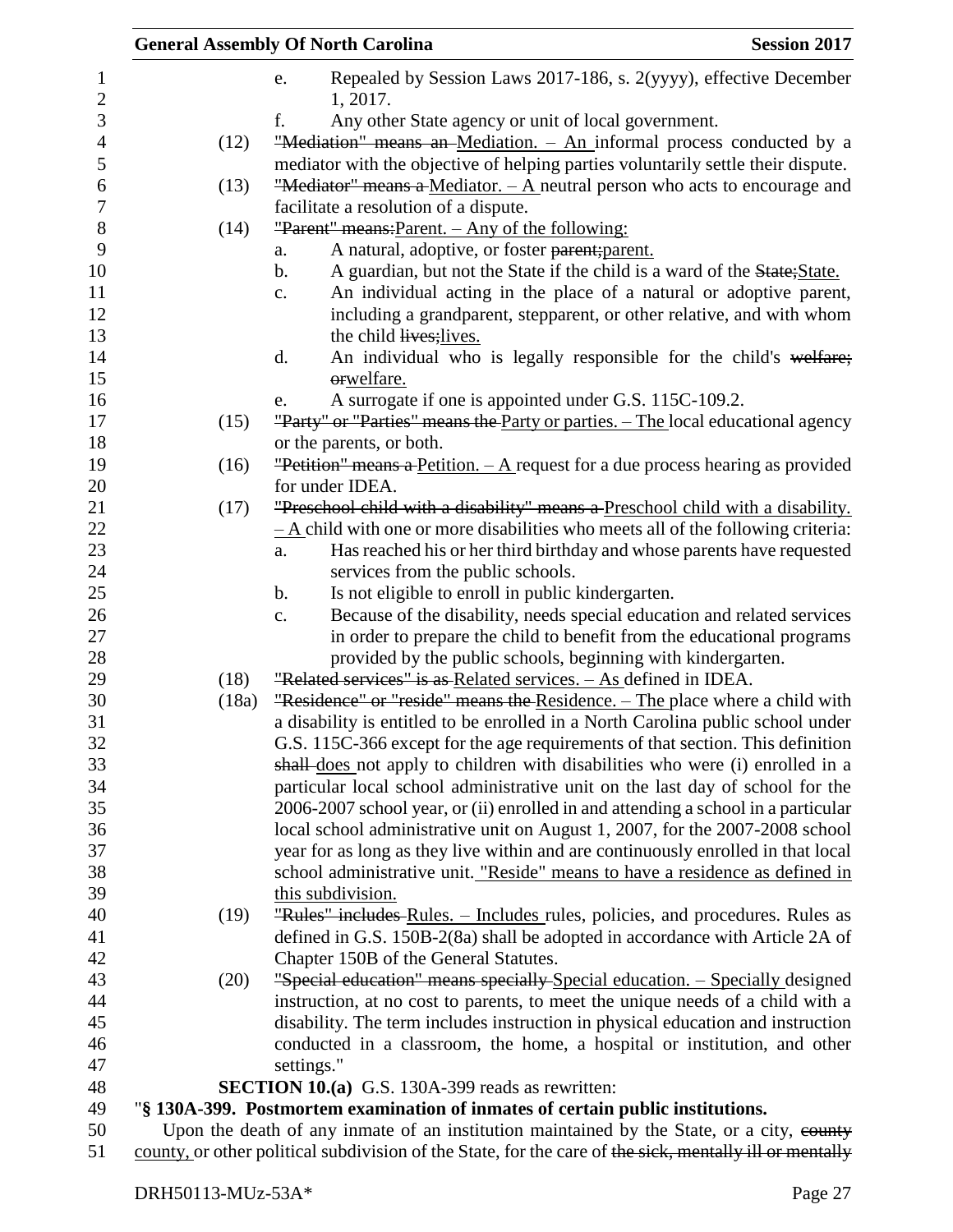retarded, individuals with a sickness, mental illness, or intellectual disability, the administrator 2 of the institution in which the death occurs is empowered to may authorize a postmortem examination of the deceased person. The examination shall be of a scope and nature necessary to promote knowledge of the human organism and its disorders."

- 
- **SECTION 10.(b)** G.S. 130A-415 reads as rewritten:
- 

# "**§ 130A-415. Unclaimed bodies; bodies claimed by the Lifeguardianship Council of the Association for Retarded Citizens of North Carolina; The Arc of North Carolina,**

**Inc.; disposition.**<br>9 (a) Any person, inclu- (a) Any person, including officers, employees employees, and agents of the State or of any unit of local government in the State, undertakers doing business within the State, hospitals, nursing homes homes, or other institutions, having physical possession of a dead body shall make reasonable efforts to contact relatives of the deceased or other persons who may wish to claim the body for final disposition. If the body remains unclaimed for final disposition for 10 days, the person having possession shall notify the Commission of Anatomy. Upon request of the Commission of Anatomy, the person having possession shall deliver the dead body to the Commission of Anatomy at a time and place specified by the Commission of Anatomy or shall permit the Commission of Anatomy to take and remove the body.

 (b) All dead bodies not claimed for final disposition within 10 days of the decedent's death may be received and delivered by the Commission of Anatomy pursuant to the authority contained in G.S. 130A-33.30 and this Part and in accordance with the rules of the Commission of Anatomy. Upon receipt of a body by the Commission of Anatomy all interests in and rights to the unclaimed dead body shall vest in the Commission of Anatomy. The recipient to which the Commission of Anatomy delivers the body shall pay all expenses for the embalming and delivery 24 of the body, and for body and the reasonable expenses arising from efforts to notify relatives or others.

- …
- 

(e) Due caution shall be taken to shield the unclaimed body from public view.

28 (f) Notwithstanding anything contained in this section, an unclaimed body shall does not mean a dead body for which the deceased has made a gift pursuant to Part 3A of this Article.

 (g) Nothing in this Part shall require requires the officers, employees employees, or agents of a county to notify the Commission of Anatomy regarding the bodies of minors who were in the custody of the county at the time of death and whose final disposition will be arranged by the county. In the absence of notification, the expenses of the final disposition shall be a charge upon the county having custody.

 (h) The provisions of this Part shall This Part does not apply to bodies within the jurisdiction of the medical examiner under G.S. 130A-383 or G.S. 130A-384.

 (i) In addition to the other duties of the Commission of Anatomy, when the Commission of Anatomy is notified by the Lifeguardianship Council of the Association of Retarded Citizens 39 of North Carolina, Inc., The Arc of North Carolina, Inc., that the Council intends to claim a body, the Commission shall release the body to the Council. The Lifeguardianship Council shall notify the Commission of Anatomy within 24 hours after death of its intent to claim a body for burial or other humane and caring disposition."

# **SECTION 11.** G.S. 143-282 reads as rewritten:

# "**§ 143-282. Duties of Commission; recommendations.**

45 This Commission shall study the problems relating to the care of the aged with especial special reference to those failing mentally and shall inquire into the methods of meeting and handling this problem in other states. It shall make a similar study of the problem of the care of 48 the feebleminded, individuals with an intellectual disability, with especial special attention to the 49 those requiring custodial eare of intellectually handicapped persons not teachable or trainable. care. It shall make a study of the problems relating to the care of the physically handicapped 51 individuals with a physical disability with a special reference to those whose physical handicap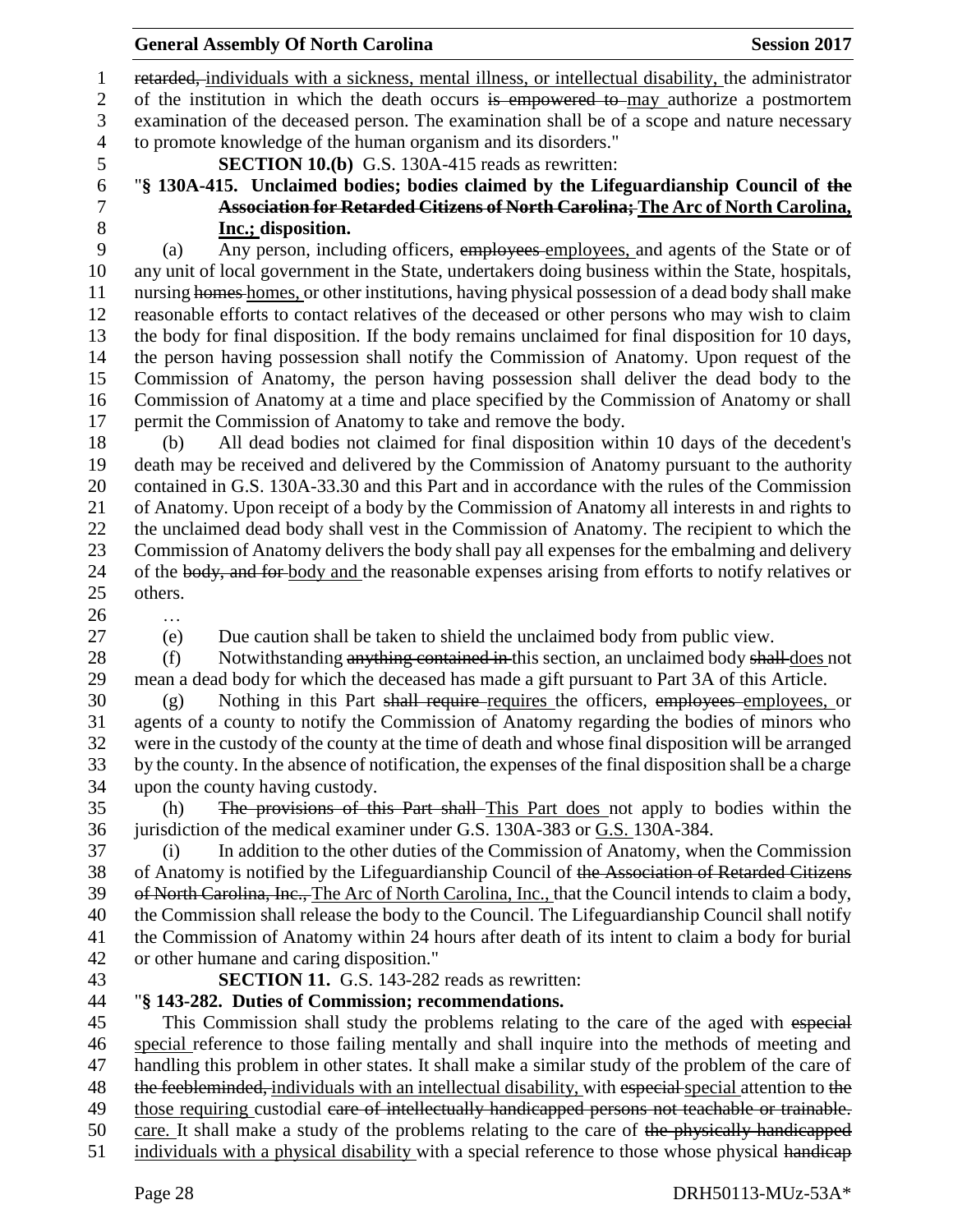|     |                         | <b>General Assembly Of North Carolina</b>                                                            | <b>Session 2017</b> |
|-----|-------------------------|------------------------------------------------------------------------------------------------------|---------------------|
|     |                         | disability renders them incapable of self-support and shall inquire into the methods of meeting      |                     |
|     |                         | and handling this problem in other states.                                                           |                     |
|     |                         | It shall make recommendations to the Governor offering plans for dealing with the problem            |                     |
|     |                         | of the care needed for this group, and means of clarification of the responsibility of the State and |                     |
|     | respective counties."   |                                                                                                      |                     |
|     |                         | <b>SECTION 12.</b> G.S. 159-40 reads as rewritten:                                                   |                     |
|     |                         | "§ 159-40. Special regulations pertaining to nonprofit corporations receiving public funds.          |                     |
| (a) |                         | If a city or county grants or appropriates one thousand dollars (\$1,000) or more in any             |                     |
|     |                         | fiscal year to a nonprofit corporation or organization, the city or county may require that the      |                     |
|     |                         | nonprofit corporation or organization have an audit performed for the fiscal year in which the       |                     |
|     |                         | funds are received and may require that the nonprofit corporation or organization file a copy of     |                     |
|     |                         | the audit report with the city or county.                                                            |                     |
| (b) |                         | Any nonprofit corporation or organization which receives one thousand dollars                        |                     |
|     |                         | (\$1,000) or more in State funds shall, at the request of the State Auditor, submit to an audit by   |                     |
|     |                         | the office of the State Auditor for the fiscal year in which such the funds were received.           |                     |
| (c) |                         | Every nonprofit corporation or organization which has an audit performed pursuant                    |                     |
|     |                         | to this section shall file a copy of the audit report with the office of the State Auditor.          |                     |
| (d) |                         | The provisions of this section shall-This section does not apply to the following:                   |                     |
|     | (1)                     | sheltered workshops or to Sheltered workshops.                                                       |                     |
|     | (2)                     | Adult Development Activity Programs or to Adult development activity                                 |                     |
|     |                         | programs.                                                                                            |                     |
|     | (3)                     | private residential facilities for the mentally retarded and developmentally                         |                     |
|     |                         | disabled or to-Private residential facilities for individuals with an intellectual                   |                     |
|     |                         | or developmental disability.                                                                         |                     |
|     | (4)                     | Developmental Day Care Centers or to Developmental day care centers.                                 |                     |
|     | (5)                     | any Any nonprofit corporation or organization whose sole use of public funds                         |                     |
|     |                         | is to provide hospital services or operate as a volunteer fire department, rescue                    |                     |
|     |                         | squad, <u>or</u> ambulance squad, or which operates as a junior college, college                     |                     |
|     |                         | college, or university duly accredited by the southern regional accrediting                          |                     |
|     |                         | association.                                                                                         |                     |
| (e) |                         | Repealed by Session Laws 1979, c. 905."                                                              |                     |
|     |                         | <b>SECTION 13.</b> G.S. 168-21 reads as rewritten:                                                   |                     |
|     | "§ 168-21. Definitions. |                                                                                                      |                     |
|     |                         | As used in this Article: The following definitions apply in this Article:                            |                     |
|     | (1)                     | "Family care home" means a Family care home. - A home with support and                               |                     |
|     |                         | supervisory personnel that provides room and board, personal eare-care, and                          |                     |
|     |                         | habilitation services in a family environment for not more than six resident                         |                     |
|     |                         | persons with disabilities.                                                                           |                     |
|     | (2)                     | <b>"Person with disabilities" means a Person with disabilities.</b> $-$ A person with a              |                     |
|     |                         | temporary or permanent physical, emotional, or mental disability including                           |                     |
|     |                         | but not limited to mental retardation, an intellectual disability, cerebral palsy,                   |                     |
|     |                         | epilepsy, autism, hearing and sight impairments, emotional disturbances and                          |                     |
|     |                         | orthopedic impairments but not including mentally ill persons who are                                |                     |
|     |                         | dangerous to others as defined in G.S. 122C-3(11)b."                                                 |                     |
|     |                         | <b>SECTION 14.</b> G.S. 168A-3 reads as rewritten:                                                   |                     |
|     | "§ 168A-3. Definitions. |                                                                                                      |                     |
|     |                         | As used in this Chapter, unless the context otherwise requires: The following definitions apply      |                     |
|     | in this Chapter:        |                                                                                                      |                     |
|     | (1)                     | "Covered governmental entity" means any Covered governmental entity. -                               |                     |
|     |                         | Any State department, institution, agency, or any political subdivision of the                       |                     |
|     |                         | State or any person that contracts with a State department, institution, agency,                     |                     |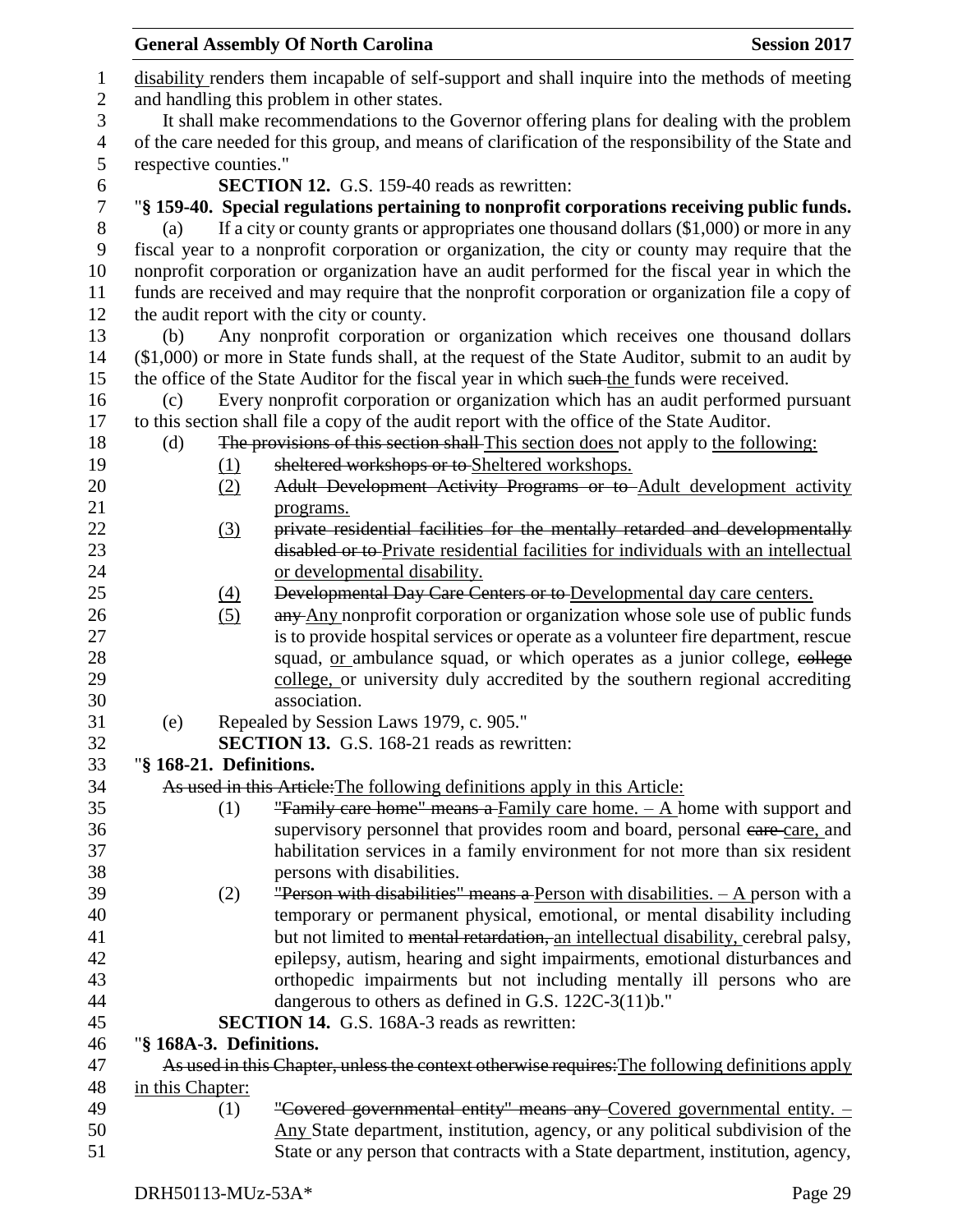|      | <b>General Assembly Of North Carolina</b><br><b>Session 2017</b>                                                                                         |
|------|----------------------------------------------------------------------------------------------------------------------------------------------------------|
|      | or political subdivision of the State for the delivery of public services,                                                                               |
|      | including, but not limited to, education, health, social services, recreation, and                                                                       |
|      | rehabilitation.                                                                                                                                          |
| (1a) | "Disabling condition" means any Disabling condition. - Any condition or                                                                                  |
|      | characteristic that renders a person a person with a disability.                                                                                         |
| (1b) | "Discriminatory practice" means any Discriminatory practice. - Any practice                                                                              |
|      | prohibited by this Chapter.                                                                                                                              |
| (2)  | "Employer" means any Employer. - Any person employing 15 or more                                                                                         |
|      | full-time employees within the State, but excluding a person whose only                                                                                  |
|      | employees are hired to work as domestic or farm workers at that person's home                                                                            |
|      | or farm.                                                                                                                                                 |
| (3)  | "Employment agency" means a Employment agency. $-$ A person regularly                                                                                    |
|      | undertaking with or without compensation to procure for employees                                                                                        |
|      | opportunities to work for an employer and includes an agent of such a person.                                                                            |
| (4)  | Recodified as G.S. 168A-3(7a).                                                                                                                           |
| (4a) | "Information technology" has the same meaning as Information technology. $-$                                                                             |
|      | As defined in G.S. 143B-1320. The term also specifically includes                                                                                        |
|      | information transaction machines.                                                                                                                        |
| (5)  | Recodified as G.S. 168A-3(1).                                                                                                                            |
| (6)  | "Labor organization" means an Labor organization. - An organization of any<br>kind, an agency or employee representation committee, a group association, |
|      | or a plan, in which employees participate and which exists for the purpose, in                                                                           |
|      | whole or in part, of dealing with employers concerning grievances, labor                                                                                 |
|      | disputes, wages, rates of pay, hours, or other terms or conditions of                                                                                    |
|      | employment.                                                                                                                                              |
| (7)  | "Person" includes any Person. - Any individual, partnership, association,                                                                                |
|      | corporation, labor organization, legal representative, trustee, receiver, and the                                                                        |
|      | State and its departments, agencies, and political subdivisions.                                                                                         |
| (7a) | "Person with a disability" means any Person with a disability. $-$ Any person                                                                            |
|      | who (i) has a physical or mental impairment which substantially limits one or                                                                            |
|      | more major life activities; (ii) has a record of such an impairment; or (iii) is                                                                         |
|      | regarded as having such an impairment. As used in this subdivision, the                                                                                  |
|      | term: The following definitions apply in this subdivision:                                                                                               |
|      | "Physical or mental impairment" meansPhysical or mental<br>a.                                                                                            |
|      | <u>impairment. – Any of the following:</u>                                                                                                               |
|      | (i) any Any physiological disorder or abnormal condition,<br><u>1.</u>                                                                                   |
|      | cosmetic disfigurement, or anatomical loss, caused by bodily                                                                                             |
|      | injury, birth defect defect, or illness, affecting a body system,                                                                                        |
|      | including, but not limited to, neurological; musculoskeletal;                                                                                            |
|      | special sense organs; respiratory, including speech organs;                                                                                              |
|      | cardiovascular; reproductive; digestive; genitourinary; hemic                                                                                            |
|      | and lymphatic; skin; and endocrine; orendocrine.                                                                                                         |
|      | (ii) any Any mental disorder, such as mental retardation,<br>2.                                                                                          |
|      | intellectual disabilities, organic brain syndrome, mental                                                                                                |
|      | illness, specific learning disabilities, and other developmental                                                                                         |
|      | disabilities, disabilities.                                                                                                                              |
|      | but (iii)-"Physical or mental impairment" excludes (A)-(i) sexual<br>preferences; $(B)$ (ii) active alcoholism or drug addiction or abuse; and           |
|      | (C) (iii) any disorder, condition condition, or disfigurement which is                                                                                   |
|      | temporary in nature, lasting six months or fewer, and leaving no                                                                                         |
|      | residual impairment. A disorder, condition, or disfigurement that is                                                                                     |
|      |                                                                                                                                                          |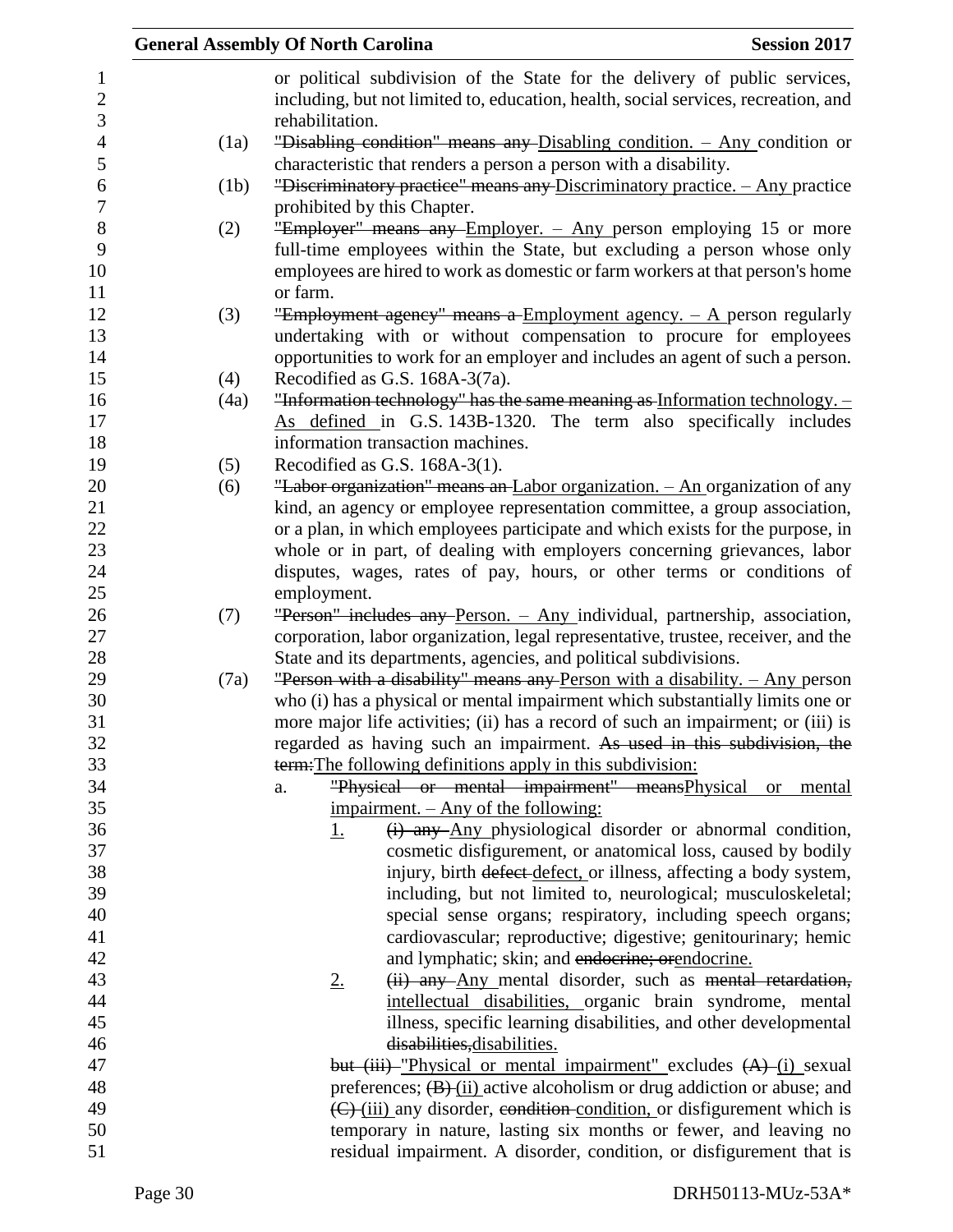|     | <b>General Assembly Of North Carolina</b>                                                                                                                                                                                                                                                                                                                                                                                                                                                                                                                                                                                                                                                                                                                                                                                                                              | <b>Session 2017</b> |
|-----|------------------------------------------------------------------------------------------------------------------------------------------------------------------------------------------------------------------------------------------------------------------------------------------------------------------------------------------------------------------------------------------------------------------------------------------------------------------------------------------------------------------------------------------------------------------------------------------------------------------------------------------------------------------------------------------------------------------------------------------------------------------------------------------------------------------------------------------------------------------------|---------------------|
|     | episodic or in remission is a physical or mental impairment if it would<br>substantially limit a major life activity when active.<br>"Major life activities" means functions, Major life activities. -<br>b.<br>Functions, including, but not limited to, caring for one's self,<br>performing manual tasks, walking, seeing, hearing, speaking, eating,<br>sleeping, lifting, bending, standing, breathing, learning, reading,<br>concentrating, thinking, communicating, and working. A major life<br>activity also includes the operation of a major bodily function,<br>including, but not limited to, functions of the immune system, normal<br>cell growth, and digestive, bowel, bladder, neurological, brain,<br>respiratory, circulatory, endocrine, and reproductive functions.<br>"Has a record of such an impairment" means has Has a record of such<br>c. |                     |
|     | an impairment. $-$ Has a history of, or has been misclassified as having,<br>a mental or physical impairment that substantially limits major life                                                                                                                                                                                                                                                                                                                                                                                                                                                                                                                                                                                                                                                                                                                      |                     |
|     | activities.                                                                                                                                                                                                                                                                                                                                                                                                                                                                                                                                                                                                                                                                                                                                                                                                                                                            |                     |
|     | d.<br>"Is regarded as having an impairment" means Is regarded as having an                                                                                                                                                                                                                                                                                                                                                                                                                                                                                                                                                                                                                                                                                                                                                                                             |                     |
|     | impairment. – Any of the following:                                                                                                                                                                                                                                                                                                                                                                                                                                                                                                                                                                                                                                                                                                                                                                                                                                    |                     |
|     | (i) has Has a physical or mental impairment that does not<br><u>1.</u>                                                                                                                                                                                                                                                                                                                                                                                                                                                                                                                                                                                                                                                                                                                                                                                                 |                     |
|     | substantially limit major life activities but that is treated as                                                                                                                                                                                                                                                                                                                                                                                                                                                                                                                                                                                                                                                                                                                                                                                                       |                     |
|     | constituting such a limitation; limitation.                                                                                                                                                                                                                                                                                                                                                                                                                                                                                                                                                                                                                                                                                                                                                                                                                            |                     |
|     | (ii) has Has a physical or mental impairment that substantially<br>$2_{\cdot}$                                                                                                                                                                                                                                                                                                                                                                                                                                                                                                                                                                                                                                                                                                                                                                                         |                     |
|     | limits major life activities because of the attitudes of others;                                                                                                                                                                                                                                                                                                                                                                                                                                                                                                                                                                                                                                                                                                                                                                                                       |                     |
|     | orothers.                                                                                                                                                                                                                                                                                                                                                                                                                                                                                                                                                                                                                                                                                                                                                                                                                                                              |                     |
|     | (iii) has Has none of the impairments defined in paragraph<br><u>3.</u>                                                                                                                                                                                                                                                                                                                                                                                                                                                                                                                                                                                                                                                                                                                                                                                                |                     |
|     | sub-subdivision a. of this subdivision but is treated as having<br>such an impairment.                                                                                                                                                                                                                                                                                                                                                                                                                                                                                                                                                                                                                                                                                                                                                                                 |                     |
|     | The determination of whether an impairment substantially limits a major life                                                                                                                                                                                                                                                                                                                                                                                                                                                                                                                                                                                                                                                                                                                                                                                           |                     |
|     | activity shall be made without regard to the ameliorative effects of mitigating                                                                                                                                                                                                                                                                                                                                                                                                                                                                                                                                                                                                                                                                                                                                                                                        |                     |
|     | measures, such as (i) medication, medical supplies, equipment, or appliances,                                                                                                                                                                                                                                                                                                                                                                                                                                                                                                                                                                                                                                                                                                                                                                                          |                     |
|     | low-vision devices, which do not include ordinary eyeglasses or contact                                                                                                                                                                                                                                                                                                                                                                                                                                                                                                                                                                                                                                                                                                                                                                                                |                     |
|     | lenses, prosthetics, including limbs and devices, hearing aids and cochlear                                                                                                                                                                                                                                                                                                                                                                                                                                                                                                                                                                                                                                                                                                                                                                                            |                     |
|     | implants or other implantable hearing devices, mobility devices, or oxygen                                                                                                                                                                                                                                                                                                                                                                                                                                                                                                                                                                                                                                                                                                                                                                                             |                     |
|     | therapy equipment and supplies; (ii) use of assistive technology; (iii)                                                                                                                                                                                                                                                                                                                                                                                                                                                                                                                                                                                                                                                                                                                                                                                                |                     |
|     | reasonable accommodations or auxiliary aids or services; or (iv) learned                                                                                                                                                                                                                                                                                                                                                                                                                                                                                                                                                                                                                                                                                                                                                                                               |                     |
|     | behavioral or adaptive neurological modifications.                                                                                                                                                                                                                                                                                                                                                                                                                                                                                                                                                                                                                                                                                                                                                                                                                     |                     |
| (8) | "Place of public accommodations" includes, Place of public accommodations.                                                                                                                                                                                                                                                                                                                                                                                                                                                                                                                                                                                                                                                                                                                                                                                             |                     |
|     | - Includes, but is not limited to, any place, facility, store, other establishment,                                                                                                                                                                                                                                                                                                                                                                                                                                                                                                                                                                                                                                                                                                                                                                                    |                     |
|     | hotel, or motel, which supplies goods or services on the premises to the public                                                                                                                                                                                                                                                                                                                                                                                                                                                                                                                                                                                                                                                                                                                                                                                        |                     |
|     | or which solicits or accepts the patronage or trade of any person.                                                                                                                                                                                                                                                                                                                                                                                                                                                                                                                                                                                                                                                                                                                                                                                                     |                     |
| (9) | "Qualified person with a disability" means: Qualified person with a disability.                                                                                                                                                                                                                                                                                                                                                                                                                                                                                                                                                                                                                                                                                                                                                                                        |                     |
|     | $-$ All of the following:<br>With regard to employment, a person with a disability who can                                                                                                                                                                                                                                                                                                                                                                                                                                                                                                                                                                                                                                                                                                                                                                             |                     |
|     | a.<br>satisfactorily perform the duties of the job in question, with or without                                                                                                                                                                                                                                                                                                                                                                                                                                                                                                                                                                                                                                                                                                                                                                                        |                     |
|     | reasonable accommodation, (i) provided that the person with a                                                                                                                                                                                                                                                                                                                                                                                                                                                                                                                                                                                                                                                                                                                                                                                                          |                     |
|     | disability shall not be held to standards of performance different from                                                                                                                                                                                                                                                                                                                                                                                                                                                                                                                                                                                                                                                                                                                                                                                                |                     |
|     | other employees similarly employed, and (ii) further provided that the                                                                                                                                                                                                                                                                                                                                                                                                                                                                                                                                                                                                                                                                                                                                                                                                 |                     |
|     | disabling condition does not create an unreasonable risk to the safety                                                                                                                                                                                                                                                                                                                                                                                                                                                                                                                                                                                                                                                                                                                                                                                                 |                     |
|     | or health of the person with a disability, other employees, the                                                                                                                                                                                                                                                                                                                                                                                                                                                                                                                                                                                                                                                                                                                                                                                                        |                     |
|     | employer's customers, or the public; public.                                                                                                                                                                                                                                                                                                                                                                                                                                                                                                                                                                                                                                                                                                                                                                                                                           |                     |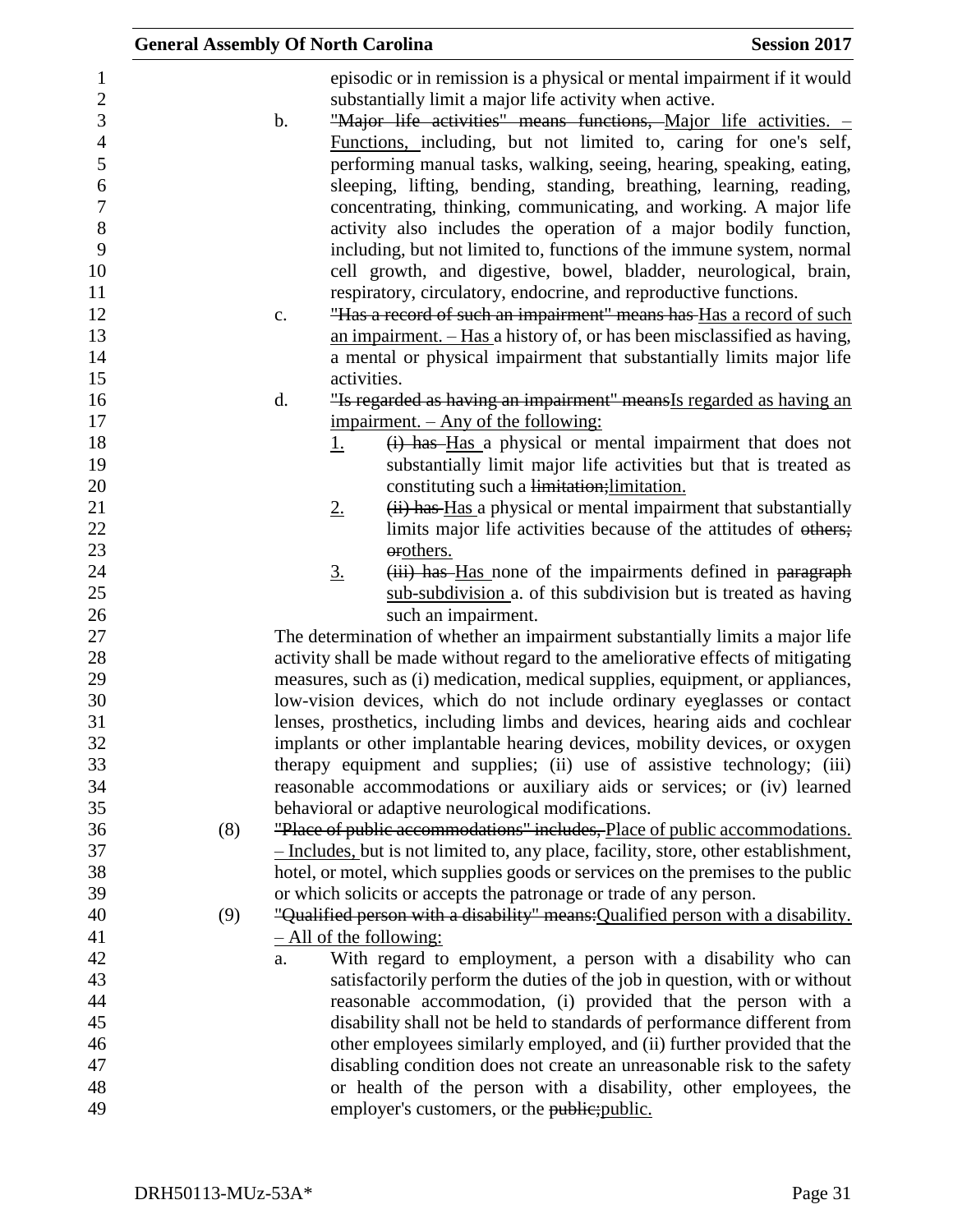| <b>General Assembly Of North Carolina</b> |               |                | <b>Session 2017</b>                                                                                                                        |
|-------------------------------------------|---------------|----------------|--------------------------------------------------------------------------------------------------------------------------------------------|
|                                           | $\mathbf b$ . |                | With regard to places of public accommodation a person with a<br>disability who can benefit from the goods or services provided by the     |
|                                           | c.            |                | place of public accommodation; and accommodation.<br>With regard to public services and public transportation a person with                |
|                                           |               |                | a disability who meets prerequisites for participation that are<br>uniformly applied to all participants, such as income or residence, and |
|                                           |               | disability.    | that do not have the effect of discriminating against persons with a                                                                       |
| (10)                                      |               |                | "Reasonable accommodations" means: Reasonable accommodations. - All of                                                                     |
|                                           |               | the following: |                                                                                                                                            |
|                                           | a.            |                | With regard to employment, making reasonable physical changes in                                                                           |
|                                           |               |                | the workplace, including, but not limited to, making facilities                                                                            |
|                                           |               |                | accessible, modifying equipment and providing mechanical aids to                                                                           |
|                                           |               |                | assist in operating equipment, or making reasonable changes in the                                                                         |
|                                           |               |                | duties of the job in question that would accommodate the known                                                                             |
|                                           |               |                | disabling conditions of the person with a disability seeking the job in                                                                    |
|                                           |               |                | question by enabling him or her to satisfactorily perform the duties of                                                                    |
|                                           |               |                | that job; provided that "reasonable job. "Reasonable accommodation"                                                                        |
|                                           |               |                | does not require that an employer: employer do any of the following:                                                                       |
|                                           |               | 1.             | Hire one or more employees, other than the person with a                                                                                   |
|                                           |               |                | disability, for the purpose, in whole or in part, of enabling the                                                                          |
|                                           |               |                | person with a disability to be employed; orgmployed.                                                                                       |
|                                           |               | 2.             | Reassign duties of the job in question to other employees                                                                                  |
|                                           |               |                | without assigning to the employee with a disability duties that                                                                            |
|                                           |               |                | would compensate for those reassigned; orreassigned.                                                                                       |
|                                           |               | 3.             | Reassign duties of the job in question to one or more other                                                                                |
|                                           |               |                | employees where such-the reassignment would increase the                                                                                   |
|                                           |               |                | skill, effort effort, or responsibility required of such-the other                                                                         |
|                                           |               |                | employee or employees from that required prior to the change                                                                               |
|                                           |               |                | in duties; orduties.                                                                                                                       |
|                                           |               | 4.             | Alter, modify, change change, or deviate from bona fide                                                                                    |
|                                           |               |                | seniority policies or practices; or practices.                                                                                             |
|                                           |               | 5.             | Provide accommodations of a personal nature, including, but                                                                                |
|                                           |               |                | not limited to, eyeglasses, hearing aids, or prostheses, except                                                                            |
|                                           |               |                | under the same terms and conditions as such items are provided                                                                             |
|                                           |               |                | to the employer's employees generally; orgenerally.                                                                                        |
|                                           |               | 6.             | Repealed by Session Laws 2002-163, s. 2, effective January 1,                                                                              |
|                                           |               |                | 2003.                                                                                                                                      |
|                                           |               | 7.             | Make any changes that would impose on the employer an                                                                                      |
|                                           |               |                | undue hardship.                                                                                                                            |
|                                           | b.            |                | With regard to a place of public accommodations and a covered                                                                              |
|                                           |               |                | governmental entity, making reasonable efforts to accommodate the                                                                          |
|                                           |               |                | disabling conditions of a person with a disability, including, but not                                                                     |
|                                           |               |                | limited to, making facilities accessible to and usable by persons with                                                                     |
|                                           |               |                | a disability, redesigning equipment, providing auxiliary aids and                                                                          |
|                                           |               |                | services needed to make aurally and visually delivered materials                                                                           |
|                                           |               |                | available, as needed, to individuals with hearing or sight impairments,                                                                    |
|                                           |               |                | providing mechanical aids or other assistance, or using alternative                                                                        |
|                                           |               |                | accessible locations, provided that reasonable locations. Reasonable                                                                       |
|                                           |               |                | accommodations does do not require efforts which would impose an                                                                           |
|                                           |               |                | undue hardship on the entity involved.                                                                                                     |